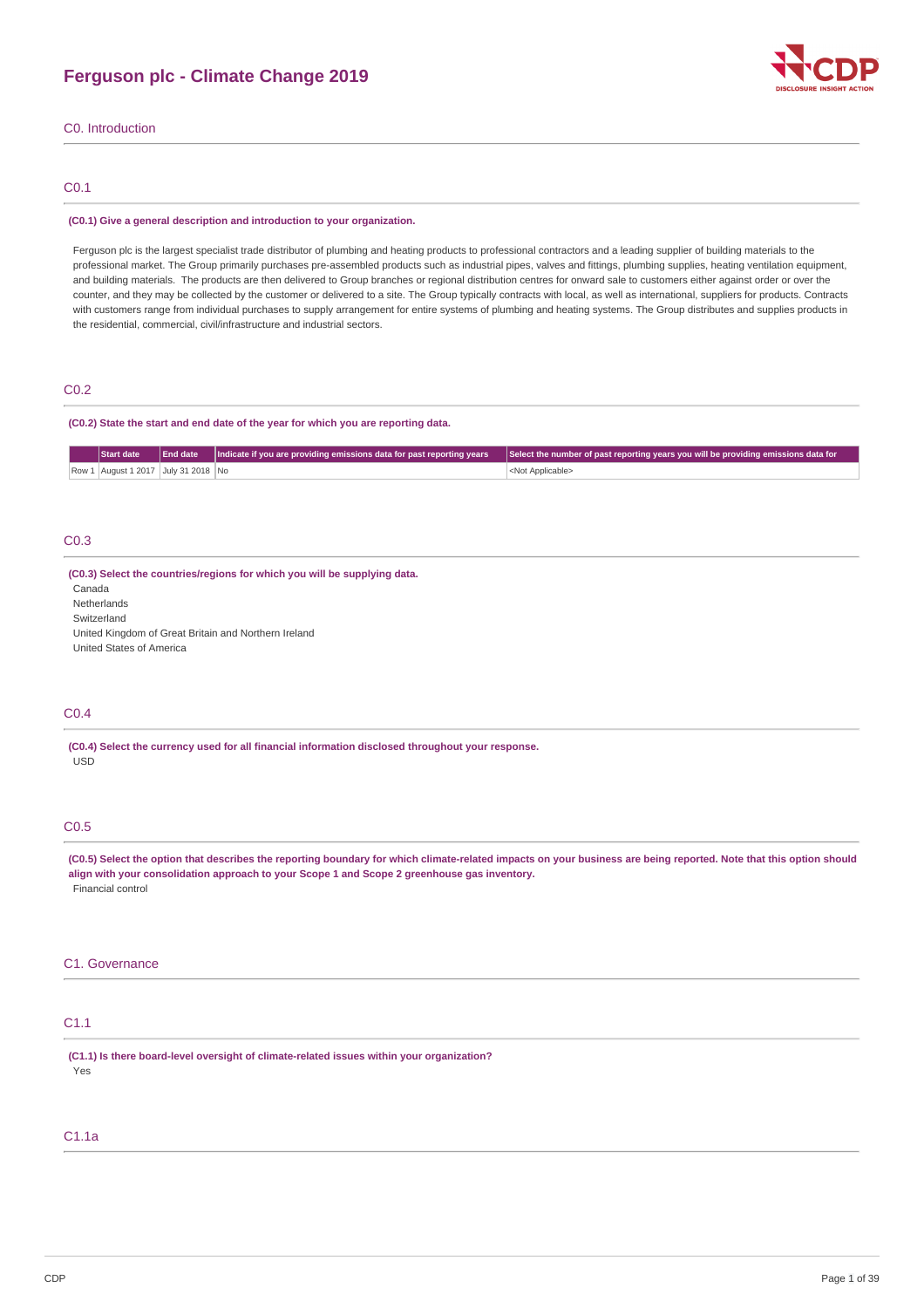## (C1.1a) Identify the position(s) (do not include any names) of the individual(s) on the board with responsibility for climate-related issues.

| Position of<br>individual(s)           | Please explain                                                                                                                                                                                                                                                                                                                                                                                                                                                                                                                                                                                                                                                                                                                                                                                                                                                                                                                 |
|----------------------------------------|--------------------------------------------------------------------------------------------------------------------------------------------------------------------------------------------------------------------------------------------------------------------------------------------------------------------------------------------------------------------------------------------------------------------------------------------------------------------------------------------------------------------------------------------------------------------------------------------------------------------------------------------------------------------------------------------------------------------------------------------------------------------------------------------------------------------------------------------------------------------------------------------------------------------------------|
| Other C-<br>Suite Officer              | The Chief Marketing Officer is the corporate officer with the responsibility for sustainability and climate-related issues. He is a member of the Executive Leadership Committee<br>(http://www.ferqusonplc.com/en/who-we-are/our-leadership/executive-committee.html#item8) and serves on the Sustainability Leadership Council, a cross-functional executive steering committee<br>which oversees organizational performance on sustainability goals and objectives. This group reviews metrics including carbon performance, waste performance, customer inquiries, shareholder<br>inquiries, and receives project updates. Critically, the members of this committee also participate on the Risk Committee and the Financial Review Committee, which approve all capital expenditures.<br>Sustainability risks are evaluated with other corporate risks and incorporated onto the company's Risk Register as appropriate. |
| Chief<br>Executive<br>Officer<br>(CEO) | As stated in our 2018 Annual Account and Reports, our Group CEO is responsible for "Developing and implementing policies integral to improving the business, including in relation to health and<br>safety and sustainability".                                                                                                                                                                                                                                                                                                                                                                                                                                                                                                                                                                                                                                                                                                |
| Board-level<br>committee               | The Board has set targets for Ferguson plc's carbon and waste performance, and received updates at least twice a year regarding group performance. These updates include reviewing project<br>implementation and performance, and review opportunities to integrate sustainability measures into capital expenditures.                                                                                                                                                                                                                                                                                                                                                                                                                                                                                                                                                                                                         |

## C1.1b

## **(C1.1b) Provide further details on the board's oversight of climate-related issues.**

| <b>Frequency with</b><br>which climate-<br>related issues are<br>a scheduled<br>agenda item | Governance<br>mechanisms into which<br><b>climate-related issues</b><br>are integrated                                                                                                                                                                                                                                                                   | Please explain                                                                                                                                                                                                                                                                                                                                                                                                                                                                                                                                                                                                       |
|---------------------------------------------------------------------------------------------|----------------------------------------------------------------------------------------------------------------------------------------------------------------------------------------------------------------------------------------------------------------------------------------------------------------------------------------------------------|----------------------------------------------------------------------------------------------------------------------------------------------------------------------------------------------------------------------------------------------------------------------------------------------------------------------------------------------------------------------------------------------------------------------------------------------------------------------------------------------------------------------------------------------------------------------------------------------------------------------|
| Scheduled - some<br>meetings                                                                | Reviewing and quiding<br>risk management policies<br>Setting performance<br>objectives<br>Monitoring<br>implementation and<br>performance of objectives<br>Overseeing major capital<br>expenditures, acquisitions<br>and divestitures<br>Monitoring and<br>overseeing progress<br>against goals and targets<br>for addressing climate-<br>related issues | The Board has set targets for Ferguson plc's carbon and waste performance, and receives updates at least twice a year regarding Group performance. These<br>updates include reviewing project implementation and performance, and reviews opportunities to integrate sustainability measures into capital expenditures. The<br>Group CEO, Chief Marketing Officer and Director of Sustainability have the ability to add additional agenda items for Board consideration as needed. The Board<br>also receives updates on developments in climate-related reporting through the Group Legal and Co Sec Board Report. |

## C1.2

## **(C1.2) Provide the highest management-level position(s) or committee(s) with responsibility for climate-related issues.**

| Name of the position(s) and/or committee(s)                     | <b>Responsibility</b>                                               | Frequency of reporting to the board on climate-related issues |
|-----------------------------------------------------------------|---------------------------------------------------------------------|---------------------------------------------------------------|
| Sustainability committee                                        | Both assessing and managing climate-related risks and opportunities | Quarterly                                                     |
| Environment/ Sustainability manager                             | Both assessing and managing climate-related risks and opportunities | Half-yearly                                                   |
| Other C-Suite Officer, please specify (Chief Marketing Officer) | Both assessing and managing climate-related risks and opportunities | As important matters arise                                    |
| Chief Executive Officer (CEO)                                   | Assessing climate-related risks and opportunities                   | As important matters arise                                    |
| Risk committee                                                  | Both assessing and managing climate-related risks and opportunities | Half-yearly                                                   |

## C1.2a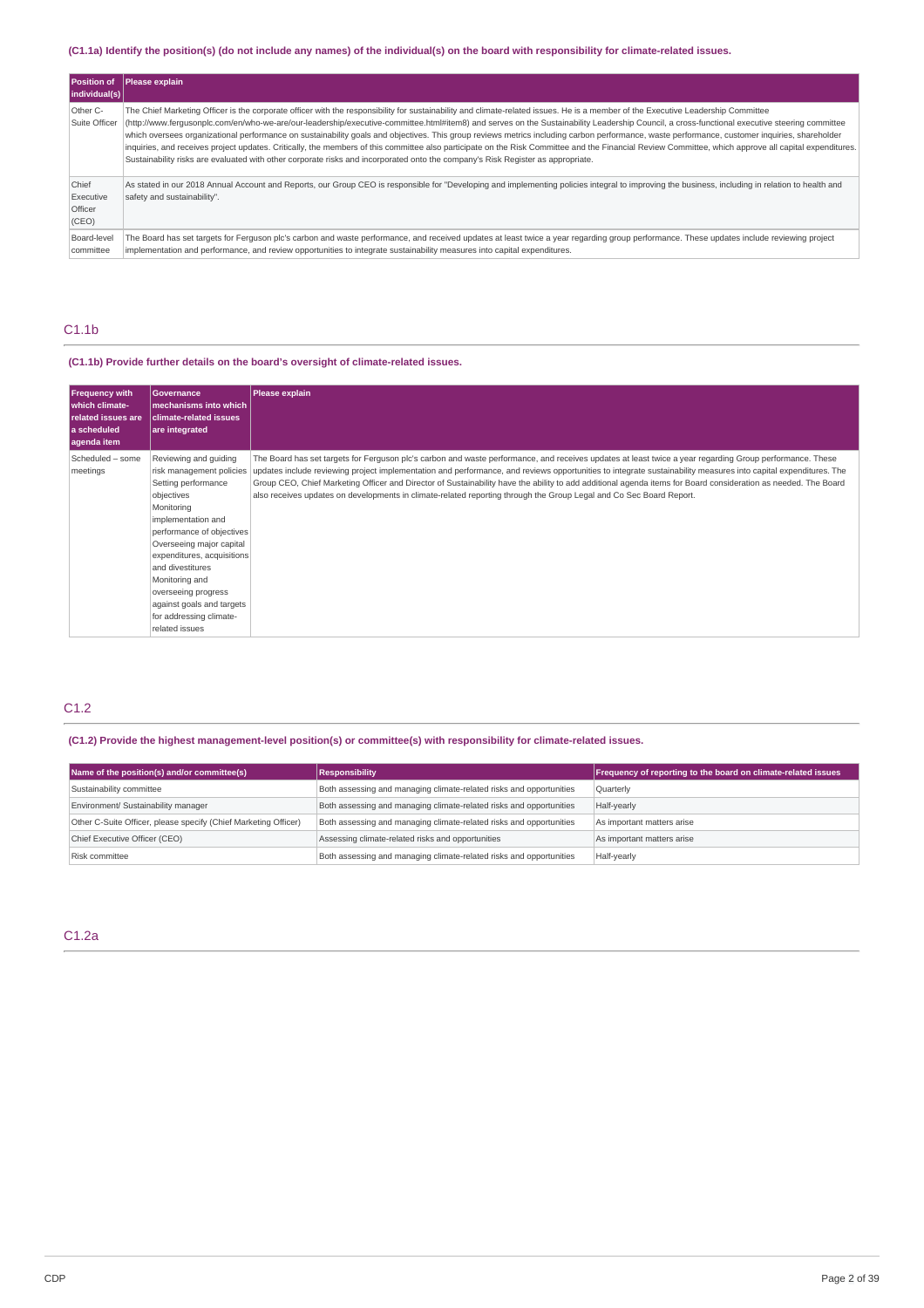#### (C1.2a) Describe where in the organizational structure this/these position(s) and/or committees lie, what their associated responsibilities are, and how climate**related issues are monitored (do not include the names of individuals).**

As reported in C1.1a, sustainability reports into the Chief Marketing Officer (CMO), who is a member of the Executive Committee, which is the highest level non-Board committee. This position was selected for responsibility for climate change to ensure that sustainability issues were not approached as compliance requirement, but rather as a business strategy vital to our associates, our operations and our products. The Marketing Department has direct relationships with each business group in the organization, and because Corporate Communications is also overseen by the Chief Marketing Officer, this gives Sustainability an unparalleled reach to our stakeholders.

Similar to the Board, the Executive Committee receives updates from the Director of Sustainability regarding strategy, performance against targets, risks and opportunities at least twice each fiscal year. For example, the Executive Committee reviewed the results of the sustainability materiality refresh in 2018, including associate performance on sustainability awareness and literacy questions. The Executive Committee also reviewed and approved a five-year strategic plan for the Sustainability Program at the start of FY18. This plan includes strategies for associate engagement, improvement initiatives to reduce waste and carbon emissions (including renewable energy projects and fleet upgrades), and product development strategies. This strategy was intentionally designed to integrate with the corporate Strategic Framework, which guides the business development plan for the organization.

In addition to this leadership, a cross-functional executive steering committee has been established, which oversees organizational performance on sustainability goals and objectives. The committee, which meets quarterly, includes the COO, CIO, CFO, CHRO, CLO, CMO, SVP of Blended Branches, SVP of Business Development, SVP of Supply Chain, and VP of Communications and Public Relations. This group reviews metrics including carbon performance, waste performance, customer inquiries, shareholder inquiries, and receives project updates. Critically, the members of this committee also participate on the Risk Committee, which reports directly to the Board Audit Committee and the Financial Review Committee, which approve all capital expenditures. Sustainability risks are evaluated with other corporate risks and incorporated onto the company's Risk Register as appropriate. We report publicly on our Risk Management in both our Annual Report of Accounts and website. Our principal risks include sustainability issues such as Health & Safety and talent management and retention: http://www.fergusonplc.com/en/investors-and-media/risk-management.html. In addition to these internal controls, the Sustainability Leadership Council is responsible for reviewing sustainability performance including MSCI, CDP, DJSI and Ecovadis scoring.

Each primary geographic area of the business has also formed Sustainability Action Teams, which not only provide data for reporting, but also propose projects to improve sustainability performance. Members of the Sustainability Action Teams include the Hazardous Waste Manager for each region, Procurement Managers responsible for energy and waste procurement, Fleet Manager, Outsourced Transportation Manager, Travel Manager, Logistics Manager, Real Estate and Facilities Manager, the Philanthropy Manager and the Diversity and Inclusion Manager. These groups implement projects to meet our business objectives and improve data collection and accuracy. They work closely with our third-party environmental auditors, which conduct our annual data verification, and reviews Ferguson's operations and reporting. Each member has well-defined processes and procedures for data collection, and all findings and corrective actions regarding the environmental audit are reviewed in detail by the Sustainability Leadership Council.

Sub-Committees are formed as necessary to pull in the appropriate subject matter experts for their input on climate-related reporting. For example, stakeholders essential to the Task Force for Climate-Related Disclosures are interviewed in both group and individual settings by the Director of Sustainability to ensure that the risks and opportunities specific to Ferguson are captured. Climate-related issues are also monitored by the Director of Security, who leads efforts for disaster response throughout the company, and works directly with the Group Head of Risk Management and Director of Sustainability to ensure that business continuity and resiliency strategies are in place.

Additionally, the Internal Audit Department is a steadfast champion of Ferguson's sustainability efforts, and has integrated sustainability criteria into all internal audits that they conduct across the business, including acquisitions. They report on their findings to the Director of Sustainability and the Board Audit Committee whenever areas of improvement are identified.

## C1.3

(C1.3) Do you provide incentives for the management of climate-related issues, including the attainment of targets? Yes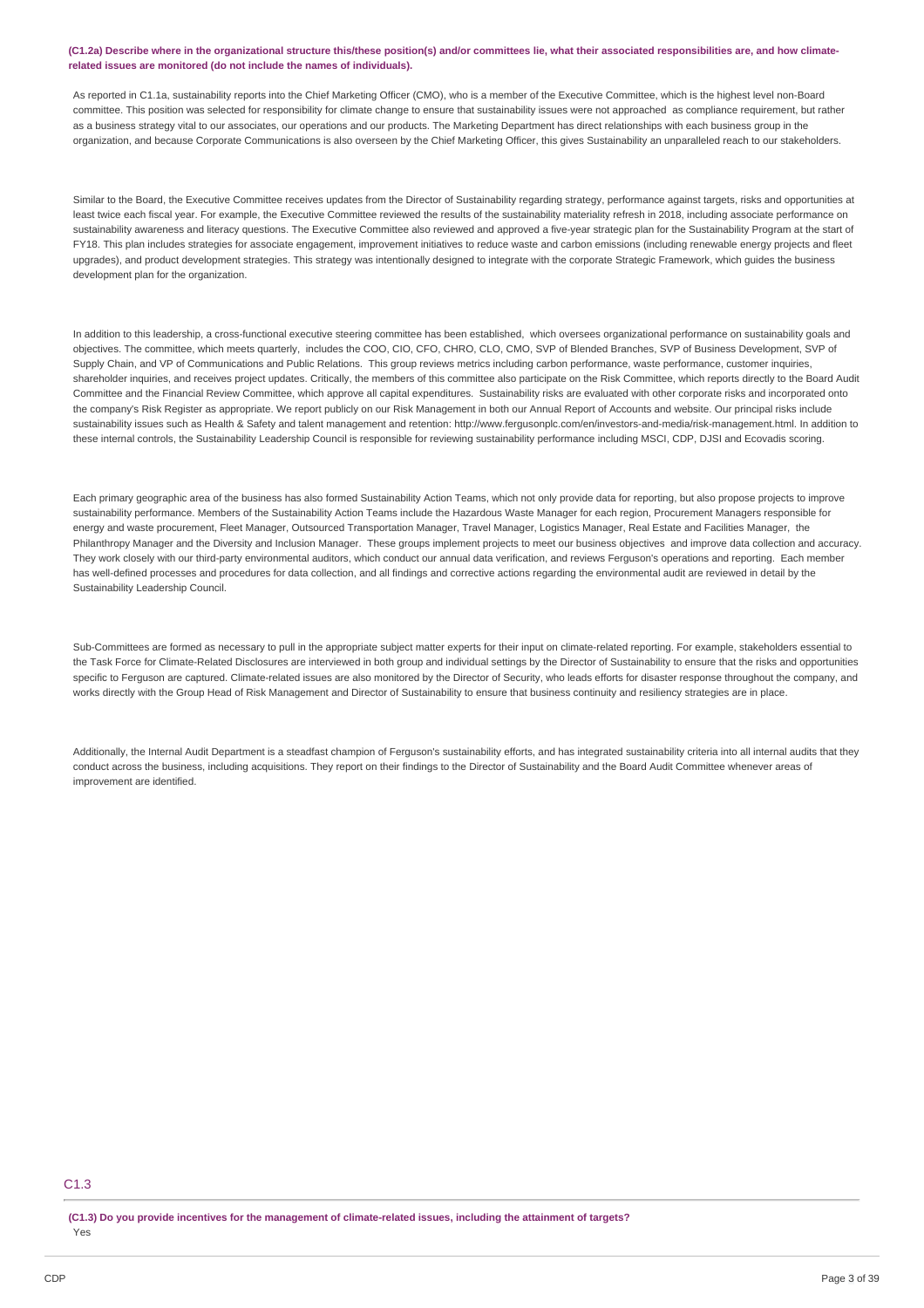## C1.3a

(C1.3a) Provide further details on the incentives provided for the management of climate-related issues (do not include the names of individuals).

**Who is entitled to benefit from these incentives?** Environment/Sustainability manager

**Types of incentives** Monetary reward

**Activity incentivized**

Emissions reduction target

#### **Comment**

Ferguson plc's Director of Sustainability has bonusable objectives for creating and delivering on strategy for reducing carbon emissions and reducing waste.

**Who is entitled to benefit from these incentives?** Environment/Sustainability manager

**Types of incentives** Monetary reward

**Activity incentivized** Emissions reduction target

#### **Comment**

The Environment Manager for Wolseley UK has bonusable objectives regarding business performance against carbon and waste goals.

#### **Who is entitled to benefit from these incentives?**

Business unit manager

**Types of incentives** Monetary reward

**Activity incentivized** Efficiency target

#### **Comment**

Wasco, in the Netherlands, employs a Business Unit Manager for Sustainable products who is targeted and rewarded on development of sales of low-carbon products.

## **Who is entitled to benefit from these incentives?**

Other, please specify (Auto-allowance recipients at Ferguson)

## **Types of incentives**

Monetary reward

## **Activity incentivized**

Behavior change related indicator

#### **Comment**

All employees at Ferguson who receive an auto-allowance can receive an increased allowance per month for driving vehicles that achieve at least 30 miles per gallon and meet Ferguson's vehicle standards.

## C2. Risks and opportunities

## C2.1

**(C2.1) Describe what your organization considers to be short-, medium- and long-term horizons.**

|             | <b>From (years)</b> | To (years) | <b>Comment</b>                                                                                                    |
|-------------|---------------------|------------|-------------------------------------------------------------------------------------------------------------------|
| Short-term  |                     |            | Each area of the business has a Strategic Plan, and also has Business Risks evaluated with a 3 year time horizon. |
| Medium-term |                     |            | Medium-term is described at 3-5 years at Ferguson plc.                                                            |
| Long-term   |                     | 10         | As our business is always changing, long-term is considered 5-10 years.                                           |

## C2.2

(C2.2) Select the option that best describes how your organization's processes for identifying, assessing, and managing climate-related issues are integrated into **your overall risk management.**

Integrated into multi-disciplinary company-wide risk identification, assessment, and management processes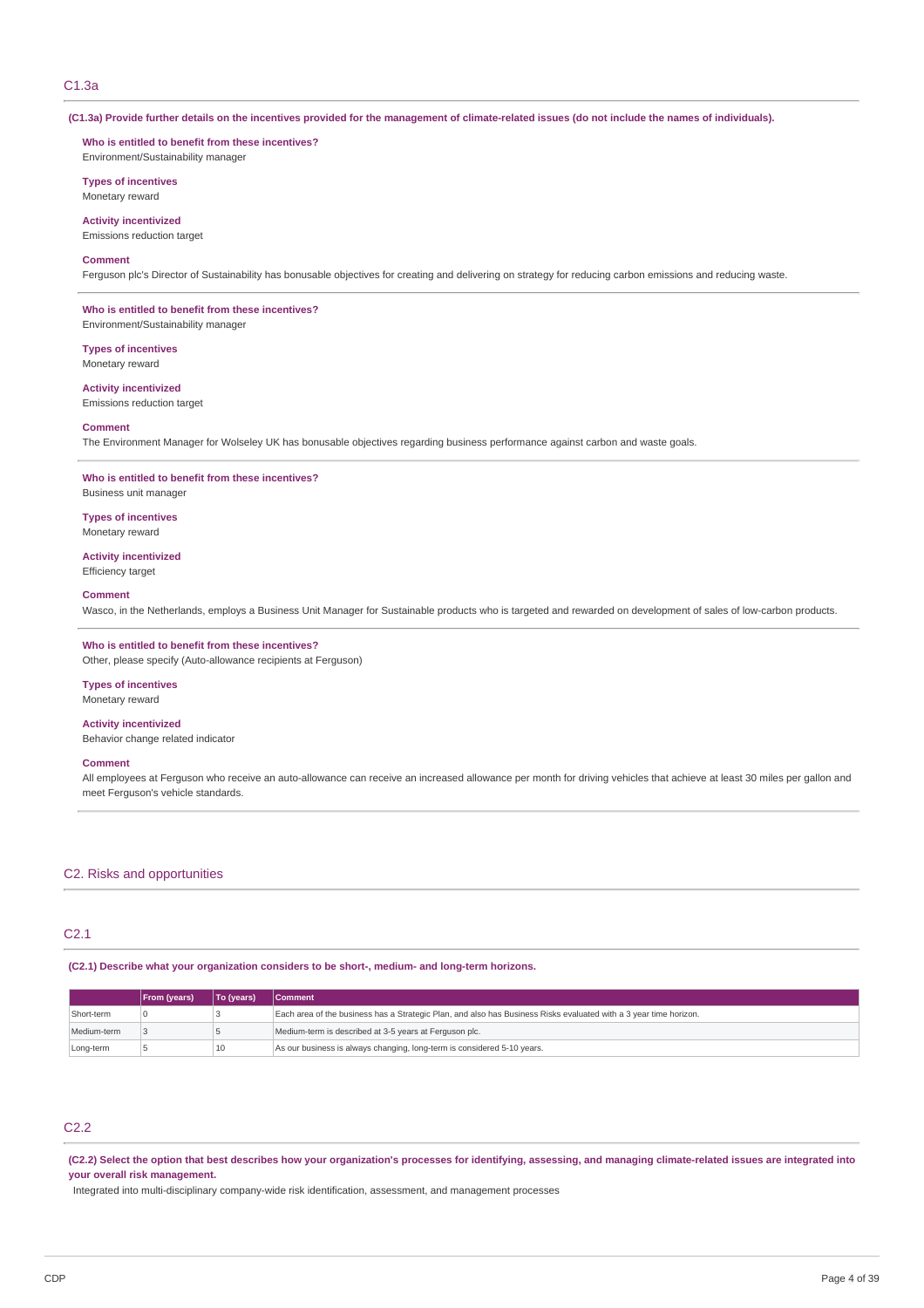(C2.2a) Select the options that best describe your organization's frequency and time horizon for identifying and assessing climate-related risks.

| <b>Frequency of</b><br>monitoring | How far into the future are risks<br>considered? | <b>Comment</b>                                                                                                                               |
|-----------------------------------|--------------------------------------------------|----------------------------------------------------------------------------------------------------------------------------------------------|
| Row Six-monthly or more           | >6 years                                         | Over 60 standard risk types are evaluated over this period. We don't consider principal risks that far out but we do consider emerging risks |
| frequently                        |                                                  | like climate that far in to the future.                                                                                                      |

## C2.2b

#### **(C2.2b) Provide further details on your organization's process(es) for identifying and assessing climate-related risks.**

Ferguson plc operates a multi-disciplinary company-wide risk management process covering strategic, operational, financial and legal/regulatory risks. There are over 60 standard risk types. This includes, for example, changes in customer behavior, changes in taxes and regulations and natural catastrophe/ weather related risk exposures.

At the Ferguson plc, operating company level, and Group functions, risks of all types are reviewed and scored by impact on the company (financial, reputational, operational or health & safety impacts) and likelihood of occurrence. We define a substantive financial impact as any of the Principal Risks for the Group breaching the following thresholds:

No tolerance for any event that would impact payment of the **Group's dividend** •

- Reduction of 3% or more of **Annual trading profit** •
- Reduction of 2% or more of **Value of net assets** •

A significant adverse impact that cannot be corrected or substantially reduced through mitigation actions, requiring a re-appraisal of the**Group's strategy** and its • implementation

A significant adverse impact that cannot be corrected or substantially reduced through mitigation actions, requiring a comprehensive re-appraisal of the**Group's operating** • **procedures**

**▪ An impact that seriously damages the Company's <b>reputation** for 12 months or more

The company-level assessment does include considerations of key assets, primarily key distribution centres and IT systems. In addition, approximately 20-25 of these key sites are subject to individual risk assessments for natural catastrophe and other physical risks each year.

Businesses and Group functions submit risk reports approximately one month ahead of the March and September Audit Committee meetings. Risks are first assessed on an 'inherent' basis (i.e. pre-control) by multiplying probability and impact. Scores are selected using predefined scales. This multiplication of probability by impact gives an inherent risk rating from 1 up to a maximum score of 25. Risks are plotted on a heatmap to provide a summary view. Risks are also assessed and scored after controls for a residual risk rating. Once received, risk reports are consolidated by the Group Head of Risk. They are then analysed with Group functions to produce draft scores for each of the principal Group risks. These scores (and prioritisation) are then discussed with members of the Executive Committee at a risk review meeting before being submitted to the Audit Committee for its consideration. To date, risk assessments have been qualitative in nature, based on discussion and experience and using the scales above as guidance. Ferguson discloses this information on pages 45-49 of our 2018 Annual report of Accounts, which is signed by the Group CEO following Board approval.

The Director of Sustainability meets with subject matter experts throughout the business (Supply Chain, Sourcing, Logistics, Customer and Marketing Analytics, Public Relations, Legal, Risk) in an iterative approach to capture Ferguson-specific risks and opportunities related to climate change and provides a summary to the Group Head of Risk to include from an ESG risk perspective.

## C2.2c

#### **(C2.2c) Which of the following risk types are considered in your organization's climate-related risk assessments?**

|                       | &<br>linclusion                 | Relevance Please explain                                                                                                                                                                                                                                                                                                                                                                                                                                                                                                                                                                                                                                                                                                                                                                                                                                                                                                                                                                                                                                                                                                                                                                                                                                                                                                                                                                                                                                                                                                                                                                                                                                                                                                                                                                                                                                                                                                                                                                                                                                                                   |
|-----------------------|---------------------------------|--------------------------------------------------------------------------------------------------------------------------------------------------------------------------------------------------------------------------------------------------------------------------------------------------------------------------------------------------------------------------------------------------------------------------------------------------------------------------------------------------------------------------------------------------------------------------------------------------------------------------------------------------------------------------------------------------------------------------------------------------------------------------------------------------------------------------------------------------------------------------------------------------------------------------------------------------------------------------------------------------------------------------------------------------------------------------------------------------------------------------------------------------------------------------------------------------------------------------------------------------------------------------------------------------------------------------------------------------------------------------------------------------------------------------------------------------------------------------------------------------------------------------------------------------------------------------------------------------------------------------------------------------------------------------------------------------------------------------------------------------------------------------------------------------------------------------------------------------------------------------------------------------------------------------------------------------------------------------------------------------------------------------------------------------------------------------------------------|
| Current<br>regulation | Relevant.<br>always<br>included | The Group's operations are affected by various statutes, requlations and standards in the countries and markets in which it operates. The amount of such requlation and the penalties can<br>vary. While the Group is not engaged in a highly regulated industry, it is subject to the laws governing businesses generally, including laws relating to competition, product safety, data<br>protection, labour and employment practices, accounting and tax standards, international trade, fraud, bribery and corruption, land usage, the environment, health and safety,<br>transportation and other matters. Violations of certain laws and requlations may result in significant fines and penalties and damage to the Group's reputation. The most significant change<br>in the level of requlation applying to the Group this year is the EU's adoption of the General Data Protection Regulation (GDPR). The Group has adopted procedures and controls required<br>by the legislation to ensure compliance. Anti-bribery and anti-corruption practices in all businesses were reviewed during the year and the findings reported to the Executive Committee<br>and to the Audit Committee. Regulations were identified as the highest severity risk in our 2018 Annual Report and Accounts. One specific risk Ferguson has identified is the rise of<br>commercial building energy efficiency ordinances at major cities. We have multiple locations which are subject to annual energy benchmarking requirements. Some examples include two<br>branches in Austin, TX subject to the "Energy Conservation Audit and Disclosure Ordinance"; a branch in Atlanta, GA subject to the "Atlanta Commercial Buildings Energy Efficiency<br>Ordinance"; and a branch in Portland, OR subject to Ordinance No. 187095 regarding Energy Performance Reporting Policy for Commercial Buildings. Compliance with these regulations<br>has given us an occasion to track energy usage at large commercial locations and propose improvements to reduce carbon emissions and operational costs. |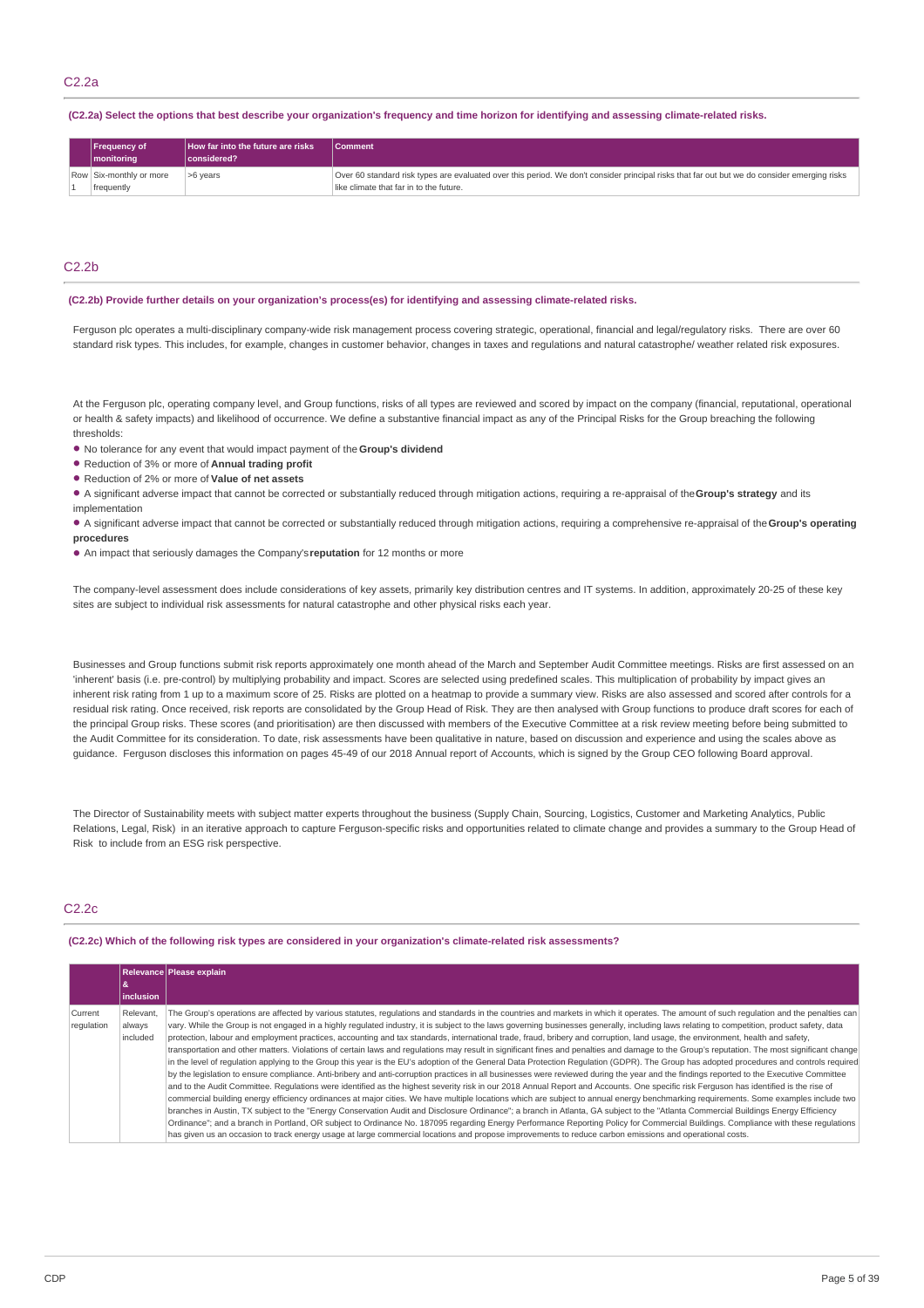|                        |                                    | Relevance Please explain                                                                                                                                                                                                                                                                                                                                                                                                                                                                                                                                                                                                                                                                                                                                                                                                                                                                                                                                                                                                                                                                                                                                                                                                                                                                                                                                                                                                                                                                                                                                                                                                                                                                                                                                                                                                                                                                                                                                                                                                                                                                                                                                                                                                                                                                                                                             |
|------------------------|------------------------------------|------------------------------------------------------------------------------------------------------------------------------------------------------------------------------------------------------------------------------------------------------------------------------------------------------------------------------------------------------------------------------------------------------------------------------------------------------------------------------------------------------------------------------------------------------------------------------------------------------------------------------------------------------------------------------------------------------------------------------------------------------------------------------------------------------------------------------------------------------------------------------------------------------------------------------------------------------------------------------------------------------------------------------------------------------------------------------------------------------------------------------------------------------------------------------------------------------------------------------------------------------------------------------------------------------------------------------------------------------------------------------------------------------------------------------------------------------------------------------------------------------------------------------------------------------------------------------------------------------------------------------------------------------------------------------------------------------------------------------------------------------------------------------------------------------------------------------------------------------------------------------------------------------------------------------------------------------------------------------------------------------------------------------------------------------------------------------------------------------------------------------------------------------------------------------------------------------------------------------------------------------------------------------------------------------------------------------------------------------|
|                        | 8<br>inclusion                     |                                                                                                                                                                                                                                                                                                                                                                                                                                                                                                                                                                                                                                                                                                                                                                                                                                                                                                                                                                                                                                                                                                                                                                                                                                                                                                                                                                                                                                                                                                                                                                                                                                                                                                                                                                                                                                                                                                                                                                                                                                                                                                                                                                                                                                                                                                                                                      |
| Emerging<br>regulation | Relevant,<br>sometimes<br>included | The Group's operations are affected by various statutes, regulations and standards in the countries and markets in which we conduct business. The amount of such regulation and the<br>penalties can vary. We closely monitor proposed regulations and policy developments regarding climate change, waste reduction and environmental compliance. The Group monitors the<br>law across its markets to ensure the effects of changes are minimised and the Group complies with all applicable laws. The Group aligns company-wide policies and procedures with its<br>key compliance requirements and monitors their implementation. Briefings and training on mandatory topics and compliance requirements including anti-trust, anti-bribery and corruption<br>are undertaken. Requlations were identified as the highest severity risk in our 2018 Annual Report and Accounts. One type of emerging climate-related requlation which we consider in the<br>risk process is greenhouse gas regulation. We have seen regulations emerge at the city and state level such as California signing in to law a commitment to be 100% carbon-free by<br>2050 and New York's bill to limit greenhouse gas emissions for existing large buildings (https://legistar.council.nyc.gov/LegislationDetail.aspx?ID=3761078&GUID=B938F26C-E9B9-4B9F-<br>B981-1BB2BB52A486&Options=&Search=) and expect similar regulations to emerge across the United States over time. These regulations are a short term financial risk for capital<br>expenditures, but we expect compliance to save on operational spend over time and assist with our attainment of long term sustainability goals. The International Maritime Organization's<br>mandate that all ocean carriers must switch to burning fuel with a sulfur content of less than .5% on Jan 1, 2020 also plays in to our business risk calculations.<br>http://www.imo.org/en/mediacentre/hottopics/pages/sulphur-2020.aspx                                                                                                                                                                                                                                                                                                                                                                                 |
| Technology             | Relevant,<br>always<br>included    | New competitors and technology were assigned a high inherent risk level in our Annual Report and Accounts 2018. Wholesale and distribution businesses in other industry sectors have<br>been disrupted by the arrival of new competitors with lower-cost transactional business models or new technologies to aggregate demand away from incumbents. The Board is attuned to<br>both the risks and opportunities presented by these changes and is actively engaged as the Group takes action to respond. A dedicated team and increased resources were allocated to<br>the exploration and incubation of new business models and new technologies. The creation of Ferguson Ventures allows us to partner with start ups and our innovation lab explores<br>emerging technologies. Ferguson Ventures has established a partnership with GTP Services, a company that provides software and services for Building Information Modelling. BIM is a<br>process for creating and managing information on a construction project across the building lifecycle. The Group develops and invests in new business models, including e-commerce, to<br>respond to changing customer and consumer needs. This will allow the Group to accelerate the time to market for new revenue streams and gain insight on new disruptive technologies<br>and trends. The Group remains vigilant to the threats and opportunities in this space. The development of new business models in our market place is closely evaluated - both for<br>investment potential and threats. Automation is another technology which may increase operational efficiency, but may disrupt our current labor model which relies on associates picking<br>goods at our distribution centers. The development of automation technology at distribution centers impacts business because we may have to restructure the layout of our existing<br>distribution centers in a way that facilitates this technology and allows for greater operational efficiency.                                                                                                                                                                                                                                                                                                                           |
| Legal                  | Relevant.<br>always<br>included    | The Group's operations are affected by various legal considerations in the countries and markets where we conduct business. We always evaluate the impact of current regulations<br>concerning climate change, waste reduction, and environmental compliance. Both our Director of Sustainability and our Governance and Regulatory Analyst scan for new regulations that<br>would impact our business, and flag them in the internal Risk Management process as appropriate. In the US, we generally keep up to date with legal/regulatory changes by monitoring<br>the Federal Register and alerts from law firms and other third party resources. Examples of regulations that we continue to monitor include the Energy Savings Opportunity Scheme,<br>which requires us to complete energy audits every four years in the UK, and the European Commissions' guidelines on climate reporting. Since our sustainability strategy already includes<br>operational efficiency and carbon reduction measures, we see these as more of an opportunity for Ferguson than a risk.                                                                                                                                                                                                                                                                                                                                                                                                                                                                                                                                                                                                                                                                                                                                                                                                                                                                                                                                                                                                                                                                                                                                                                                                                                                                       |
| Market                 | Relevant,<br>always<br>included    | The Group's operations are affected by various market considerations where we conduct business. The markets that Ferguson serves have different characteristics and as such certain<br>market data is more relevant to specific end markets. For our residential market, the Leading Indicator of Remodelling Activity ("LIRA") provides a short-term outlook of national home<br>improvement and repair spending to owner-occupied homes. It is designed to project the annual rate of change in spending for the current quarter and subsequent four quarters. The<br>LIRA projections continued to increase over FY17 and FY18 at an increasing pace, indicating expanding growth in the market. In addition, existing single-family home sales is a good<br>indicator for the strength of the market and tends to be a driver of remodelling spend. The seasonally adjusted annual rate of sales remained high at around 5.5 million throughout FY18.<br>The American Institute of Architects ("AIA") Billings Index - Commercial/Industrial is a leading economic indicator of construction activity and is widely seen as reflecting prospective<br>construction spending. Any score below 50 indicates a decline in business activity across the architecture profession, whereas an index score above 50 indicates growth. The index was<br>above 50 during FY18. The AIA Billings Index - Commercial/Industrial is also an indicator for the civils market. The non-residential construction Put In Place survey is an indicator of the<br>strength of the market, reflecting the historical amount spent each month on construction. After contracting for the first two quarters of 2017/18 the value of spending rose in the final two<br>quarters of FY18. The strength of the industrial market is indicated by the Institute of Supply Chain Management Purchase Managers Index. Any reading above 50 indicates that the<br>manufacturing economy is generally expanding, below 50 indicates that it is generally declining. The index was at levels above 50 throughout 2017/18 indicating strong growth in the<br>market in that period. Specific to climate change, Ferguson also continues to review Green Building Materials Market Reports, and the National Association of Home Builders/ Wells Fargo<br>Housing Market Index. |
| Reputation             | Relevant,<br>always<br>included    | Ferguson plc is exposed to reputational risk if the company is perceived as not effectively addressing issues regarding sustainability and climate change. Additionally, as Millennial and<br>Generation Z individuals comprise more of our workforce and customer base, we may face higher expectations regarding the role of businesses in addressing climate change. While the<br>Group is not engaged in a high regulated industry, it is subject to laws governing businesses generally, including laws related to land usage, the environment, and transportation. A breach<br>of any legal or regulatory requirement could result in damage to the Company's reputation with our customers and wider stakeholders. One criteria for identifying Principal Risks is that<br>they would would 'seriously damage the Company's reputation for 12 months or more.' This risk is included in the Risk Management process, as Talent Management and Retention is<br>included on our people-related focus areas in our 2018 Annual Account and Reports. We are committed to people development at every level of the organisation, and believe that having<br>a strong sustainability reputation will help us attract and retain talent since associates are increasingly wanting to work for companies that align with their personal values.                                                                                                                                                                                                                                                                                                                                                                                                                                                                                                                                                                                                                                                                                                                                                                                                                                                                                                                                                                                                       |
| Acute<br>physical      | Relevant,<br>always<br>included    | Our Business Continuity planning includes response plans for the acute physical risks of climate change. Changes in the frequency and duration of extreme weather events could<br>significantly impact our operations (for example, hurricanes, flooding, tornadoes and wildfires or other severe weather could cause our locations to be closed for an extended duration).<br>We supply one million customers with over one million products carefully sourced from over 43,000 trade suppliers. Product availability is vitally important to our business so a highly<br>efficient distribution network is key to delivering on our customers' needs. There are instances where changes in precipitation patterns could cause significant physical damage to<br>property and stock held in our locations. Changes in precipitation patterns could also lead to interruptions to Ferguson plc's business operations by restricting our delivery service levels.<br>Unusual weather patterns can also affect the wider supply chain, which can negatively affect the supply of inventory and other services to our business. Our physical locations are<br>managed on a tiered basis, with the Tier I facilities scoring the highest importance. Resiliency strategies regarding these critical locations have been implemented by the Risk<br>Management group and the Real Estate and Facilities team, including 24/7 emergency response, backup generators, and emergency contact systems. Our associates receive training<br>and frequent updates from our Director of Security to ensure they are prepared to respond and recover as quickly as possible when faced with a natural disaster.                                                                                                                                                                                                                                                                                                                                                                                                                                                                                                                                                                                                                                                    |
| Chronic<br>physical    | Relevant,<br>always<br>included    | Our company considers climate change in the overall risk evaluation process and examines the chronic physical impacts of climate change in our business continuity planning. We also<br>take steps to proactively mitigate chronic physical risks when selecting a location for a new Ferguson- owned property, environmental assessments are performed by our Legal Real<br>Estate group to ensure that no chronic physical environmental risks are present. If risks are identified, alternative locations are evaluated and assessed.                                                                                                                                                                                                                                                                                                                                                                                                                                                                                                                                                                                                                                                                                                                                                                                                                                                                                                                                                                                                                                                                                                                                                                                                                                                                                                                                                                                                                                                                                                                                                                                                                                                                                                                                                                                                             |
| Upstream               | Relevant,<br>sometimes<br>included | We work with our suppliers when possible to include climate risk planning. To mitigate this inherent risk, our Sourcing team encourages dual and multiple sourcing whenever possible to<br>maintain the integrity of our supply chain. This an essential part of our vendor agreements, and extremely important to our Ferguson Own Brand products (Mirabelle, PROFLO, Miseno,<br>Koldfront, Signature Hardware, Jones Stephens, Build.com Essentials, etc). With over 43,000 suppliers sourcing over one million products from all over the world, mapping upstream<br>impacts due to climate change remains a challenge.                                                                                                                                                                                                                                                                                                                                                                                                                                                                                                                                                                                                                                                                                                                                                                                                                                                                                                                                                                                                                                                                                                                                                                                                                                                                                                                                                                                                                                                                                                                                                                                                                                                                                                                           |
| Downstream             | Relevant,<br>sometimes<br>included | We include our customers in our climate change reporting and offer a range of products to help our customers meet their goals. With this priority in mind, we offer products with<br>WaterSense and EnergySTAR certifications, but emerging standards for sustainable products may require support for additional product certifications. On p40 of our 2018 Annual<br>Account and Reports, we identify 'Responsible sourcing' and 'Promoting "eco" products' as two focus areas to address our top risks and compliance requirements. We managed this risk<br>by requiring our suppliers, contractors and agents to adhere to our Code of Conduct and to adopt similar standards, and we strive to be a positive link in the sustainable construction<br>supply chain. A downstream risk we consider is the impact of the ultimate destination of our products on the environment. We have challenges diverting acrylic and fiberglass tubs from<br>landfills and assume that our customers would also have this issue. Climate risk may make it increasingly difficult to recycle certain types of products and costs to landfill products may<br>increase as landfill space is in higher demand. We are managing this risk by partnering with non-profits that can accept scratch and dent materials, and we are also transitioning to a<br>sustainability reporting platform that will allow us to perform life-cycle assessments on products.                                                                                                                                                                                                                                                                                                                                                                                                                                                                                                                                                                                                                                                                                                                                                                                                                                                                                                   |

C2.2d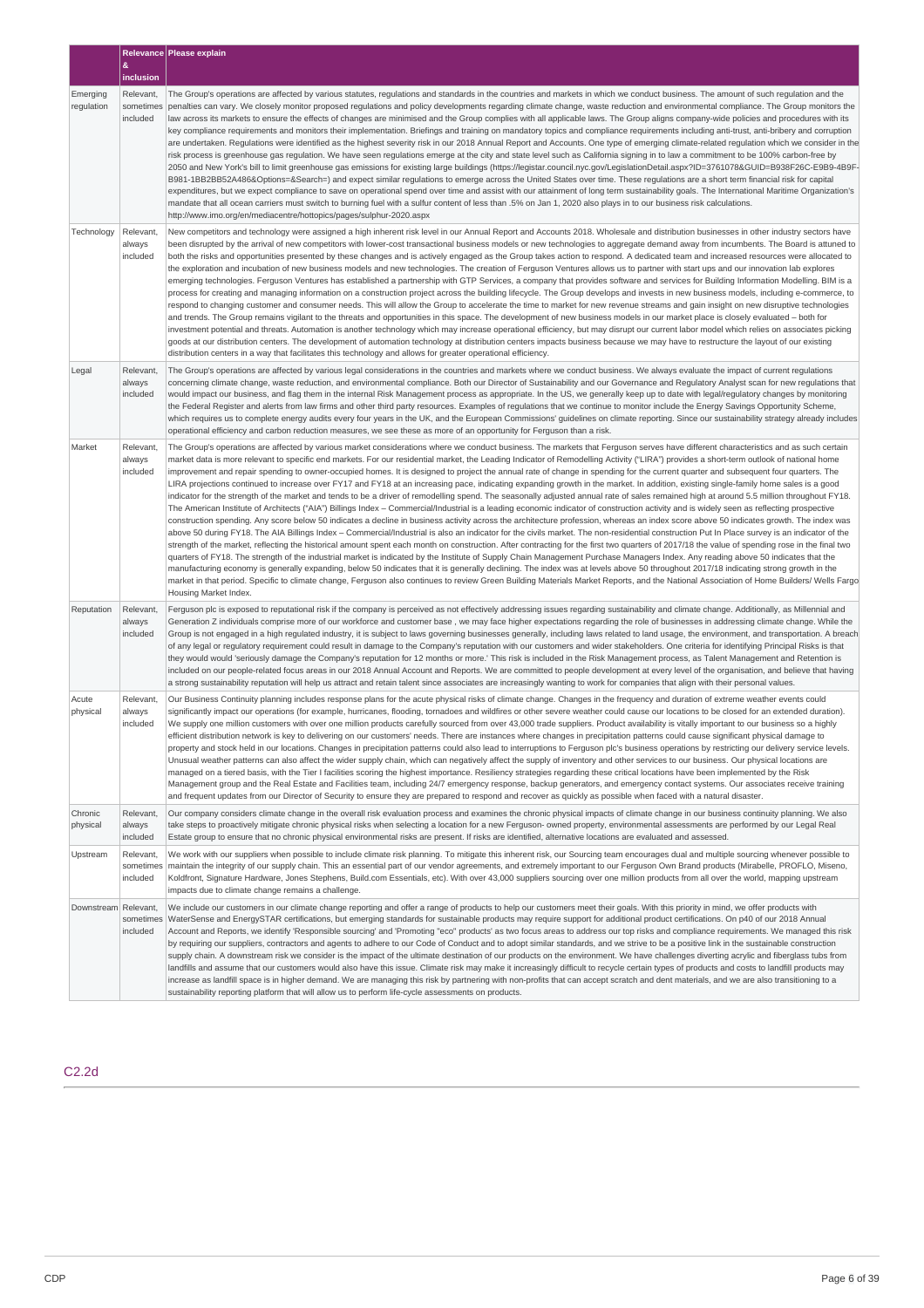#### **(C2.2d) Describe your process(es) for managing climate-related risks and opportunities.**

The Company's strategy combines a top-down resource allocation process with a strong emphasis on bottom-up, local business unit strategies to address both risks and opportunities posed by climate change. For example, sustainable building product opportunities and environmental targets are formally included for the Board's regular review of the sustainability program. Additionally, as described in the Risk Management process, which ultimately reports to the Audit Committee, business owners are assigned to each risk with a corresponding mitigation strategy. In some of our businesses, specific revenue and profit based targets have been set regarding the sale of high efficiency products, which represent a driver of growth for these businesses. For other areas of our business, new product development has offered an opportunity for growth. Climate change is integrated into these local business strategies as one of a number of factors. Where it is considered, the primary drivers are the need to capitalise on market opportunities presented by climate change and the publicly stated desire to reduce carbon emissions. Market opportunities primarily relate to the development of new business revenues from energy-efficient, sustainable or renewable energy products. Example of such products include low flow products, programmable thermostats, high efficiency lighting fixtures, energy efficient boilers and ground source heat pumps.

An example of mitigation for physical risks, including extreme weather events, is our Business Continuity strategy. Our physical locations are managed on a tiered basis, with the Tier I facilities scoring the highest importance. Resiliency strategies regarding these critical locations have been implemented by the Risk Management group and the Real Estate and Facilities team, including backup generators and emergency contact systems. However, accessibility due to regional difficulties (flooded roads, washed-out bridges, etc) will continue to pose access concerns in getting products to the communities that are trying to rebuild following a natural disaster. However, these resiliency strategies have already proved effective in areas impacted by severe weather, like when our headquarters in Newport News, Virginia faced a power outage due to storm events and was able to resort to backup generators.

Regarding transition risks, changing technology around customer product certifications and sustainability performance pose a risk to Ferguson if we are unable to quickly provide products that meet customer specifications. However, this transition has also allowed for new product development to grow our product portfolio. In fact, in 2018, fixtures from Ferguson's Mirabelle and Park Harbor product lines won prestigious Platinum ADEX awards. This is the highest honour for the Awards for Design Excellence, a national product design competition in the United States. The Mirabelle Sitka one-piece high efficiency skirted toilet won its category, chosen for a strong emphasis on design and sustainability, and other examples included Park Harbor LED fixtures. To learn more about these products, please see our pressroom: <https://www.fergusonpressroom.com/fergusons-mirabelle-and-park-harbor-win-design-award/>.

As another example, Ferguson successfully developed and marketed a PROFLO Greenlee toilet that not only meets WaterSense standards, but also has an ultra-high efficiency MaP rating while only using 0.8 gallons per flush (the lowest in the market for gravity fed toilets). Ferguson has also developed a "green choice" product label that is available on our websites (Ferguson.com, Build.com, Wolseley.co.uk) and allows consumers to filter for energy efficient or low flow products.

Regarding Ferguson's operations, all businesses have targets to reduce their carbon emissions and waste sent to landfill. These business-level targets are aggregated to Group-level targets which are published in the Annual Report and audited annually by a third-party environmental data assurance firm. Our Wolseley UK business also maintains an ISO 14001 environmental management system.

### C2.3

(C2.3) Have you identified any inherent climate-related risks with the potential to have a substantive financial or strategic impact on your business? Yes

## C2.3a

(C2.3a) Provide details of risks identified with the potential to have a substantive financial or strategic impact on your business.

### **Identifier** Risk 1

**Where in the value chain does the risk driver occur?** Direct operations

**Risk type**

Physical risk

**Primary climate-related risk driver**

Acute: Increased severity of extreme weather events such as cyclones and floods

**Type of financial impact**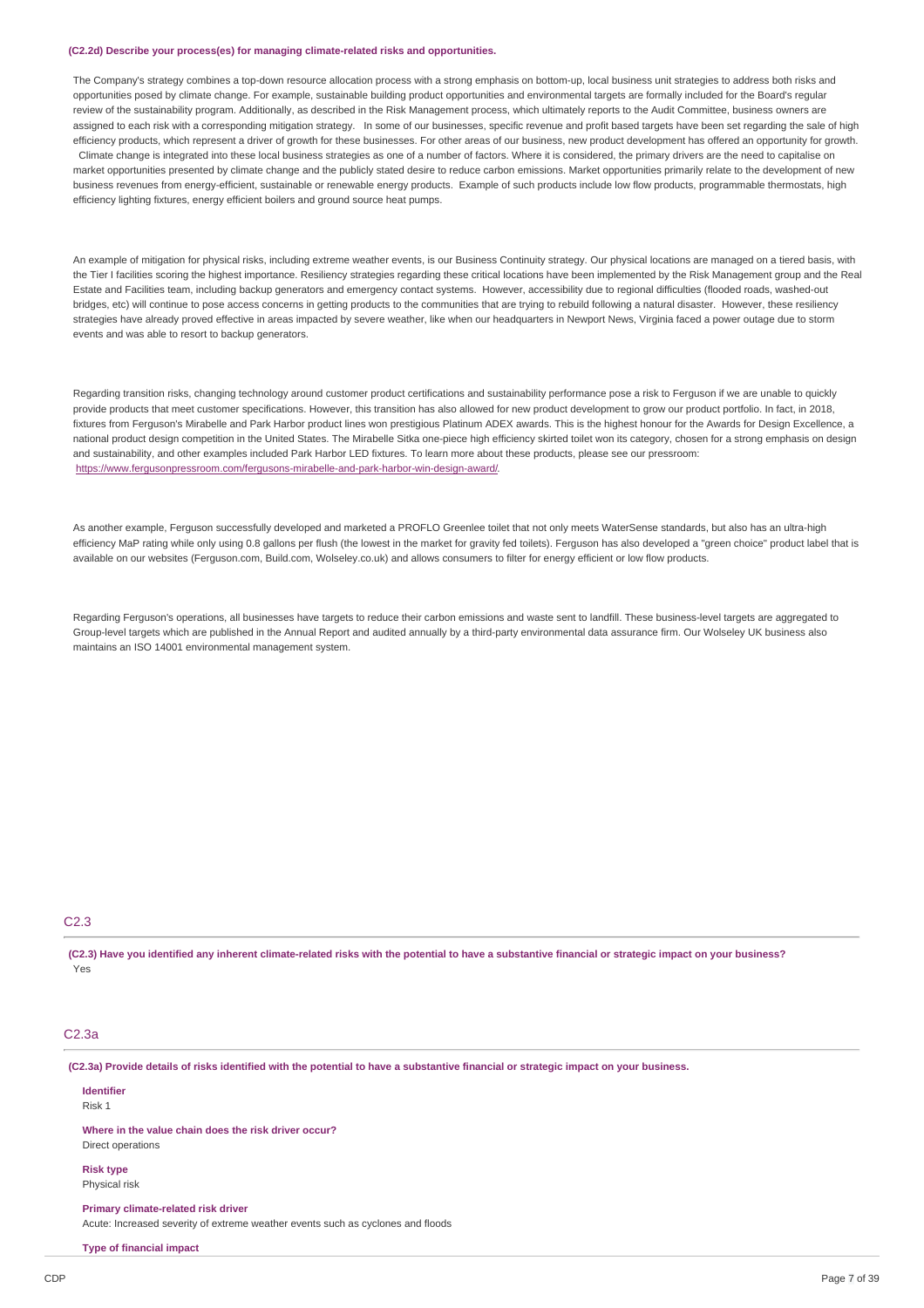#### **Company- specific description**

Severe weather events and catastrophic natural disasters present a risk to our physical locations and the customer markets we serve. These extreme weather events could result in the closure of a location for an extended period, due to tornadoes, hurricanes, floods or wildfires. While we make every effort to stay open for the communities we serve, safety is our first priority and it is our policy to close locations whenever working or traveling conditions would be unsafe for our associates. Risks from severe weather branch closings include having to cancel customer appointments (lost revenue), the risk of physical damage to a location and its inventory (covered by an insurance policy), along with having to divert shipments to alternate locations. Business continuity plans are in place to ensure minimal interruption to our locations and our distribution network. In the case of an expected severe weather event, our Corporate Security team coordinates with impacted locations in advance, advising on site preparations and evacuations, if required. The company also has a disaster response team on call around the clock to ensure immediate response in an unexpected severe weather event. An example of a location impacted by a severe weather event was our blended branch in Tulsa, Oklahoma that was damaged by a tornado in 2017. First, our Corporate Security team, working with onsite Leadership verified that all associates were safe and accounted for, and our disaster recovery team arrived onsite shortly after. The associates assigned to the Tulsa location were assigned to alternative nearby branches while the disaster recovery efforts took place. We were able to recapture sales by communicating with our customers, and informing them that this location was temporarily closed and that alternative sites nearby could offer assistance immediately. Customers seeking to rebuild (whether residential, commercial, waterworks, HVAC, etc) were able to make purchases via phone, online or at nearby locations until we could safely re-open the location.

#### **Time horizon**

Current

**Likelihood** Virtually certain

#### **Magnitude of impact**

Medium-low

#### **Are you able to provide a potential financial impact figure?** Yes, a single figure estimate

**Potential financial impact figure (currency)**  $\Omega$ 

**Potential financial impact figure – minimum (currency)**

<Not Applicable>

#### **Potential financial impact figure – maximum (currency)** <Not Applicable>

#### **Explanation of financial impact figure**

Ferguson has experienced branch closures on a short-term basis immediately before and after a natural disaster. While a branch closure could result in lost sales (varying greatly by geographic market and type of branch), by implementing our business continuity plans, we are able to divert customers to alternative physical locations or help them place orders online. Additionally, the damaging nature of a severe weather event often forces a community to rebuild, creating a greater demand for our products in the local market. Therefore, our impacted locations do not typically see a negative impact in our sales. Depending on the size and services that a branch offers, our distribution network may be impacted by a severe weather event, however, with 19 distribution centres globally, we are well-equipped to handle a shift in our supply chain logistics.

#### **Management method**

The loss of an important branch or distribution centre is naturally hedged by the diversified nature of our locations, customers and suppliers. The Group has documented and tested business continuity plans for its major distribution centres and head office building where the risk is considered to be greatest. In conjunction with our insurers, eight of our highest value sites are audited each year to evaluate fire and other business continuity risks at a cost of \$30,000 per year which is embedded in our premium. A comprehensive insurance programme is purchased, covering property damage and business interruption risks. In the process of determining coverage amounts, our insurers review each site in our portfolios' exposures to named windstorms, storm surge, earthquake, severe convective storm, and flood. Their modeling software is continually updated as new extreme weather events occur. At the local level, sites have begun pursuing resiliency adaptations such as purchasing generators to be prepared in the event of an electrical outage. This strategy ensures that we continue to remain open whenever possible, and capture sales, even in the case of a power outage. Our cost of management was calculated based on the \$30,000 we pay to have eight sites (prioritized by highest value) audited each year to evaluate severe weather and other business continuity risks.

**Cost of management**

240000 **Comment**

**Identifier** Risk 2

**Where in the value chain does the risk driver occur?** Supply chain

**Risk type** Transition risk

## **Primary climate-related risk driver**

Technology: Substitution of existing products and services with lower emissions options

## **Type of financial impact**

Costs to adopt/deploy new practices and processes

## **Company- specific description**

Ferguson imports over 75% of Own Brand products we sell from overseas through sea cargo shipments. As a distributor, we do not control the manufacturing of our goods, but we are responsible for integrating products which are manufactured overseas in to our distribution network. One short term risk we have identified which will impact our operating costs is the International Maritime Organization's new limit on sulphur content in fuel. This policy will cut the mass by mass percentage of sulfphur content in ships' fuel oil from 3.50% m/m to 0.50% m/m (http://www.imo.org/en/MediaCentre/HotTopics/Pages/Sulphur-2020.aspx). There is a stricter limit of 0.10% m/m already in effect in four established emission control areas: the Baltic Sea area, the North Sea area, the North American area, and the United States Caribbean Sea area. The most relevant sea route for our operations is the trip from China to the United States via the Pacific Ocean, and most of this journey is not within an emission control area. Thus, we expect carriers to build in an additional fuel surcharge as a result of this regulation which would increase our operating costs. Assumptions: • Ferguson expected to ship 17,000 TEUs per year • Mainfreight, a global logistics provider, shared the upper and lower bounds of fuel surcharge which we will use in our estimation. https://www.mainfreight.com/global/en/news/transition-to-2020-low-sulphur-fuel-surcharge-lss.aspx • "Deep sea movement will obviously be higher than shorter sectors, but early indications are that it could range anywhere from USD50 – USD300/TEU." • Rolf Habben Jansen, CEO of Hapag-Lloyd, estimated that using low-sulphur fuel would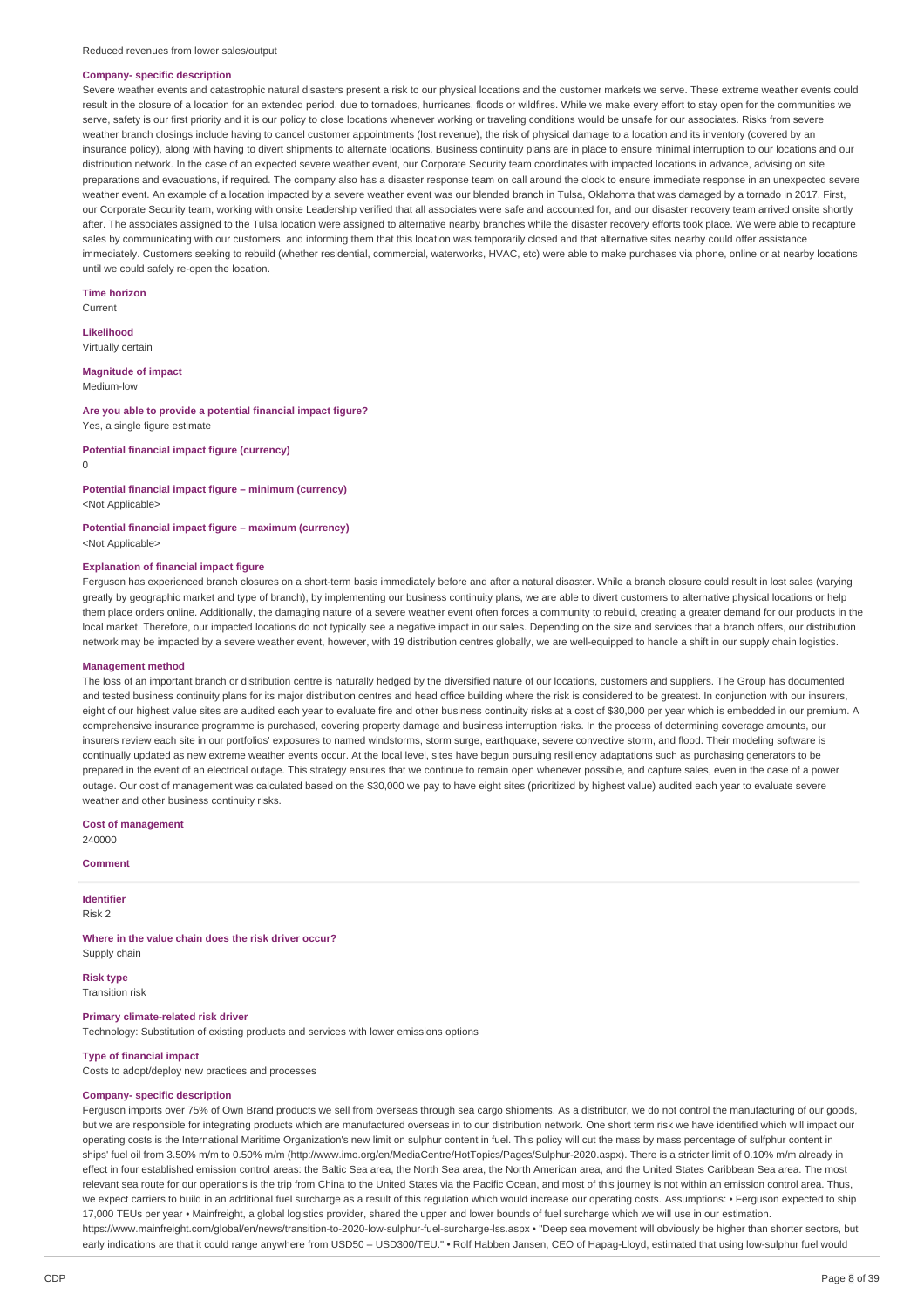add about \$100 per TEU of additional cost. https://www.joc.com/maritime-news/container-lines/hapag-lloyd-ceo-low-sulfur-baf-should-be-simple-transparent\_20190307.html This figure corroborates the range of impact from our above source.

#### **Time horizon** Short-term

**Likelihood**

Virtually certain

**Magnitude of impact**

Low

**Are you able to provide a potential financial impact figure?** Yes, an estimated range

**Potential financial impact figure (currency)**

<Not Applicable>

**Potential financial impact figure – minimum (currency)** 850000

**Potential financial impact figure – maximum (currency)** 5100000

## **Explanation of financial impact figure**

The minimum potential financial impact figure was calculated by multiplying the twenty foot equivalent unit (TEUs) shipped by Ferguson over a one year period, estimated an additional cost of \$50 per TEU. The maximum potential financial impact figure was calculated by multiplying the TEUs shipped by Ferguson over a one year period, estimated an additional cost of \$300 per TEU.

## **Management method**

Given the situation that we expect shipping carriers to be impacted by this additional cost due to a switch in low sulphur fuel, we have undertaken the task of diversifying our ocean carriers. While there was previously only one ocean carrier utilized by Ferguson, our Supply Chain team took action by conducting an RFP to assure that the business has three or more ocean shipping partners in place. The result of the RFP will be substantial costs reductions, and the ability to assure redundancy within our shipping portfolio. Given that we expect our Own Brand volume to increase over the next five years, this initiative was key to ensuring that we minimize our overall cost per TEU. Both our Supply Chain and Strategic Sourcing teams were integral to achieving this result. We expect the cost of management to be zero because Ferguson already staffs a Strategic Sourcing Team, which is conducting the RFP on behalf of the Sourcing Team. Because these individuals are Certified Professionals in Supply Chain Management (CPSM) by the Institute of Supply Management, they are skilled negotiators and we anticipate that the savings realized through the contracts they negotiate will far exceed the investment of time to conduct the RFP.

**Cost of management**

 $\Omega$ 

**Comment**

**Identifier** Risk 3

**Where in the value chain does the risk driver occur?** Direct operations

**Risk type** Transition risk

### **Primary climate-related risk driver**

Technology: Costs to transition to lower emissions technology

## **Type of financial impact**

Capital investments in technology development

### **Company- specific description**

Ferguson employs a substantial owned/leased fleet for final mile deliveries and emissions from Owned/leased transportation make up around 30% of our overall reported emissions. We do not have the capability to quickly upgrade or switch out fleet without substantially impacting business operations. Thus, Ferguson is at risk of regulatory requirements which would mandate us to track and improve our fleet's fuel efficiency. In the United States, such regulations have been passed before. The primary example being the EPA and NHTSA's Heavy-Duty National Program, a program to reduce greenhouse gas emissions and improve fuel efficiency of heavy-duty trucks and buses which went in to effect on November 14, 2011 (https://www.epa.gov/regulations-emissions-vehicles-and-engines/final-rule-phase-1-greenhouse-gas-emissionsstandards-and). Phase 2 of the regulation was effective on December 27, 2016 (https://www.govinfo.gov/content/pkg/FR-2016-10-25/pdf/2016-21203.pdf). While the US makes up most of our market share, we still operate fleet in Europe which is susceptible to similar regulations. On February 19, 2019, representatives of the European Commission, the European Parliament, and the European Council agreed on a compromise for setting carbon dioxide (CO2) emission standards for new heavy-duty vehicles (HDVs) for the first time in the European Union. The targets will reduce the average CO2 emissions from the highest-emitting HDV segments by 15% in 2025 and by 30% in 2030, both relative to a baseline determined from 2019 and 2020 data

(https://theicct.org/sites/default/files/publications/CO2%20HDV%20EU%20Policy%20Update%202019\_04\_17.pdf). While business disruption from these policies is minimal since most of the burden is placed on manufacturers to increase fuel economy, a future regulation targeting existing fleet could have a financial impact. The increased price of new tractors/trailers is the primary initial financial risk to Ferguson; however, a fuel efficiency regulation is expected to reduce the total cost of ownership of a truck when fuel costs over time are taken in to account. For the purposes of this exercise, Ferguson assumed that emissions regulations impacted the US business and fleet only (as the largest operating company).

**Time horizon** Medium-term

**Likelihood** About as likely as not

**Magnitude of impact** Medium-low

**Are you able to provide a potential financial impact figure?** Yes, a single figure estimate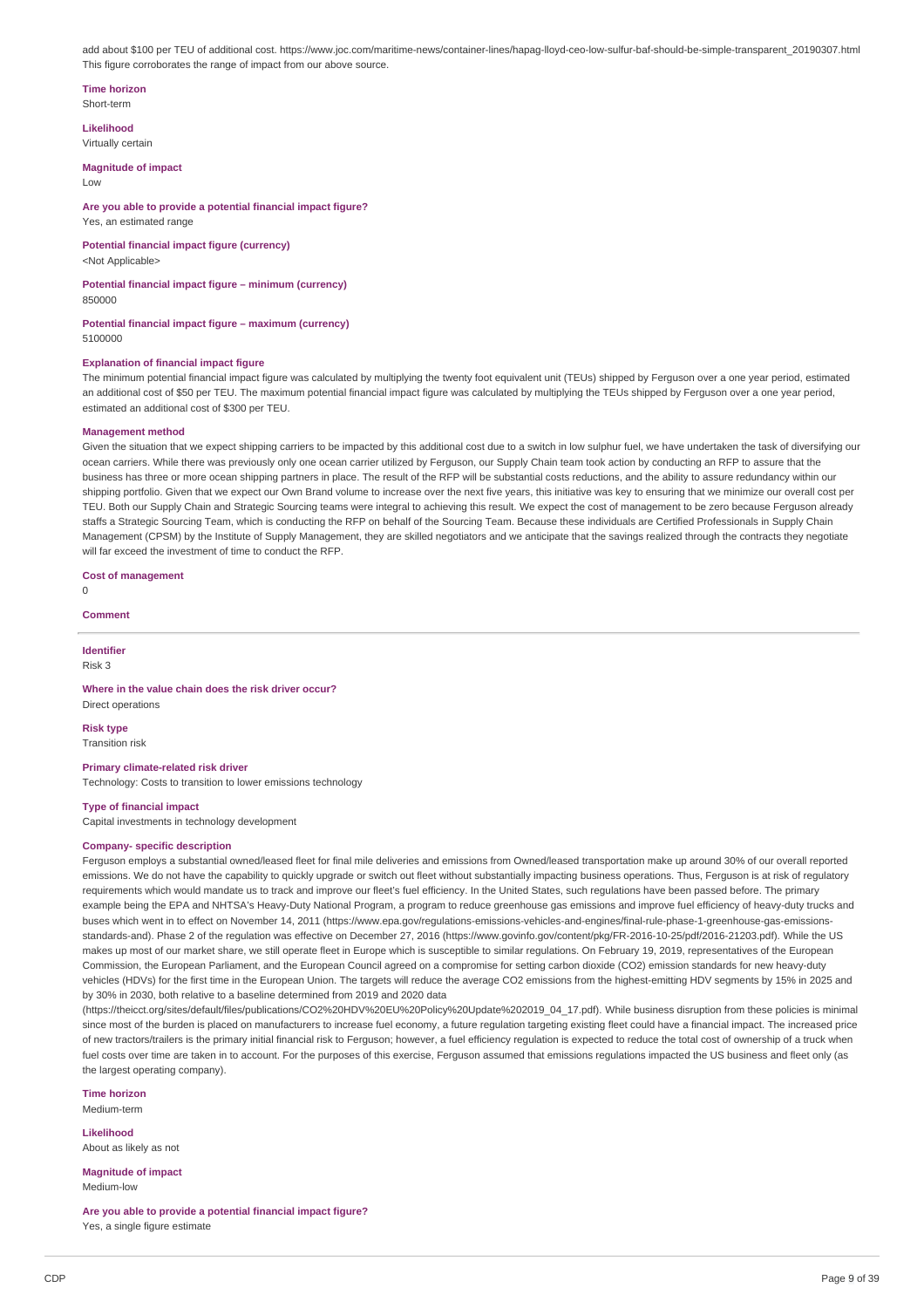#### **Potential financial impact figure – minimum (currency)** <Not Applicable>

#### **Potential financial impact figure – maximum (currency)**

<Not Applicable>

#### **Explanation of financial impact figure**

The Final Rule for Greenhouse Gas Emissions and Fuel Efficiency Standards for Medium- and Heavy-Duty Engines and Vehicles – Phase 2 includes a "Summary for the Phase 2 Medium- and Heavy-Duty Vehicle Program Expected Per-vehicle Fuel Savings, GHG Emission Reductions, and Cost for Key Vehicles Categories" on page 73482 of (https://www.govinfo.gov/content/pkg/FR-2016-10-25/pdf/2016-21203.pdf) or page 5 in the pdf. This estimate covers our US fleet only. Using the lower bound of per vehicle cost increase for manufacture year 2021, our active fleet was allocated to these categories based on vehicle class. Classes 2 and 3 were designated as pickups/vans, Classes 4, 5, and 6 were designated as vocational vehicles, and Classes 7 and 8 needed a trailer and tractor replacement. Based on this analysis, we expect that Ferguson would incur \$11m to upgrade to vehicles with higher fuel efficiency over a five year period.

#### **Management method**

Situation: Ferguson's owned/leased fleet in the US is a major contributor to our operating costs and carbon emissions. There is a good business case for increasing fuel efficiency of our fleet. Regulations which require fuel efficiency improvements from manufacturers could increase the cost to purchase these vehicles in the short run, but may result in a net benefit over time. Task: The increasing trend in fuel efficiency over time as technology advances leaves many leased vehicles outdated. Action: Ferguson maintains internal vehicle retention guidelines to ensure that our leased fleet utilizes up-to-date technology and retires older, less efficient vehicles. Tractors are replaced every 96 months, trailers are replaced every 120 months, vocational vehicles are replaced every 84 months, and pickups/vans are replaced every 60 months. Result: We reduced diesel fuel usage in owned/leased vehicles from 8.5m gallons in FY17 to around 8m gallons in FY18. Since vehicles replacements are staggered, the estimated financial impact figure would be felt over a five year period. Additionally, the increased fuel economy of the vehicles would favourably reduce fuel costs throughout the company. Ferguson is managing this risk in the US business by hiring a new fleet manager and adopting a new transportation management system (TMS). Over three years the estimated cost of subscription fees and salary is approximately \$1.7m.

### **Cost of management**

1700000

## **Comment**

## C2.4

(C2.4) Have you identified any climate-related opportunities with the potential to have a substantive financial or strategic impact on your business? Yes

## C2.4a

(C2.4a) Provide details of opportunities identified with the potential to have a substantive financial or strategic impact on your business.

### **Identifier**

Opp1

**Where in the value chain does the opportunity occur?** Custome

## **Opportunity type**

Markets

## **Primary climate-related opportunity driver**

Access to new markets

## **Type of financial impact**

Increased revenues through access to new and emerging markets (e.g., partnerships with governments, development banks)

## **Company-specific description**

The United States Fourth National Climate Assessment (Volume II) identifies infrastructure as one of the long-term risks in its summary findings. "Our Nation's aging and deteriorating infrastructure is further stressed by increases in heavy precipitation events, coastal flooding, heat, wildfires, and other extreme events, as well as changes to average precipitation and temperature. Without adaptation, climate change will continue to degrade infrastructure performance over the rest of the century, with the potential for cascading impacts that threaten our economy, national security, essential services, and health and well-being. Infrastructure currently designed for historical climate conditions is more vulnerable to future weather extremes and climate change." As one of the nation's largest waterworks companies, Ferguson Waterworks is in a position to anticipate this growth in demand for infrastructure designed for future climate conditions and position as a leader in this developing market. Ferguson Waterworks operates across the water, sanitary sewer, and stormwater management industries and has experience working with: public and private water sewer authorities, utility contractors, public works/line contractors, and heavy highway contractors.

**Time horizon** Long-term

**Likelihood** Unlikely

**Magnitude of impact** Medium

**Are you able to provide a potential financial impact figure?** Yes, a single figure estimate

**Potential financial impact figure (currency)** 1000000000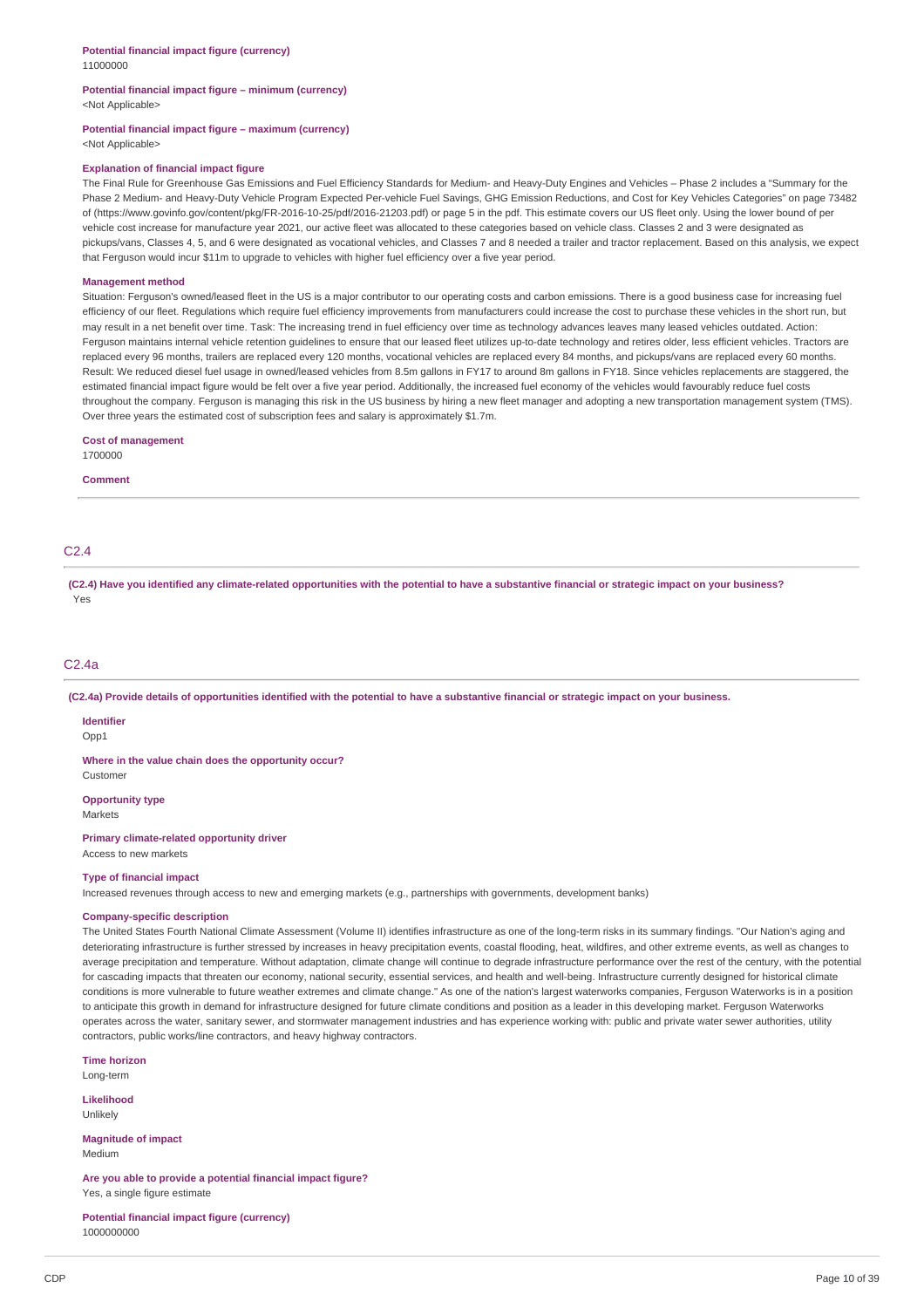#### **Potential financial impact figure – maximum (currency)** <Not Applicable>

#### **Explanation of financial impact figure**

EPA's 6th Drinking Water Infrastructure Needs Survey and Assessment shows significant investment is needed to maintain and improve the nation's drinking water infrastructure. The financial impact figure represents Ferguson's annual revenue opportunity, which the report characterizes as being relevant for 20 years. https://www.epa.gov/sites/production/files/2018-10/documents/corrected\_sixth\_drinking\_water\_infrastructure\_needs\_survey\_and\_assessment.pdf The estimate covers infrastructure needs that are eligible for (but not necessarily financed by) the DWSRF (Drinking Water State Revolving Fund), including the installation of new drinking water infrastructure and the rehabilitation, expansion, or replacement of existing infrastructure. The EPA's cost estimate of \$465 billion reflects comprehensive construction costs including engineering and design, purchase of raw materials and equipment, construction and installation labor, and final inspection.

#### **Strategy to realize opportunity**

Ferguson Waterworks operates within all 4 market categories (distribution and transmission, treatment, storage, and source), so the majority of the opportunity from the EPA assessment would be relevant to our business. The EPA estimate includes spend on: • Engineering and design • Purchase of raw material • Purchase of equipment • Construction and installation labor • Final inspection Ferguson Waterworks is not involved with construction and installation labor and final inspection, but does contribute to the engineering and design, purchase of raw material, and purchase of equipment. We believe these tasks to represent 20% of the overall market opportunity, but every project we do is different, so it is difficult to break down overall project costs for these sub-tasks. While we do contribute to engineering and design for clients, we only bring in revenue from purchase of raw material and equipment. Now, extrapolating Ferguson's 22% market share, this revenue opportunity should be \$20b over the next 20 years, or \$1b a year. As a baseline, according to Ferguson plc's 2018 Annual Report and Accounts, the Civil/Infrastructure market contributed 7% of our 2018 U.S. revenue, or \$1.16b. We calculated the cost to realize the opportunity on an annual basis, including advertising, marketing and partnership efforts that Ferguson would need to expand to fully realize this opportunity in the WaterWorks business.

#### **Cost to realize opportunity**

2250000

#### **Comment**

**Identifier**

Opp2

**Where in the value chain does the opportunity occur?** Customer

**Opportunity type** Products and services

#### **Primary climate-related opportunity driver**

Development and/or expansion of low emission goods and services

#### **Type of financial impact**

Better competitive position to reflect shifting consumer preferences, resulting in increased revenues

### **Company-specific description**

On water, the U.S. 4th National Climate Assessment states: "Rising air and water temperatures and changes in precipitation are intensifying droughts, increasing heavy downpours, reducing snowpack, and causing declines in surface water quality, with varying impacts across regions. Future warming will add to the stress on water supplies and adversely impact the availability of water in parts of the United States. Water management strategies that account for changing climate conditions can help reduce present and future risks to water security, but implementation of such practices remains limited." As water stress grows, we expect to see: a shift in demand towards water efficient products and a corresponding rise in mandatory green building standards like CalGreen (Title 24, Part 11, of the California Code of Regulations) and the California Energy Commission's Building Energy Efficiency Standards (Title 24, Part 6 of the California Code of Regulations). The Building Energy Efficiency Standards contain water efficiency requirements for newly constructed buildings, additions to existing buildings, and alterations to existing buildings. CalGreen includes requirements that define the maximum allowable flow rates for plumbing fixtures and fittings. An internal analysis of our sales for WaterSense products versus non-WaterSense products from 2015 to 2018 confirms this trend and demonstrates our ability to capture this market. Across the key categories of: Residential Toilets, Commercial Toilets, Bathroom Sink Faucets, Bathtub & Shower Faucets, Shower Faucets, and Hand Showers, we saw over a 30% increase in revenue from WaterSense products while revenue from non-WaterSense products decreased by 2% across the same time period at physical locations. Our position as one of the largest distributors of plumbing supplies allows us to rely on our manufacturer and supplier partners to develop and certify these water efficient products. As a result, Ferguson can benefit from increased demand for sustainable products.

## **Time horizon**

Medium-term

**Likelihood** About as likely as not

**Magnitude of impact** Medium-low

**Are you able to provide a potential financial impact figure?** Yes, a single figure estimate

**Potential financial impact figure (currency)** 900000000

**Potential financial impact figure – minimum (currency)** <Not Applicable>

**Potential financial impact figure – maximum (currency)** <Not Applicable>

#### **Explanation of financial impact figure**

We have a wide variety of products that are WaterSense certified, and sales in these categories have increased an average of eleven percent a year. Assuming this increase in sales continues at the current pace, Ferguson expects our four year market opportunity to be approximately \$900m.

#### **Strategy to realize opportunity**

Situation: As the market for WaterSense products continues to grow, investment will be required to realize this opportunity. While Ferguson can use co-op funding to effectively market branded products that meet this criteria, Ferguson Own Brand products will require third party certification and advertising to capitalize on this market. Task: EPA requires all products bearing the WaterSense label to be independently certified. Manufacturers and other applicants are responsible for costs associated with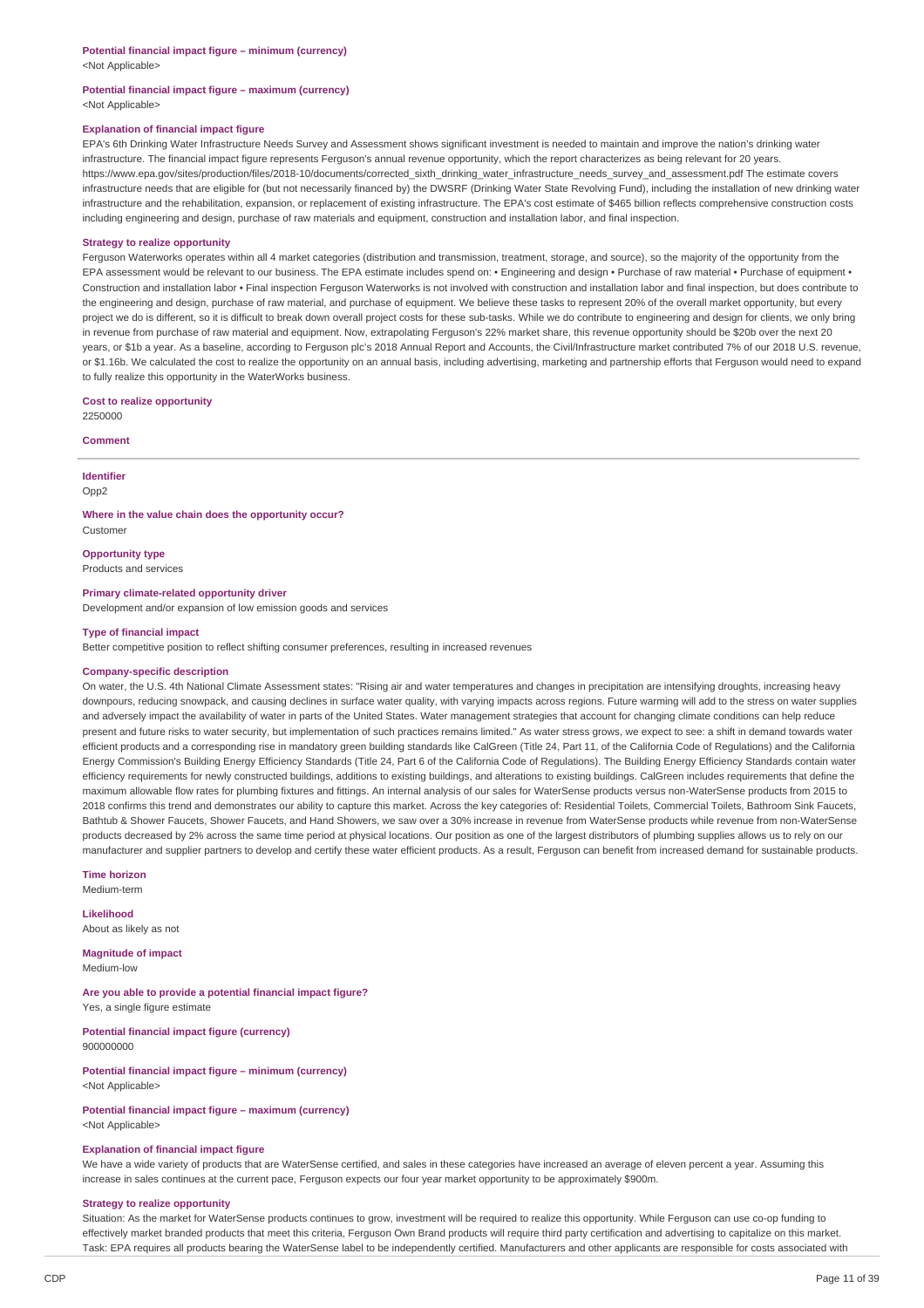WaterSense certification, including testing and inspections. The costs to obtain a WaterSense certification may vary significantly depending on the product, service, or type of home seeking certification. If we urge our manufacturers to pursue more certifications, they will likely pass these costs on to us. Action: Ferguson will need to partner with manufacturers for Own Brand products to include these criteria in product specification. Ferguson will also need to develop an advertising budget and media spend plan in order to target the customers in this market, who may not be a part of our existing customer base. Result: The result of these efforts will be the opportunity to realize additional revenue, and this should translate to additional profit for the business in these key categories. We calculated the cost to realize this opportunity by estimating the additional investment required for product certification and customer-facing advertising.

**Cost to realize opportunity**

## 15000000

## **Comment**

**Identifier** Opp3

**Where in the value chain does the opportunity occur?** Supply Chain

#### **Opportunity type** Resource efficiency

## **Primary climate-related opportunity driver**

Use of more efficient production and distribution processes

### **Type of financial impact**

Reduced operating costs (e.g., through efficiency gains and cost reductions)

## **Company-specific description**

Ferguson is continuing to optimize its distribution process by opening import centers in the United States. Currently, our products are shipped to the central US before being sent on to other distribution centers or local branches for sale. Our goal is to shift the supply chain out of the central US to new import centers so shippers would deliver to these import centers on the coasts rather than to Distribution Centers. We predict this new system to require less touchpoints/labor and save on overall transportation costs. However, the biggest opportunity we have not quantified yet could be on inventory. We would not need to send full containers to a distribution center that doesn't need them anymore and would be able to stock more relevant products at our distribution centers and thus not have to buy as much. Transportation savings would help reduce our carbon footprint since outsourced transit and fleet fuel usage contribute to over 40% of reported emissions.

**Time horizon**

Long-term

## **Likelihood**

About as likely as not

## **Magnitude of impact**

Medium-high

**Are you able to provide a potential financial impact figure?**

Yes, a single figure estimate

## **Potential financial impact figure (currency)** 5000000

## **Potential financial impact figure – minimum (currency)**

<Not Applicable>

#### **Potential financial impact figure – maximum (currency)** <Not Applicable>

#### **Explanation of financial impact figure**

We performed an internal analysis to create this estimate. Our calculations included cost of goods sold, internal ocean-rail savings, drayage, distribution centre transfers, detention savings, operational costs savings and external storage savings. Ferguson has quantified this opportunity as \$5 million over the next four years, but the increased inventory efficiency mentioned above which is still unquantified may offer the largest opportunity for savings.

### **Strategy to realize opportunity**

Due to capacity constraints at existing DCs, import centers are currently being opened on both coasts. Therefore, no additional investment is needed to realize this opportunity, so we have calculated this as zero.

### **Cost to realize opportunity**

 $\Omega$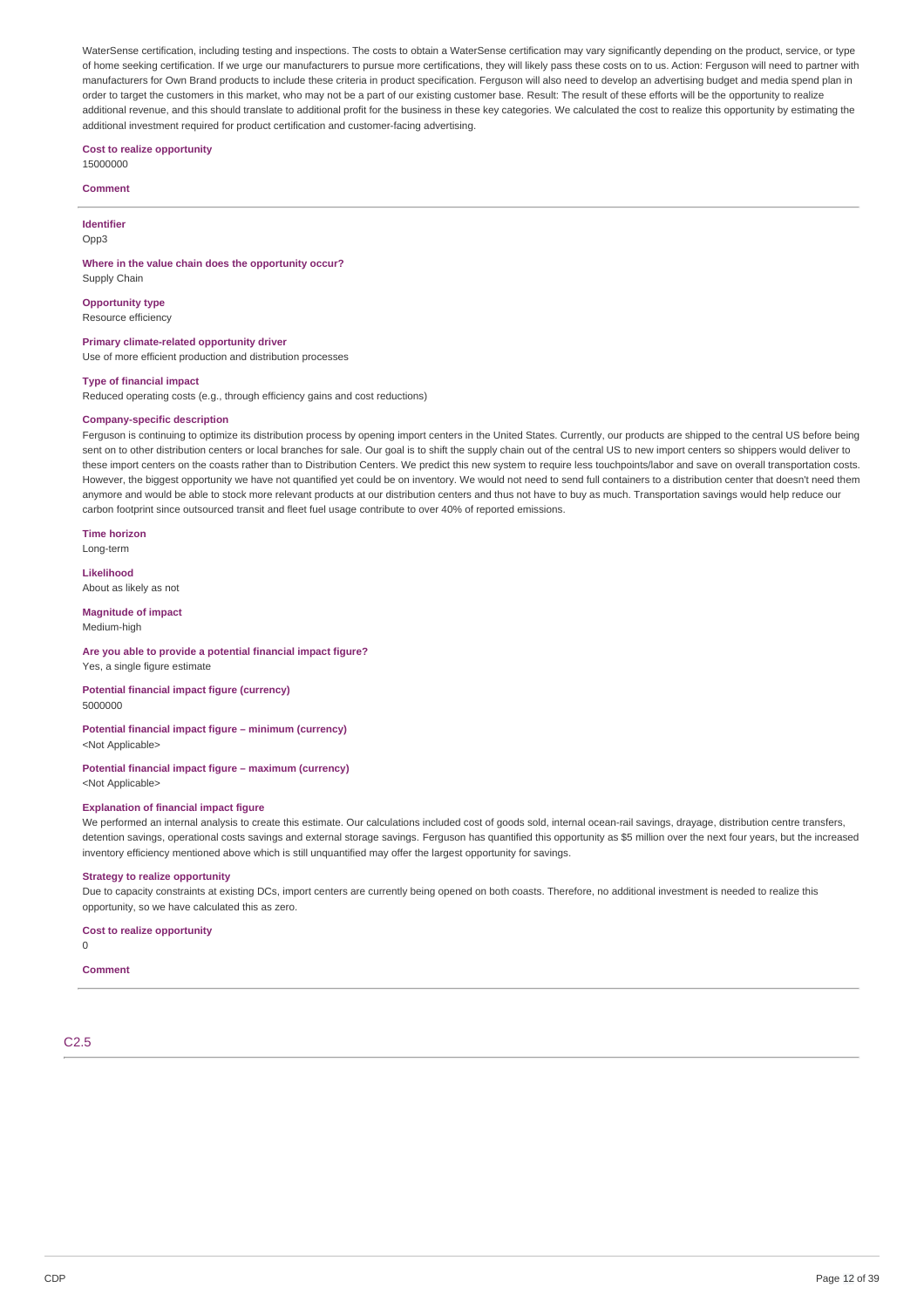## **(C2.5) Describe where and how the identified risks and opportunities have impacted your business.**

|                                               | Impact                                                                      | <b>Description</b>                                                                                                                                                                                                                                                                                                                                                                                                                                                                                                                                                                                                                                                                                                                                                                                                                                                                                                                                                                                                                                                                                                                                                                                                                                                                                                                                                                                                                                                                                                                                                |
|-----------------------------------------------|-----------------------------------------------------------------------------|-------------------------------------------------------------------------------------------------------------------------------------------------------------------------------------------------------------------------------------------------------------------------------------------------------------------------------------------------------------------------------------------------------------------------------------------------------------------------------------------------------------------------------------------------------------------------------------------------------------------------------------------------------------------------------------------------------------------------------------------------------------------------------------------------------------------------------------------------------------------------------------------------------------------------------------------------------------------------------------------------------------------------------------------------------------------------------------------------------------------------------------------------------------------------------------------------------------------------------------------------------------------------------------------------------------------------------------------------------------------------------------------------------------------------------------------------------------------------------------------------------------------------------------------------------------------|
| Products<br>and<br>services                   | Impacted                                                                    | An internal analysis of our sales for WaterSense products versus non-WaterSense products from 2015 to 2018 demonstrates our ability to capture the water efficient product market. Across<br>the key categories of: Residential Toilets, Commercial Toilets, Bathroom Sink Faucets, Bathtub & Shower Faucets, Shower Faucets, and Hand Showers, we saw over a 30% increase in<br>revenue from WaterSense products while revenue from non-WaterSense products decreased by 2% across the same time period. This could have a long-term moderate impact on our<br>business if this trend continues or strengthens, because many of the plumbing supplies goods that we distribute are eligible for water performance certifications.                                                                                                                                                                                                                                                                                                                                                                                                                                                                                                                                                                                                                                                                                                                                                                                                                                |
| Supply<br>chain<br>and/or<br>value<br>chain   | for some<br>suppliers,<br>facilities.<br>or<br>product<br>lines             | Impacted As a company with a large fleet network, improvements in fleet fuel economy and telematics have the potential to significantly reduce our greenhouse gas emissions. Climate change is<br>already showing signs of impacting our business. Droughts and the subsequent lowering of the water level in the Panama Canal forced our carriers to reduce the amount of cargo they could<br>bring through the waterway (https://www.joc.com/port-news/panama-canal-news/panama-canal-draft-restrictions-limiting-container-ship-loadings 20190507.html). We had to conduct an<br>analysis to determine if it would be cheaper to just ship to the West Coast and move goods by rail across the United States versus having to put more shipments through the canal. Another<br>part of our supply chain which is vulnerable to climate change is the processing of raw material for our products. While we do not manufacture goods, the cost of producing these goods does<br>impact our business. Changes in temperature and humidity make a big difference in how clay, slip, and water are processed through a kiln and are made in to pottery. Entire kiln runs are<br>scrapped if there proper mixture of slip & clay is not processed under the proper environmental conditions. Overall, there are low short term risks associated with transportation regulations<br>and supply chain disruption since we build redundancies in to our supply chain, but high impact risks in the longer term as climate change makes earlier planning less relevant. |
| Adaptation<br>and<br>mitigation<br>activities | for some<br>facilities,<br>or<br>product<br>lines                           | Impacted An increase in natural disasters due to changing weather patterns resulting from climate change has increased the need for Business Continuity planning and a resiliency strategy. Four of<br>our branches in California are considering installing permanent backup generators to mitigate risk of electrical failure (and PG&E's public safety power shutdowns) due to wildfires. We are<br>suppliers, also pursuing a Green Globes certification for our new headquarters building in Newport News. Green Globes promotes green building best practices and resilience considerations.<br>Maintaining and adapting business resiliency plans to new conditions should be low impact, as we are implement such practices at our sites.                                                                                                                                                                                                                                                                                                                                                                                                                                                                                                                                                                                                                                                                                                                                                                                                                 |
| Investment<br>in R&D                          | Impacted<br>for some<br>suppliers.<br>facilities,<br>or<br>product<br>lines | Depending on consumer preferences, our business may need to invest more resources in the R&D of "eco" products that offer a sustainability benefit. Investment in R&D is low impact since<br>most R&D research is done by manufacturers that we partner with.                                                                                                                                                                                                                                                                                                                                                                                                                                                                                                                                                                                                                                                                                                                                                                                                                                                                                                                                                                                                                                                                                                                                                                                                                                                                                                     |
| Operations                                    | Impacted<br>for some<br>facilities,<br>or<br>product<br>lines               | An increase in natural disasters due to changing weather patterns resulting from climate change has increased the need for Business Continuity planning and a resiliency strategy. Our<br>Group Head of Risk Management oversees this function. The Fourth National Climate Assessment predicts fuel shortages and higher electricity costs resulting from rising temperatures<br>suppliers, reducing the efficiency of power generation while increasing energy demands. An increase in price of electricity and fuel would increase our cost of operation. To avoid these risks, we could<br>proactively invest in fleet efficiency technology and promote building efficiency measures such as HVAC system upgrades, smart thermostats, building envelope improvements, and lighting<br>retrofits. Investing in low-carbon renewable electricity offers both a chance to mitigate the amount of climate change that will impact the business and gives us the chance to contractually<br>lock in long-term electricity rates ahead of price increases. Since electricity and natural gas make up less than 5% of our operational spend, this is a low impact risk on overall operational<br>spend, but could have a high impact at the local level. Impact of changing fuel costs can be mitigated by partnering with third party transportation companies dedicated to fleet efficiency.                                                                                                                                                                      |
| Other,<br>please<br>specify                   | Please<br>select                                                            |                                                                                                                                                                                                                                                                                                                                                                                                                                                                                                                                                                                                                                                                                                                                                                                                                                                                                                                                                                                                                                                                                                                                                                                                                                                                                                                                                                                                                                                                                                                                                                   |

## C2.6

## (C2.6) Describe where and how the identified risks and opportunities have been factored into your financial planning process.

|                                                             |                                                                          | Relevance Description                                                                                                                                                                                                                                                                                                                                                                                                                                                                                                                                                                                                                                                                                                                                                                                                                                                                                                                                                                                                                                                                                                                                                                                                                                                                                                                      |
|-------------------------------------------------------------|--------------------------------------------------------------------------|--------------------------------------------------------------------------------------------------------------------------------------------------------------------------------------------------------------------------------------------------------------------------------------------------------------------------------------------------------------------------------------------------------------------------------------------------------------------------------------------------------------------------------------------------------------------------------------------------------------------------------------------------------------------------------------------------------------------------------------------------------------------------------------------------------------------------------------------------------------------------------------------------------------------------------------------------------------------------------------------------------------------------------------------------------------------------------------------------------------------------------------------------------------------------------------------------------------------------------------------------------------------------------------------------------------------------------------------|
| Revenues                                                    | Impacted<br>for some<br>suppliers,<br>facilities, or<br>product<br>lines | Ferguson has not had any critical infrastructure damaged by acute weather events, but our property insurance carrier still thoroughly analyzes natural catastrophe risks at all of our sites.<br>We have not experienced any drastic impacts on revenue from this type of risk. Our revenue heavily linked with construction and repairs and we consider the climate opportunities to<br>outweigh climate risks to our business. The magnitude of this net opportunity is moderate.                                                                                                                                                                                                                                                                                                                                                                                                                                                                                                                                                                                                                                                                                                                                                                                                                                                        |
| Operating<br>costs                                          | Not yet<br>impacted                                                      | Ferguson has not yet experienced any significant shifts in operating costs as a result of climate change. The two nearest term opportunities or risks are the IMO 2020 low sulfur fuel<br>shipping regulation and the import center supply chain efficiency improvement. The net risk from the sulfur regulation on operating costs is greater in magnitude than the net opportunity<br>from the supply chain efficiency improvements. Overall, there is a low risk to Ferguson's operating costs in the short term.                                                                                                                                                                                                                                                                                                                                                                                                                                                                                                                                                                                                                                                                                                                                                                                                                       |
| Capital<br>expenditures for some<br>/ capital<br>allocation | Impacted<br>suppliers,<br>facilities, or<br>product<br>lines             | Resiliency strategy is being incorporated into capital expenditures that occupy a physical imprint in low-lying areas affected by climate change. All large capital expenditures go through a<br>rigorous approval process by the finance committee before being approved. The climate induced risks and opportunities have a moderate impact on current capital expenditures and this<br>impact should increase in magnitude over time as climate risks are realized.                                                                                                                                                                                                                                                                                                                                                                                                                                                                                                                                                                                                                                                                                                                                                                                                                                                                     |
| Acquisitions<br>and<br>divestments                          | Impacted                                                                 | All acquisitions and divestments are reviewed by the Risk Management group and are evaluated for financial risk and climate change considerations. Our property insurance partners<br>review exposure to Named Windstorm, Surge, Earthguake, Severe Convective Storm, and Flood. We have the ability to map out the entire Ferguson portfolio and determine (by individual<br>location) which are exposed to each hazard. They use SpatialKey for geographic mapping, flood zone determinations, CAT (Catastrophe) zone determinations, real-time hurricane /<br>named storm updates, past EQ scenarios, etc. They also use RMS for CAT modeling including the perils mentioned above. They use AIR for the same perils above however, this software<br>is not as widely used in the market. They also have proprietary tools which allows them to analyze international and domestic location exposure - linking RMS software and carrier data -<br>for an entire portfolio. This software is still in pilot phase but is close to completion. The above risks and opportunities should have low impact on our acquisitions and divestments. We<br>have already divested many of the non-plumbing businesses in our portfolio and Ferguson's business strategy will continue to focus on acquiring businesses in the same industry as us. |
| Access to<br>capital                                        | Impacted                                                                 | We have noticed a growing investor focus on Environmental, Social, and Governance (ESG) ratings. We have heard from Citi that investors are motivated to take ESG in to account when<br>deciding how to allocate their capital: to avoid investor 'complicity' with activities that they object to; to encourage/incentivize companies to improve their impact on society, the<br>environment, or the economy; and to generate investment outperformance. Takeaways from Goldman Sachs were that: the new age of investors cares about ESG, ESG performance<br>can help them pick winners, and ESG is the fastest growing area in active management. A failure to invest in sustainability measures now could impact our access to capital in the future.<br>This is a moderate risk.                                                                                                                                                                                                                                                                                                                                                                                                                                                                                                                                                      |
| Assets                                                      | Impacted                                                                 | Most of our assets exist in the form of inventory and physical branch locations. Due to the widespread distribution of our branches, we expect climate risks to continue impacting our<br>assets. The most relevant climate risk to our assets is acute physical risk. We have only seen low impact so far, with the worst incident being damage at a branch in Masbeth, NY as a<br>result of Superstorm Sandy. To date, we have not experienced any major loss of assets at distribution centers, but climate may impact them more as extreme weather events become<br>more severe and frequent. Climate risks pose a moderate long term risk to our assets.                                                                                                                                                                                                                                                                                                                                                                                                                                                                                                                                                                                                                                                                              |
| Liabilities                                                 | Not<br>impacted                                                          | Climate is not expected to impact our financial liabilities. Our Accounts Payable team manages all short-term obligations to pay suppliers for products and services purchased with credit,<br>and these are currently being handled without issue.                                                                                                                                                                                                                                                                                                                                                                                                                                                                                                                                                                                                                                                                                                                                                                                                                                                                                                                                                                                                                                                                                        |
| Other                                                       | Please<br>select                                                         |                                                                                                                                                                                                                                                                                                                                                                                                                                                                                                                                                                                                                                                                                                                                                                                                                                                                                                                                                                                                                                                                                                                                                                                                                                                                                                                                            |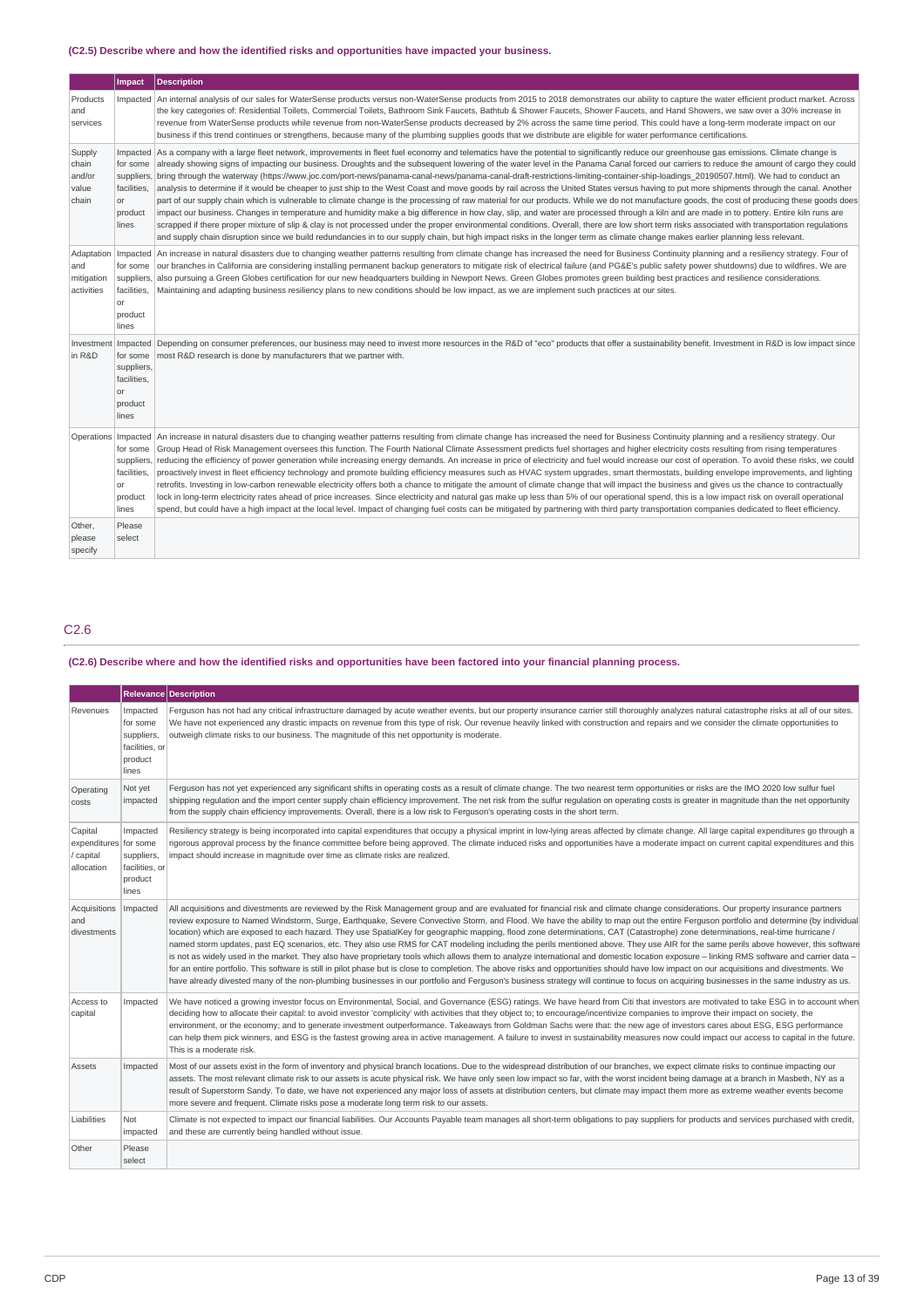## C3.1

**(C3.1) Are climate-related issues integrated into your business strategy?** Yes

## C3.1a

**(C3.1a) Does your organization use climate-related scenario analysis to inform your business strategy?** No, but we anticipate doing so in the next two years

## C3.1c

### **(C3.1c) Explain how climate-related issues are integrated into your business objectives and strategy.**

The main way climate-related issues are integrated into Ferguson's business strategy are through our five year goals. As mentioned in earlier sections, these emissions reduction and waste reduction targets were set by the Board of Directors in FY16.

Our sustainability strategy is directly connected with our business strategy, through building on a foundation of Best Associates, Efficient Operations and Own Brand (sustainable products and solutions). Ferguson's leadership knows that associates care deeply about sustainability issues, and are focused on utilizing associate engagement to reach our publicly stated goals. A communication plan is in place to ensure that executive support of these initiatives and sustainability are integrated into our business strategy communications. Additionally, targeted communications are sent to associates on key holidays, like Earth Day.

The most substantial business decision made to integrate sustainability into our business strategy is focused on Efficient Operations. As new facilities are proposed for development, the Sustainability Department is integrated at the point of specification to ensure that the building has key sustainability features, and is evaluated for onsite renewable energy. This has a long-lasting impact as most of our Distribution Centers are in operation for over fifteen years, and as they are some of the largest energy users in Ferguson's portfolio, converting to renewable energy has a substantial impact on our carbon footprint.

Additionally, the Own Brand team has focused on award-winning Sustainable Products and Solutions, like fixtures from Ferguson's Mirabelle and Park Harbor product lines won prestigious Platinum ADEX awards. This is the highest honor for the Awards for Design Excellence, a national product design competition in the United States. The Mirabelle Sitka one-piece high efficiency skirted toilet won its category, chosen for a strong emphasis on design and sustainability, and other examples included Park Harbor LED fixtures. To learn more about these products, please see our pressroom: <https://www.fergusonpressroom.com/fergusons-mirabelle-and-park-harbor-win-design-award/>. As another example, Ferguson successfully developed and marketed a PROFLO Greenlee toilet that not only meets WaterSense standards, but also has an ultra high efficiency MaP rating while only using 0.8 gallons per flush (the lowest in the market for gravity fed toilets). Ferguson has also developed a "green choice" product label that is available on our websites (Ferguson.com, Build.com, Wolseley.co.uk) and allows consumers to filter for energy efficient or low flow products.

In many cases, department-specific goals are in place to ensure that business priorities align with sustainability priorities. For example, the Fleet Management Team in the U.S. has associates who are evaluated on their ability to incorporate vehicles with new fuel technology, and pursue regional incentives for replacing older fleet vehicles.

## C3.1g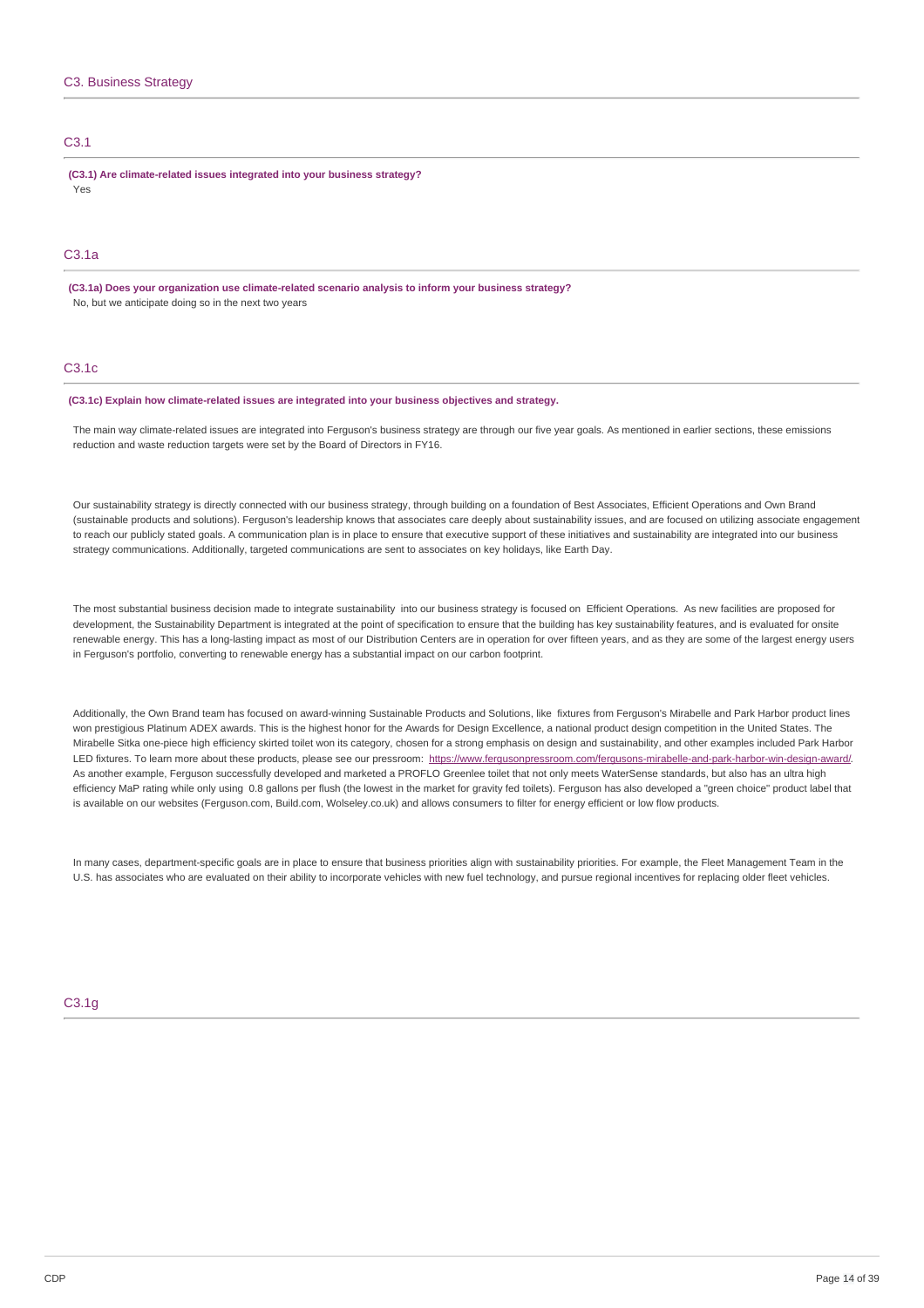## **(C3.1g) Why does your organization not use climate-related scenario analysis to inform your business strategy?**

We recently hired a new Group Director of Sustainability, who has been tasked with performing climate-related scenario analysis to continue to improve our business strategy in regards to climate change. We anticipate using climate-related scenario analysis in our 2019 Annual Report of Accounts. Involved stakeholders will include:

- Group Head of Risk Management •
- Group Head of Compliance
- Director of Supply Chain
- Investor Relations Manager
- Senior Director of Category Management
- Director of Transportation
- VP of Sourcing
- Director of Market Research
- **•** Director of Public Relations
- VP of Communications
- **Senior Facilities Manager**
- Director of Sustainability
- Sustainability Analyst

We will consider transition risks in 4 categories and physical risks at the chronic and acute levels:

- Policy and Legal
- Technology
- Market
- Reputation

Each of these will be considered in a 2 degree Celsius warming scenario (DDPP Deep Decarbonization Pathways Project) and a 'Limited Mitigation Scenario' (RCP8.5). Climate related opportunities will also be explored.

## C4. Targets and performance

## C4.1

**(C4.1) Did you have an emissions target that was active in the reporting year?** Intensity target

#### C4.1b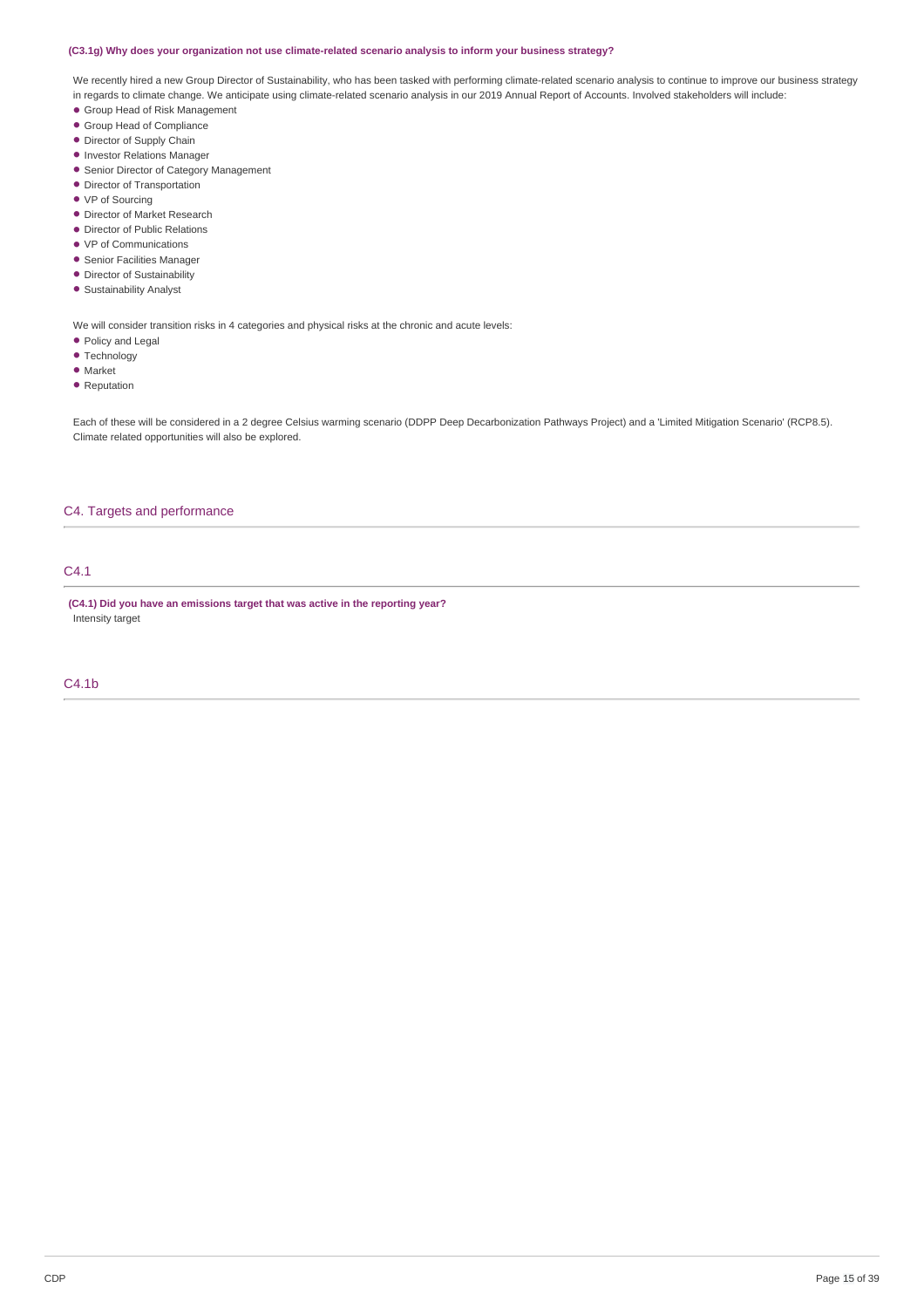#### **(C4.1b) Provide details of your emissions intensity target(s) and progress made against those target(s).**

## **Target reference number**

Int 1

## **Scope**

Other, please specify (Scope 1 (location based) + Scope 2 (location based) + Scope 3 emissions that are within Ferguson plc's reporting boundary: outsourced road-based transport and air/rail travel)

#### **% emissions in Scope**

100

## **Targeted % reduction from base year**

10

#### **Metric**

Other, please specify (tCO2e per \$m revenue)

#### **Base year**

2016

**Start year** 2016

**Normalized base year emissions covered by target (metric tons CO2e)** 22.2

**Target year**

2021

## **Is this a science-based target?**

No, but we anticipate setting one in the next 2 years

## **% of target achieved**

100

**Target status** Achieved

### **Please explain**

Ferguson plc set a five-year target (from August 1, 2016 to July 31, 2021) to reduce carbon by 10 percent per \$m revenue. The time period for this goal was set to align with Ferguson plc's financial year. Performance at the end of 2017/2018, two years into the target period, was positive. There was a 9% improvement and this was achieved by each business setting its own targets for carbon to support the achievement of the Group goals. The value for the normalized based year emissions is given in metric tonnes of CO2e per million US dollars. The target includes Scope 3 emissions that are within Ferguson plc's reporting boundary: outsourced road-based transport and air/rail travel.

## **% change anticipated in absolute Scope 1+2 emissions**

10

### **% change anticipated in absolute Scope 3 emissions**

10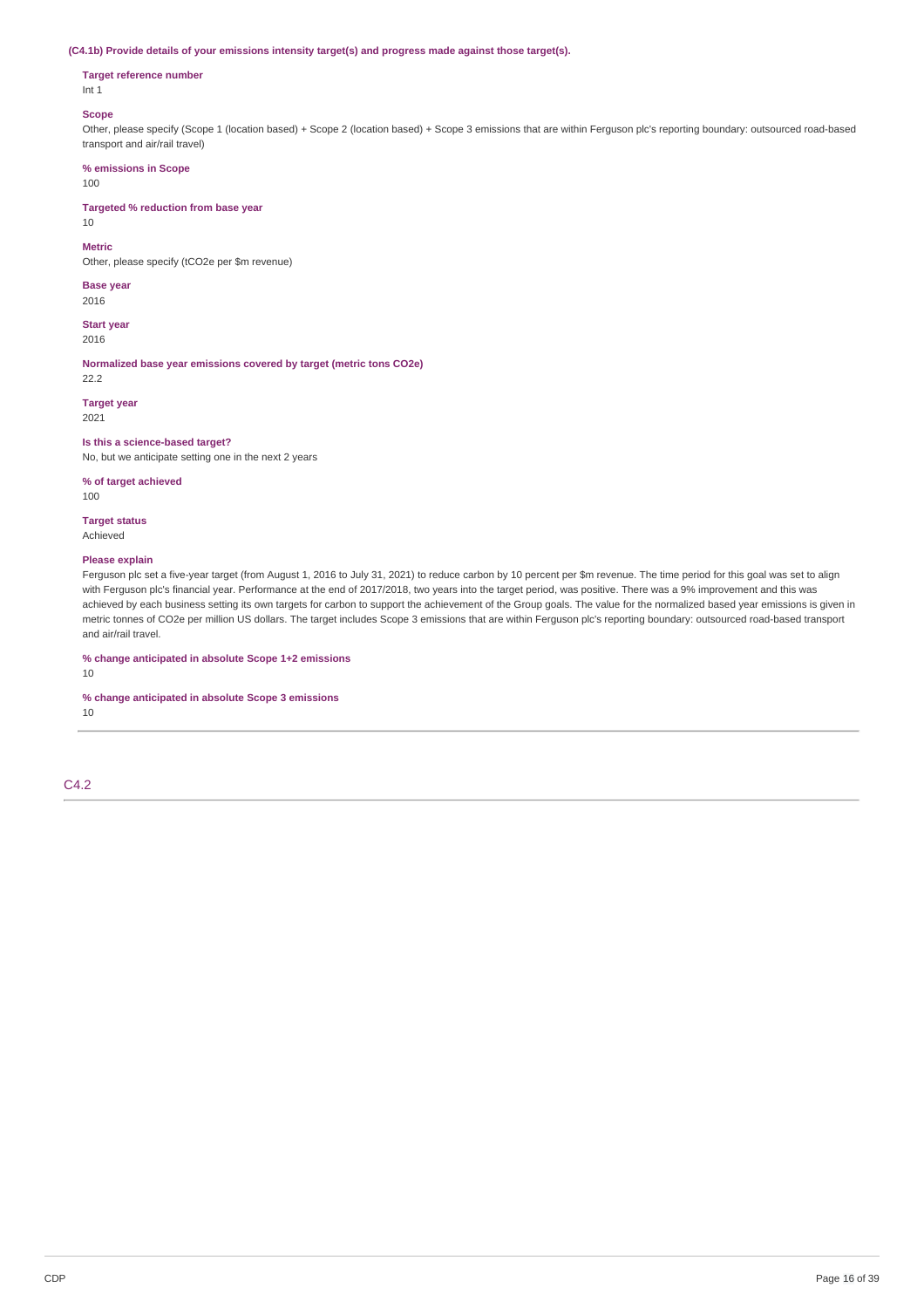#### **(C4.2) Provide details of other key climate-related targets not already reported in question C4.1/a/b.**

**Target**

Waste

**KPI – Metric numerator**

US Tons of waste produced

**KPI – Metric denominator (intensity targets only)** Group Revenue

**Base year**

2016

**Start year** 2016

**Target year** 2021

**KPI in baseline year** 3.18

**KPI in target year** 2.7

**% achieved in reporting year**  $\Omega$ 

**Target Status** Underway

#### **Please explain**

Applies to all parts of the business. Ferguson plc also set a five-year target (from August 1st, 2016 to July 31st, 2021) to reduce waste by 15 percent per \$m revenue. The time period for this goal was set to align with Ferguson plc's financial year. Performance at the end of 2017/2018, two years into the target period, was under target. This is measured in tonnes (not in carbon). Ferguson plc produced 55,843 tonnes of waste in the baseline year. Using a conversion factor of .099759 tCO2e per tonne of landfilled waste and 0.021 tCO2e per tonne of either recycled or incinerated waste (source: 2019 UK Government conversation factors for Company Reporting) this translates to 5331 tCO2e. The value for the normalized base year emissions is given in metric tonnes of CO2e per million US dollars.

#### **Part of emissions target**

Waste is not part of our emissions scope, but has been calculated above.

**Is this target part of an overarching initiative?**

No, it's not part of an overarching initiative

#### **Target**

Other, please specify (Recycling Rate)

**KPI – Metric numerator**

Tons of waste recycled

**KPI – Metric denominator (intensity targets only)** Total tons of waste produced

**Base year** 2016

**Start year** 2016

**Target year** 2021

**KPI in baseline year**

#### **KPI in target year**

30

**% achieved in reporting year** 26.4

# **Target Status**

Underway

## **Please explain**

This absolute goal is to increase proportion of total waste to 40% by FY2021. At the time this 5 year goal was established, Ferguson recycled 30% of our waste and are at 26.4% as of FY18.

**Part of emissions target** Recycling rate is not a part of an emissions scope

#### **Is this target part of an overarching initiative?**

No, it's not part of an overarching initiative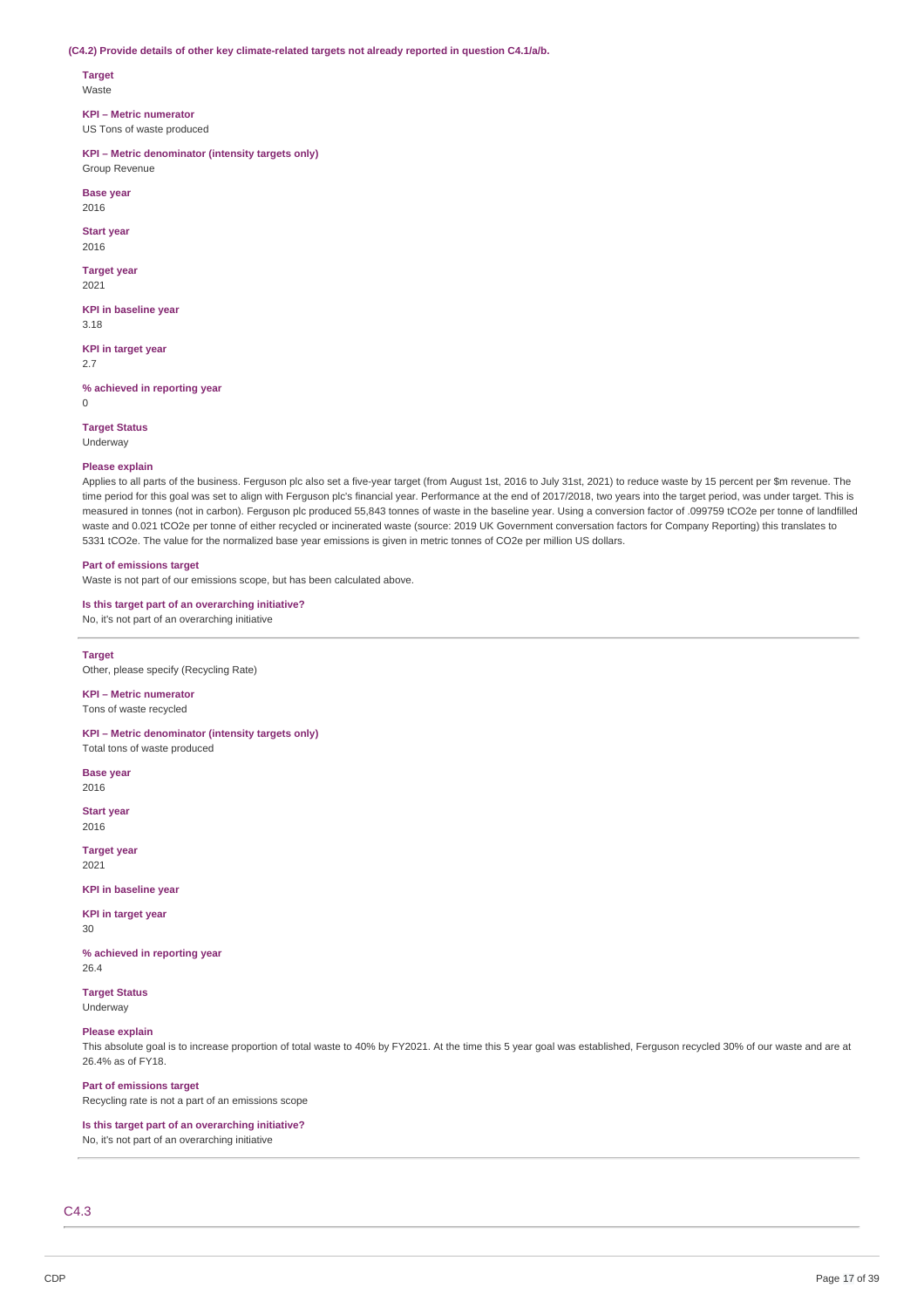#### (C4.3) Did you have emissions reduction initiatives that were active within the reporting year? Note that this can include those in the planning and/or **implementation phases.**

Yes

## C4.3a

## (C4.3a) Identify the total number of initiatives at each stage of development, and for those in the implementation stages, the estimated CO2e savings.

|                           | Number of initiatives | $\mid$ Total estimated annual CO2e savings in metric tonnes CO2e (only for rows marked *) $\mid$ |
|---------------------------|-----------------------|--------------------------------------------------------------------------------------------------|
| Under investigation       |                       | 4377                                                                                             |
| To be implemented*        |                       | 0.55                                                                                             |
| Implementation commenced* |                       | 5200                                                                                             |
| Implemented*              |                       | 508                                                                                              |
| Not to be implemented     |                       |                                                                                                  |

## C4.3b

#### **(C4.3b) Provide details on the initiatives implemented in the reporting year in the table below.**

**Initiative type**

Process emissions reductions

### **Description of initiative**

## New equipment

**Estimated annual CO2e savings (metric tonnes CO2e)**

200

**Scope** Scope 1

## **Voluntary/Mandatory**

Voluntary

**Annual monetary savings (unit currency – as specified in C0.4)** 95000

**Investment required (unit currency – as specified in C0.4)** 360000

## **Payback period**

1-3 years

**Estimated lifetime of the initiative** 6-10 years

#### **Comment**

Applied XL Hybrid upfit to fifty vehicles in the Ferguson fleet (F250 trucks and transit cargo vans). Technology works by converting the kinetic energy of the vehicle and returning it as electrical power to the vehicle battery pack, increasing its efficiency.

### **Initiative type**

Energy efficiency: Processes

## **Description of initiative**

Process optimization

**Estimated annual CO2e savings (metric tonnes CO2e)** 308

**Scope**

Scope 3

**Voluntary/Mandatory** Voluntary

**Annual monetary savings (unit currency – as specified in C0.4)** 2600000

**Investment required (unit currency – as specified in C0.4)** 1500000

**Payback period** 1-3 years

**Estimated lifetime of the initiative** 11-15 years

#### **Comment**

Packsize machines were installed at every U.S. Distribution Center in the Ferguson network. These machines create on demand packaging for products, using less corrugated cardboard, minimizing void fill, optimizing warehouse and fleet space, and reducing the need for filler material.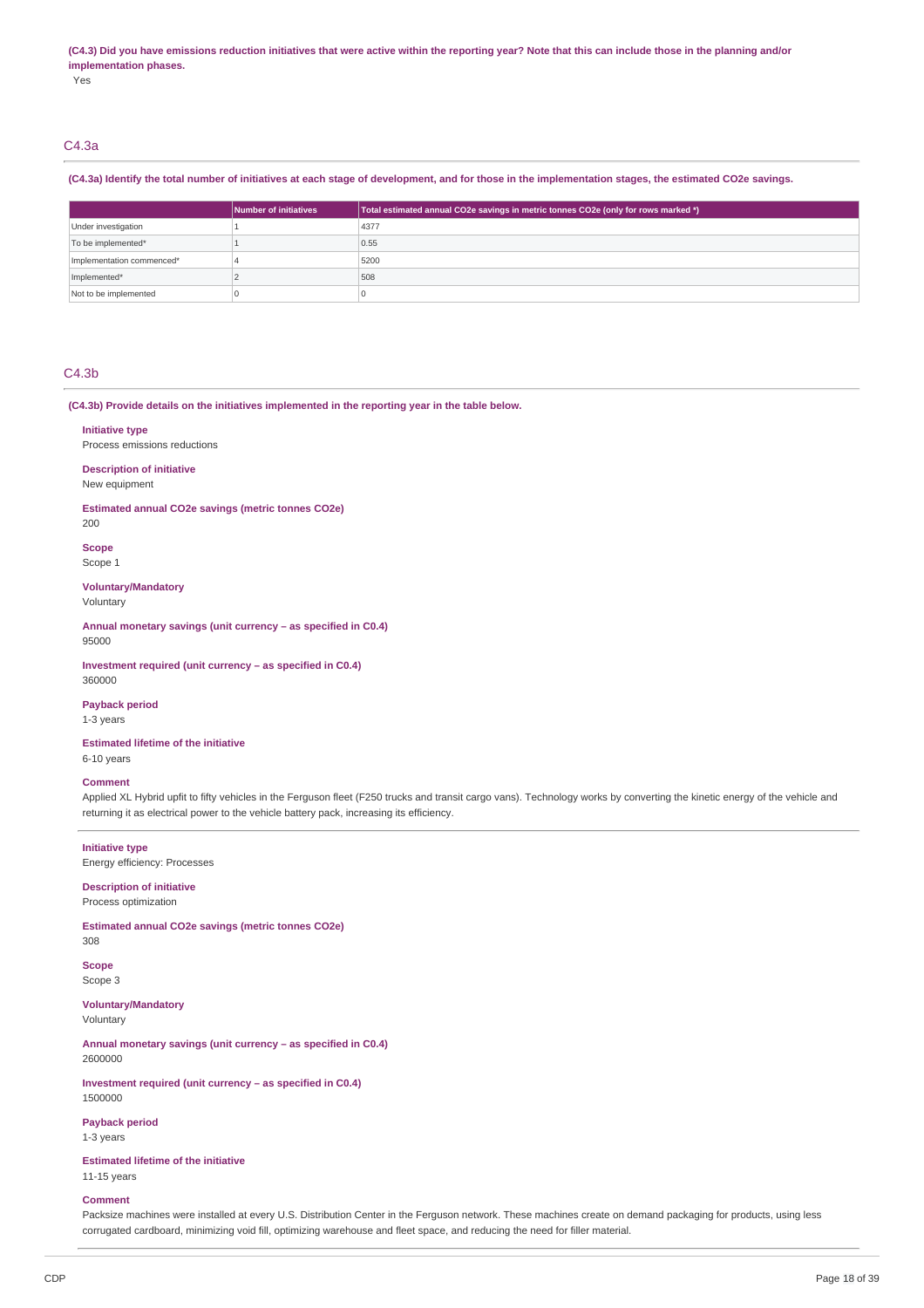## **(C4.3c) What methods do you use to drive investment in emissions reduction activities?**

| <b>Method</b>                                        | <b>Comment</b>                                                                                                                                                                                                                                                                                                                          |
|------------------------------------------------------|-----------------------------------------------------------------------------------------------------------------------------------------------------------------------------------------------------------------------------------------------------------------------------------------------------------------------------------------|
| Compliance with regulatory<br>requirements/standards | In order to comply with requlations, investment is required for the maintenance of building appliances and company vehicles (both commercial fleet and company cars) which in turn is<br>being increasingly viewed as opportunity to install products or update assets to achieve both environmental goals and operations efficiencies. |
| Dedicated budget for<br>energy efficiency            | Investment in emissions reductions activities across all Ferguson plc businesses is made on a case by case basis depending on the carbon savings and return on investment for each<br>project. There is a dedicated budget for planned energy efficiency initiatives.                                                                   |
| Financial optimization<br>calculations               | The primary driver of investment in emissions reduction activities is the financial business case.                                                                                                                                                                                                                                      |
| Employee engagement                                  | The Group and business unit environmental performance team works with the businesses to raise awareness of the cost-saving initiatives that will support the environmental targets.<br>Additionally, associate engagement takes place through integrating sustainability into our internal communications plan for the year.            |
| Internal<br>incentives/recognition<br>programs       | A number of employees at Ferguson plc and the individual business units are incentivised to deliver against environmental targets. This promotes the development of business cases<br>to secure investment in emissions reduction activities.                                                                                           |
| Internal finance<br>mechanisms                       | Members of the Environmental performance team are also included in Finance Committee notifications so that they can review the proposed capital expenditure and propose<br>improvements to the project that would lower the carbon footprint.                                                                                           |

## C4.5

(C4.5) Do you classify any of your existing goods and/or services as low-carbon products or do they enable a third party to avoid GHG emissions? Yes

C4.5a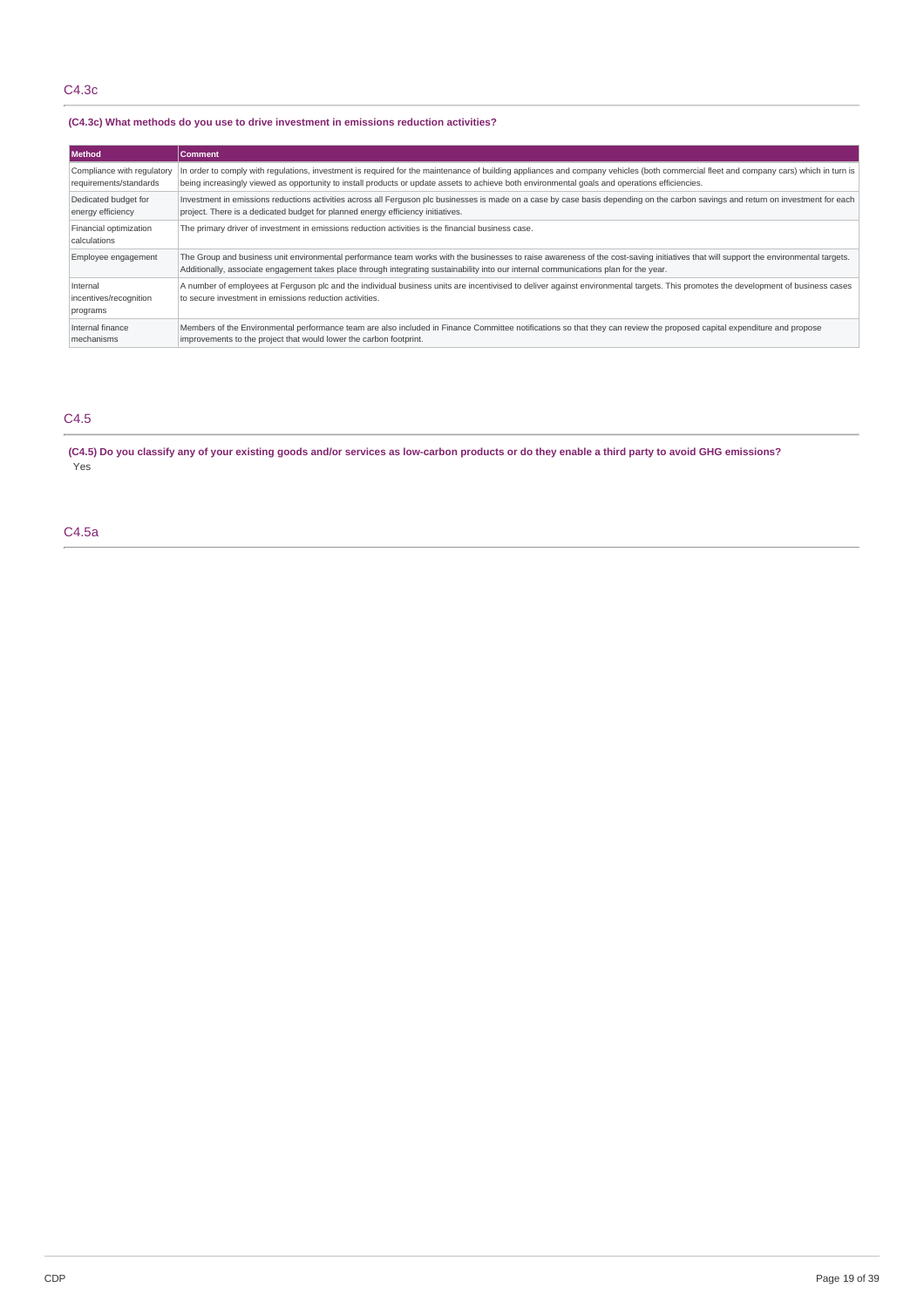#### (C4.5a) Provide details of your products and/or services that you classify as low-carbon products or that enable a third party to avoid GHG emissions.

#### **Level of aggregation** Product

#### **Description of product/Group of products**

Our HVAC business provided comprehensive product design and installation consultation to Mechanical Solutions LLC (based in Richmond, Virginia) for a highly specialised job. The requirements were to provide heating and cooling for a building originally constructed in 1828. The owners of the old hospital chose to renovate the former administration office and turn it into a boutique hotel, The Blackburn Inn. Included in that renovation was the need for a quiet, efficient HVAC system. It was agreed a Variable Refrigerant Flow ("VRF") system was the best solution and Ferguson HVAC's VRF division, which consists of engineers and factory trained certified product specialists, partnered with Mechanical Solutions to deliver a VRF system that met their requirements, including maintaining the historic integrity of the building. Because Ferguson HVAC has a dedicated VRF team, associates were involved from the initial design phase through delivery and installation, conducting several site visits and walkthroughs to ensure Mechanical Solution's success. Ferguson provided equipment and ancillary products, including 70 indoor units, to keep the common areas and 49 hotel rooms comfortable. This new HVAC system reduced emissions associated with heating and cooling the old building.

## **Are these low-carbon product(s) or do they enable avoided emissions?**

#### Avoided emissions

**Taxonomy, project or methodology used to classify product(s) as low-carbon or to calculate avoided emissions**

Please select

#### **% revenue from low carbon product(s) in the reporting year**

**Comment**

#### **Level of aggregation**

Company-wide

### **Description of product/Group of products**

Ferguson US uses their own distribution fleet to collect stock from suppliers when they are delivering nearby, which reduces the mileage that our suppliers make. During FY2017, over 5,000,000 supplier kilometres were avoided through Ferguson's backhaul program.

**Are these low-carbon product(s) or do they enable avoided emissions?**

Please select

Please select

**Taxonomy, project or methodology used to classify product(s) as low-carbon or to calculate avoided emissions**

#### **% revenue from low carbon product(s) in the reporting year**

**Comment**

#### **Level of aggregation** Group of products

#### **Description of product/Group of products**

Ferguson US offers a range of products that decrease a customer's carbon footprint, including programmable thermostats, high efficiency HVAC products, and high efficiency lighting.

## **Are these low-carbon product(s) or do they enable avoided emissions?**

Avoided emissions

**Taxonomy, project or methodology used to classify product(s) as low-carbon or to calculate avoided emissions** Other, please specify

### **% revenue from low carbon product(s) in the reporting year**

#### **Comment**

We are working on internal reporting to quantify the carbon reduction achieved through these products.

## C5. Emissions methodology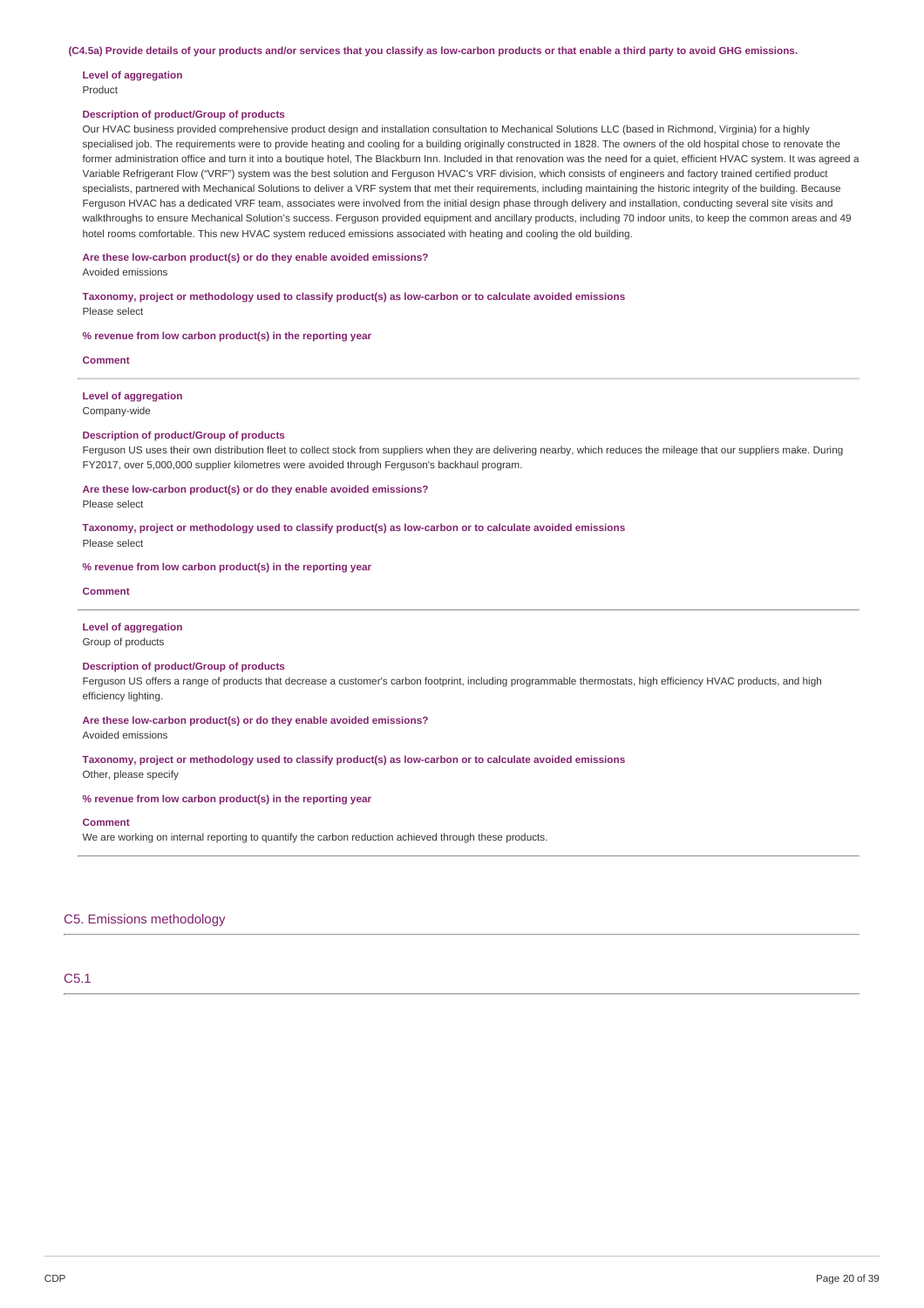#### **(C5.1) Provide your base year and base year emissions (Scopes 1 and 2).**

#### **Scope 1**

**Base year start**

August 1 2015

**Base year end** July 31 2016

**Base year emissions (metric tons CO2e)** 173365

### **Comment**

FY16 from 8/2015 - 7/2016 In recent years, the reduction in our portfolio of businesses has decreased our physical footprint and therefore our carbon footprint. To aid comparability of performance we have removed non-ongoing operations from the current and prior year periods. Our reported scope 1 emissions dropped from 194,079 to 173,365.

#### **Scope 2 (location-based)**

**Base year start**

August 1 2015

**Base year end** July 31 2016

#### **Base year emissions (metric tons CO2e)** 128448

#### **Comment**

FY16 from 8/2015 - 7/2016 In recent years, the reduction in our portfolio of businesses has decreased our physical footprint and therefore our carbon footprint. To aid comparability of performance we have removed non-ongoing operations from the current and prior year periods. Our reported scope 1 emissions dropped from 144,189 to 128,448.

#### **Scope 2 (market-based)**

**Base year start**

August 1 2015

**Base year end** July 31 2016

**Base year emissions (metric tons CO2e)**

## $\theta$ **Comment**

N/A. We do not currently report using market-based emissions factors.

## C5.2

(C5.2) Select the name of the standard, protocol, or methodology you have used to collect activity data and calculate Scope 1 and Scope 2 emissions. The Greenhouse Gas Protocol: A Corporate Accounting and Reporting Standard (Revised Edition) Other, please specify

## C5.2a

(C5.2a) Provide details of the standard, protocol, or methodology you have used to collect activity data and calculate Scope 1 and Scope 2 emissions.

DEFRA Greenhouse Gas Conversion Factor Repository: https://www.gov.uk/government/collections/government-conversion-factors-for-company-reporting

Bitzer International Refrigerant Report: https://www.bitzer.de/shared\_media/documentation/a-501-19.pdf

### C6. Emissions data

## C6.1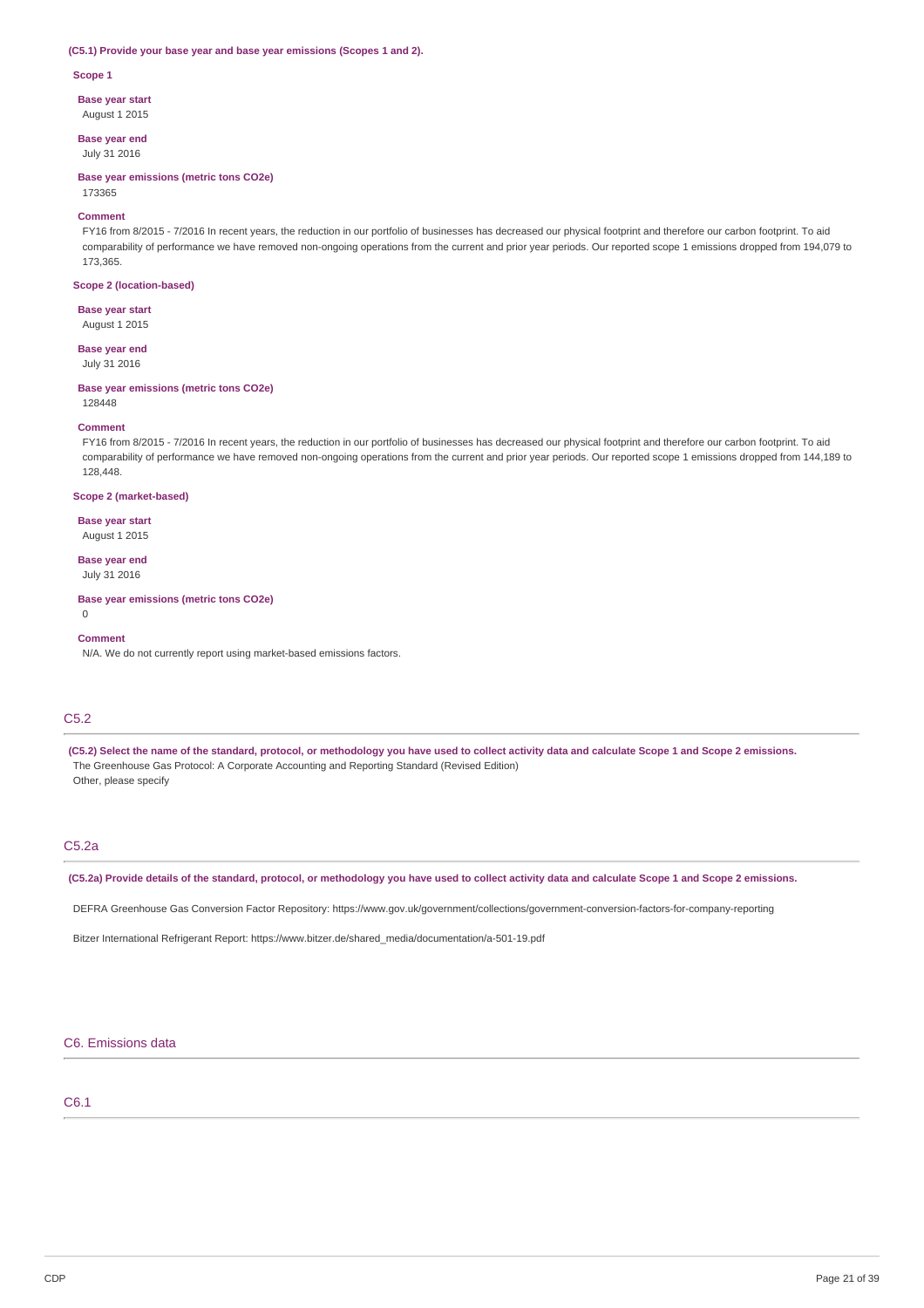## **(C6.1) What were your organization's gross global Scope 1 emissions in metric tons CO2e?**

#### **Reporting year**

**Gross global Scope 1 emissions (metric tons CO2e)** 181604

#### **Start date**

August 1 2017

## **End date**

July 31 2018

## **Comment**

Fiscal year 2018 scope 1 emissions as stated in Annual Report and Accounts 2018

## C6.2

## **(C6.2) Describe your organization's approach to reporting Scope 2 emissions.**

#### **Row 1**

**Scope 2, location-based** We are reporting a Scope 2, location-based figure

## **Scope 2, market-based**

We are reporting a Scope 2, market-based figure

#### **Comment**

We are reporting Scope 2 market-based figures for UK

## C6.3

**(C6.3) What were your organization's gross global Scope 2 emissions in metric tons CO2e?**

#### **Reporting year**

**Scope 2, location-based** 110387

**Scope 2, market-based (if applicable)** 3066.8

### **Start date**

August 1 2017

## **End date** July 31 2018

#### **Comment**

Fiscal year 2018 scope 2 emissions as stated in Annual Report and Accounts 2018

## C6.4

(C6.4) Are there any sources (e.g. facilities, specific GHGs, activities, geographies, etc.) of Scope 1 and Scope 2 emissions that are within your selected reporting **boundary which are not included in your disclosure?** Yes

#### C6.4a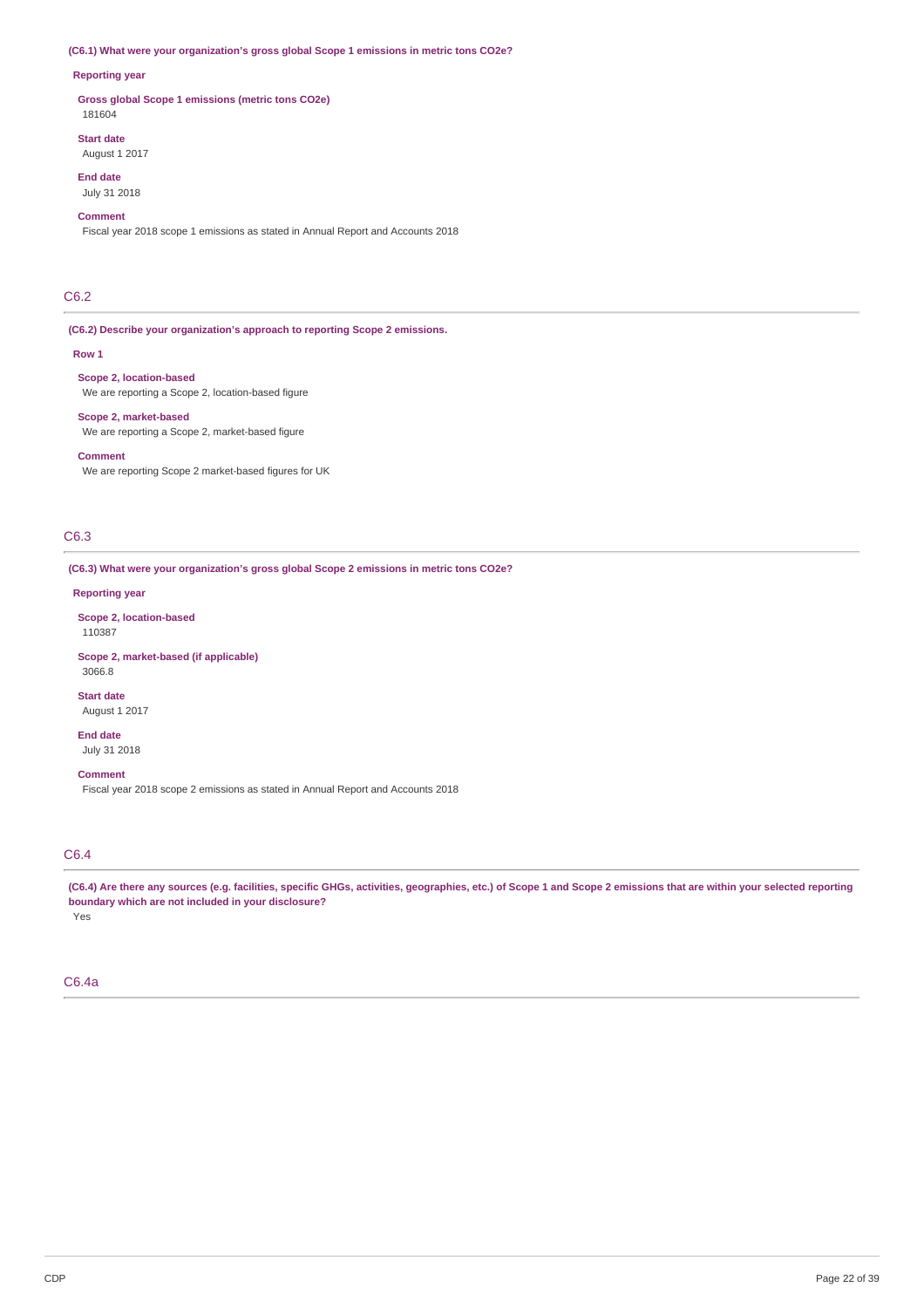(C6.4a) Provide details of the sources of Scope 1 and Scope 2 emissions that are within your selected reporting boundary which are not included in your **disclosure.**

#### **Source**

Excluded locations include sourcing offices in Taiwan (59 employees), and China (73 employees). Excluded locations will be assessed annually to ensure that it is still suitable to deem them immaterial.

### **Relevance of Scope 1 emissions from this source**

Emissions are not relevant

## **Relevance of location-based Scope 2 emissions from this source**

Emissions are not relevant

**Relevance of market-based Scope 2 emissions from this source (if applicable)**

## Please select

## **Explain why this source is excluded**

Very small office locations. Excluded locations will be assessed annually to ensure that it is still suitable to deem them immaterial. We define materiality as the magnitude of misstatement in the financial statements that makes it probable that the economic decisions of a reasonably knowledgeable person would be changed or influenced. We use materiality both in planning the scope of our audit work and in evaluating the results of our work. For Group financial statements, the materiality threshold in fiscal year 2018 was \$65 million, approximate 5% of profit before taxes excluding exceptional items and impairment of interests in associates.

## C6.5

**(C6.5) Account for your organization's Scope 3 emissions, disclosing and explaining any exclusions.**

### **Purchased goods and services**

**Evaluation status** Relevant, not yet calculated

#### **Metric tonnes CO2e** <Not Applicable>

**Emissions calculation methodology**

<Not Applicable>

**Percentage of emissions calculated using data obtained from suppliers or value chain partners** <Not Applicable>

## **Explanation**

Ferguson has a vast supplier base and a large, complex supply chain. Carbon emissions related to Ferguson's purchased goods and services have not been measured. We are working to incorporate scope 3 emissions from sea cargo shipments over the next 2 years and begin conducting life cycle analyses on our most popular products.

#### **Capital goods**

**Evaluation status**

Not relevant, explanation provided

**Metric tonnes CO2e** <Not Applicable>

#### **Emissions calculation methodology**

<Not Applicable>

**Percentage of emissions calculated using data obtained from suppliers or value chain partners**

## <Not Applicable> **Explanation**

Ferguson is not a manufacturer and with the sale of the French business, no machinery for capital goods has been purchased by any other areas of the business.

#### **Fuel-and-energy-related activities (not included in Scope 1 or 2)**

**Evaluation status** Relevant, not yet calculated

**Metric tonnes CO2e**

<Not Applicable>

### **Emissions calculation methodology**

<Not Applicable>

**Percentage of emissions calculated using data obtained from suppliers or value chain partners**

## <Not Applicable> **Explanation**

Scope 3 emissions related to electricity (distribution) and other fuels (well-to-tank) are relevant but have not yet been calculated.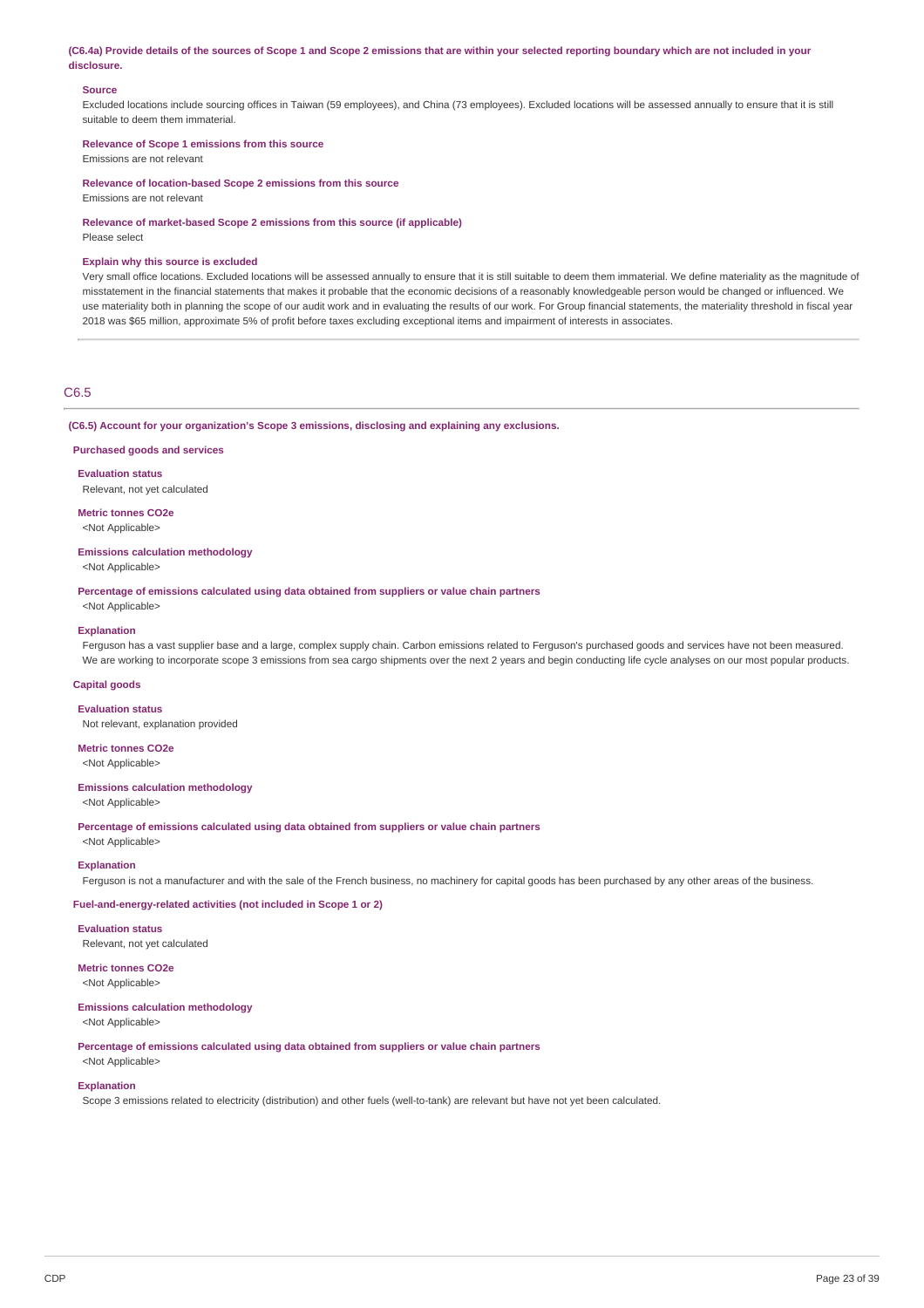**Evaluation status** Relevant, calculated

**Metric tonnes CO2e** 77001.5

#### **Emissions calculation methodology**

The emissions related to outsourced transportation are based either on a percentage of total transportation costs that is attributed to fuel (as agreed with the transport provider) and an average cost per litre, or on known litres of fuel or kms traveled (as confirmed by the transport provider or calculated internally). The reported kms and litres are covered in carbon using the DEFRA emissions factors for fuel consumption or for freighting goods (kms). The above figure is the sum of outsourced transportation emissions for Ferguson US, Wolseley Canada, Wolseley UK, Soak.com, and Wasco.

#### **Percentage of emissions calculated using data obtained from suppliers or value chain partners**

100

#### **Explanation**

Some Ferguson businesses use an owned fleet. Others have chosen to outsource all or part of their goods transportation requirements. The carbon related to this outsourced goods transportation is tracked and reported (both internally in Ferguson's external disclosures). Note: There are additional Scope 3 emissions that could be included within 'Upstream transportation and distribution' such as supplier deliveries to Ferguson. Ferguson has a large and complex supply chain which involves over 44,000 vendors delivering product and using third party logistics. These emissions are relevant but have not yet been calculated.

#### **Waste generated in operations**

**Evaluation status**

Not relevant, calculated

**Metric tonnes CO2e**

4833

#### **Emissions calculation methodology**

Waste tonnage is reported to Group by all businesses every six months. Using a conversion factor of .099759 tCO2e per tonne of landfilled waste and 0.021 tCO2e per tonne of either recycled or incinerated waste (source: 2019 UK Government conversation factors for Company Reporting) for 45410 metric tonnes of landfilled waste, 1438 metric tonnes of incinerated waste, and 12992 metric tonnes of recycled waste translates to 4833 tCO2e in FY18.

#### **Percentage of emissions calculated using data obtained from suppliers or value chain partners**

100

#### **Explanation**

Emissions from waste are not included in our company basis of reporting, but their impact has been calculated.

#### **Business travel**

**Evaluation status**

Relevant, calculated

#### **Metric tonnes CO2e**

8522.8

### **Emissions calculation methodology**

Business travel in employee owned vehicles is tracked through expense management systems, either in litres purchased or kms travelled. Air and rail travel, in Ferguson's larger businesses, is tracked by dedicated business travel organisations and in smaller business through expense management systems. Air travel data is split by short (0- 500 km), medium (500-1600km), and long haul (>1600km) and the appropriate emissions factors applied. The reported kms and litres are converted into carbon using the DEFRA emissions factors for business travel and people transport. The above figure is the sum of business travel emissions for Ferguson US, Wolseley Canada, Wolseley UK, Soak.com, and Wasco.

## **Percentage of emissions calculated using data obtained from suppliers or value chain partners**

100

#### **Explanation**

Business travel includes air and rail travel and travel in employee owned vehicles for business purposes.

## **Employee commuting**

**Evaluation status** Relevant, not yet calculated

## **Metric tonnes CO2e**

<Not Applicable>

## **Emissions calculation methodology**

<Not Applicable>

**Percentage of emissions calculated using data obtained from suppliers or value chain partners**

<Not Applicable>

### **Explanation**

With 35,285 reported associates, employee commuting likely contributes materially to our scope 3 greenhouse gas emissions. While no efforts have been made yet to characterize the scale of emissions from employee commuting, our ongoing transition to a new reporting software should provide functionality to assess this factor within the next 2 years.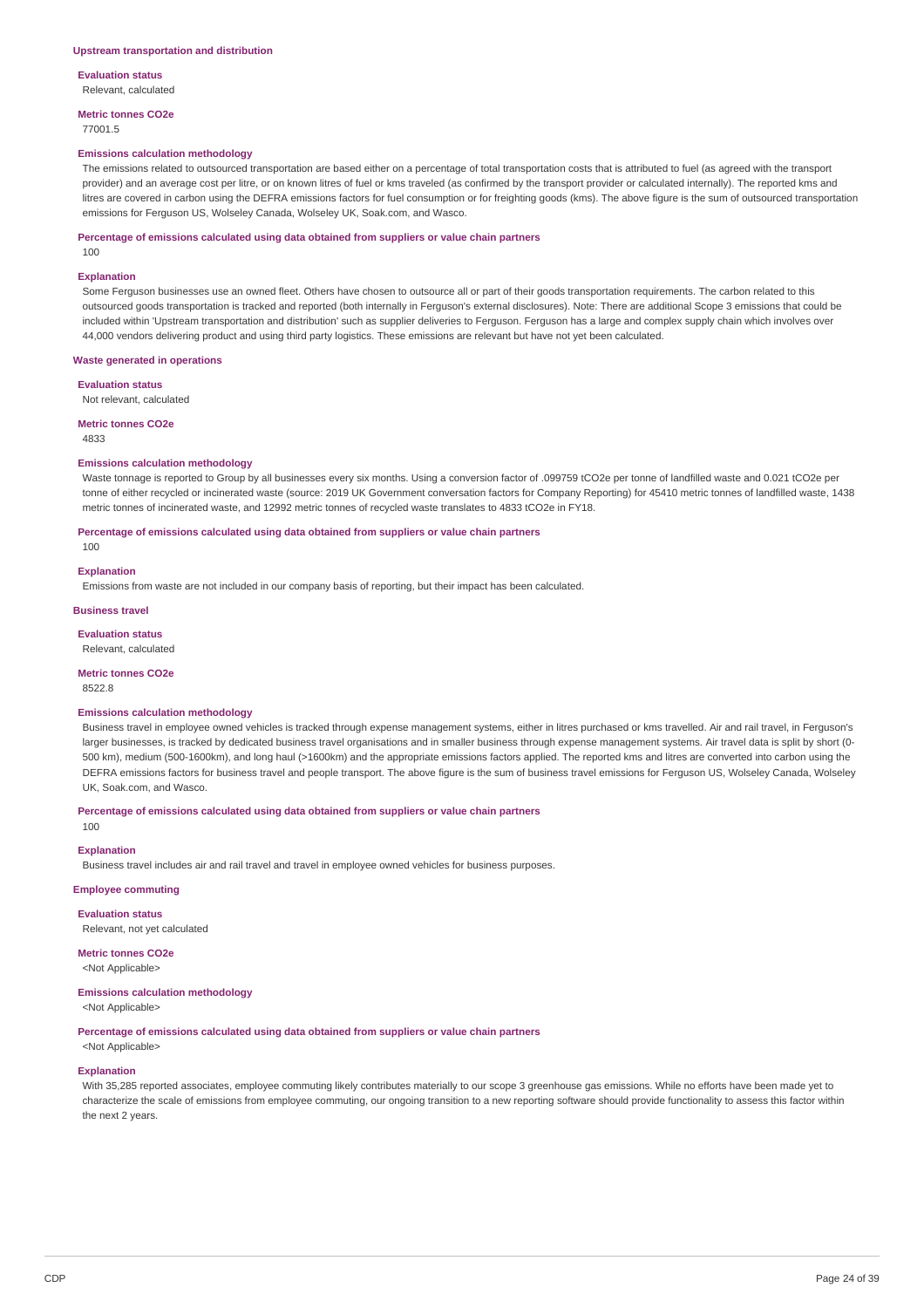#### **Upstream leased assets**

**Evaluation status** Not relevant, explanation provided

**Metric tonnes CO2e** <Not Applicable>

#### **Emissions calculation methodology**

<Not Applicable>

**Percentage of emissions calculated using data obtained from suppliers or value chain partners**

<Not Applicable>

## **Explanation**

Ferguson's leased assets are included in Scope 1 and Scope 2 reporting. There are no upstream leased assets.

#### **Downstream transportation and distribution**

**Evaluation status** Relevant, not yet calculated

## **Metric tonnes CO2e**

<Not Applicable>

#### **Emissions calculation methodology**

<Not Applicable>

#### **Percentage of emissions calculated using data obtained from suppliers or value chain partners**

<Not Applicable>

#### **Explanation**

Ferguson has a large and complex supply chain which involves over a million customers collecting product. The carbon emissions relating to customer transportation have not yet been calculated.

### **Processing of sold products**

**Evaluation status** Not relevant, explanation provided

#### **Metric tonnes CO2e** <Not Applicable>

## **Emissions calculation methodology**

<Not Applicable>

**Percentage of emissions calculated using data obtained from suppliers or value chain partners**

## <Not Applicable>

**Explanation**

Not applicable to Ferguson. Ferguson sells "finished" products that are used but not processed further.

### **Use of sold products**

**Evaluation status** Relevant, not yet calculated

## **Metric tonnes CO2e**

<Not Applicable>

## **Emissions calculation methodology**

<Not Applicable>

**Percentage of emissions calculated using data obtained from suppliers or value chain partners** <Not Applicable>

#### **Explanation**

The use of some of Ferguson's products will result in carbon emissions, for example, gas boilers. The emissions related to product use have not yet been calculated.

## **End of life treatment of sold products**

**Evaluation status** Relevant, not yet calculated

## **Metric tonnes CO2e**

<Not Applicable>

## **Emissions calculation methodology**

<Not Applicable>

**Percentage of emissions calculated using data obtained from suppliers or value chain partners** <Not Applicable>

## **Explanation**

Ferguson has a vast product portfolio which requires disposal in a number of different ways (recycling, recovery as WEEE under the Waste Electrical and Electronic Equipment Directive etc). The carbon related to end of life treatment of sold products has not yet been calculated.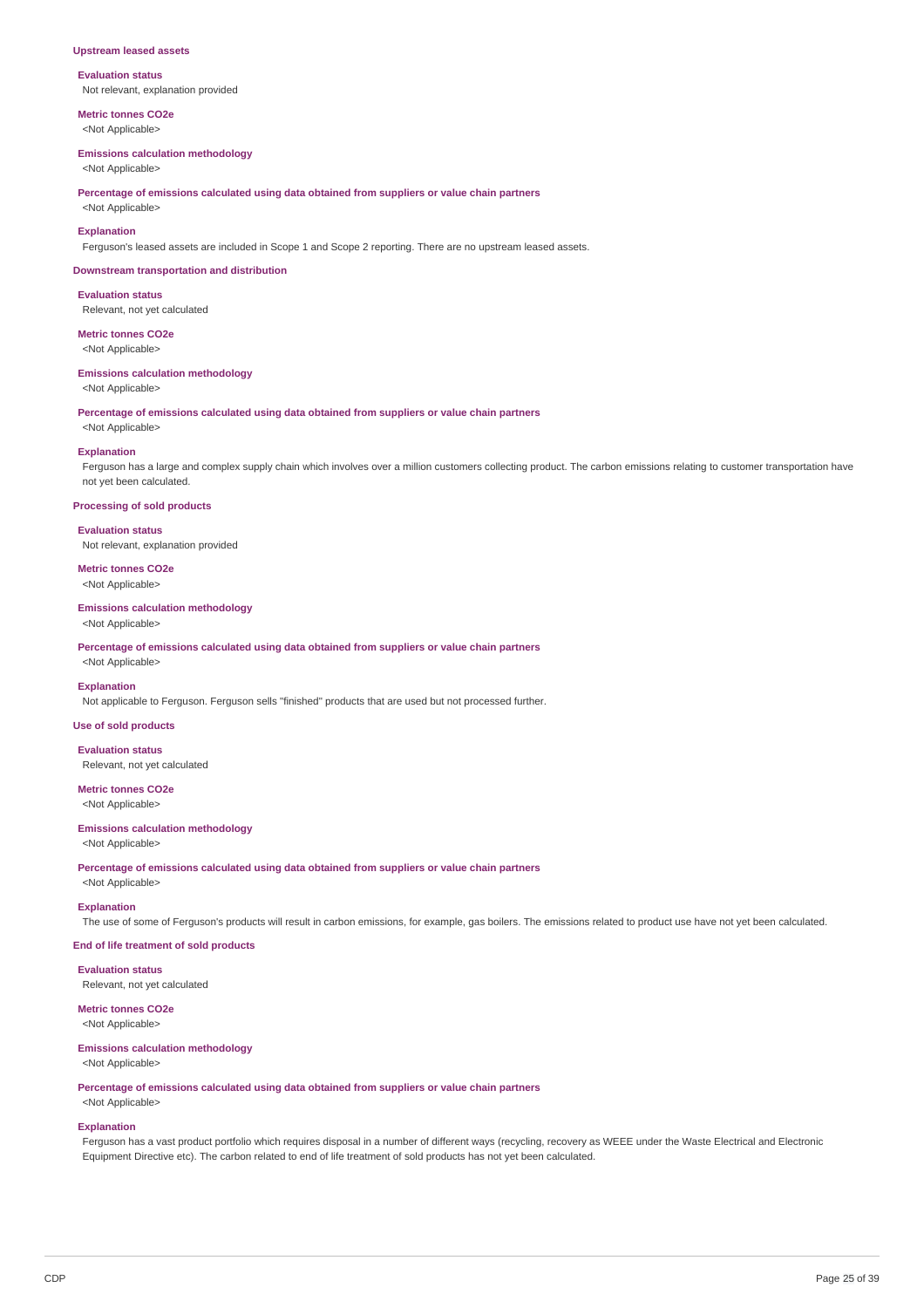#### **Downstream leased assets**

**Evaluation status** Relevant, not yet calculated

**Metric tonnes CO2e** <Not Applicable>

#### **Emissions calculation methodology**

<Not Applicable>

**Percentage of emissions calculated using data obtained from suppliers or value chain partners** <Not Applicable>

### **Explanation**

Ferguson sublets a small number of locations for which emissions have not been calculated.

#### **Franchises**

**Evaluation status** Not relevant, explanation provided

**Metric tonnes CO2e** <Not Applicable>

### **Emissions calculation methodology**

<Not Applicable>

<Not Applicable>

**Percentage of emissions calculated using data obtained from suppliers or value chain partners**

**Explanation**

Ferguson does not operate any franchises.

#### **Investments**

**Evaluation status** Not relevant, explanation provided

**Metric tonnes CO2e** <Not Applicable>

### **Emissions calculation methodology**

<Not Applicable>

#### **Percentage of emissions calculated using data obtained from suppliers or value chain partners**

<Not Applicable>

#### **Explanation**

Ferguson Ventures is the area of the company that focuses on investments, and is mostly focused on technology acceleration. In the scope of our entire portfolio, their investments have not achieved our threshold for materiality. Here are their priorities (learn more at https://fergusonventures.com/): Connected Ecosystems – We seek opportunities to replace, enable, or create processes that will streamline and strengthen value chains across the industry Digital Experiences – Creating a best-in-class customer experience with industry leading content Emerging Technology – Exploring and leveraging emerging technologies to enhance customer and associate experiences through Augmented / Virtual Reality, Internet of Things (IoT), Artificial Intelligence and Machine Learning If anything, we expect that enhancing our technology capabilities will allow us to further streamline our operations and reduce our greenhouse gas emissions.

#### **Other (upstream)**

**Evaluation status** Relevant, calculated

**Metric tonnes CO2e**

31238.2

#### **Emissions calculation methodology**

"Vehicle Fuel Consumption – People Transport / Personal or hired vehicles" includes all fuel consumed related to road-based transport of people for business purposes using hired or personal cars. This might include driving to a regional meeting, or driving to meet a supplier. Note that the above category captures only the transport of people by road-based travel (assumed to be passenger cars). Transport of people by air and rail is covered in the Business Travel category. Emissions calculated by summing either mileage or distance traveled for Ferguson US, Wolseley UK, Wolseley Canada, SOAK, and Wasco. Next, emissions factors from UK 'Government emission conversion factors for greenhouse gas company reporting' are applied to find metric tonnes of CO2e.

**Percentage of emissions calculated using data obtained from suppliers or value chain partners**

**Explanation**

 $100$ 

#### **Other (downstream)**

**Evaluation status** Not relevant, explanation provided

**Metric tonnes CO2e** <Not Applicable>

**Emissions calculation methodology** <Not Applicable>

**Percentage of emissions calculated using data obtained from suppliers or value chain partners** <Not Applicable>

#### **Explanation**

We do not expect any other downstream scope 3 impacts besides the 7 downstream Scope 3 factors from the GHG protocol which are listed above.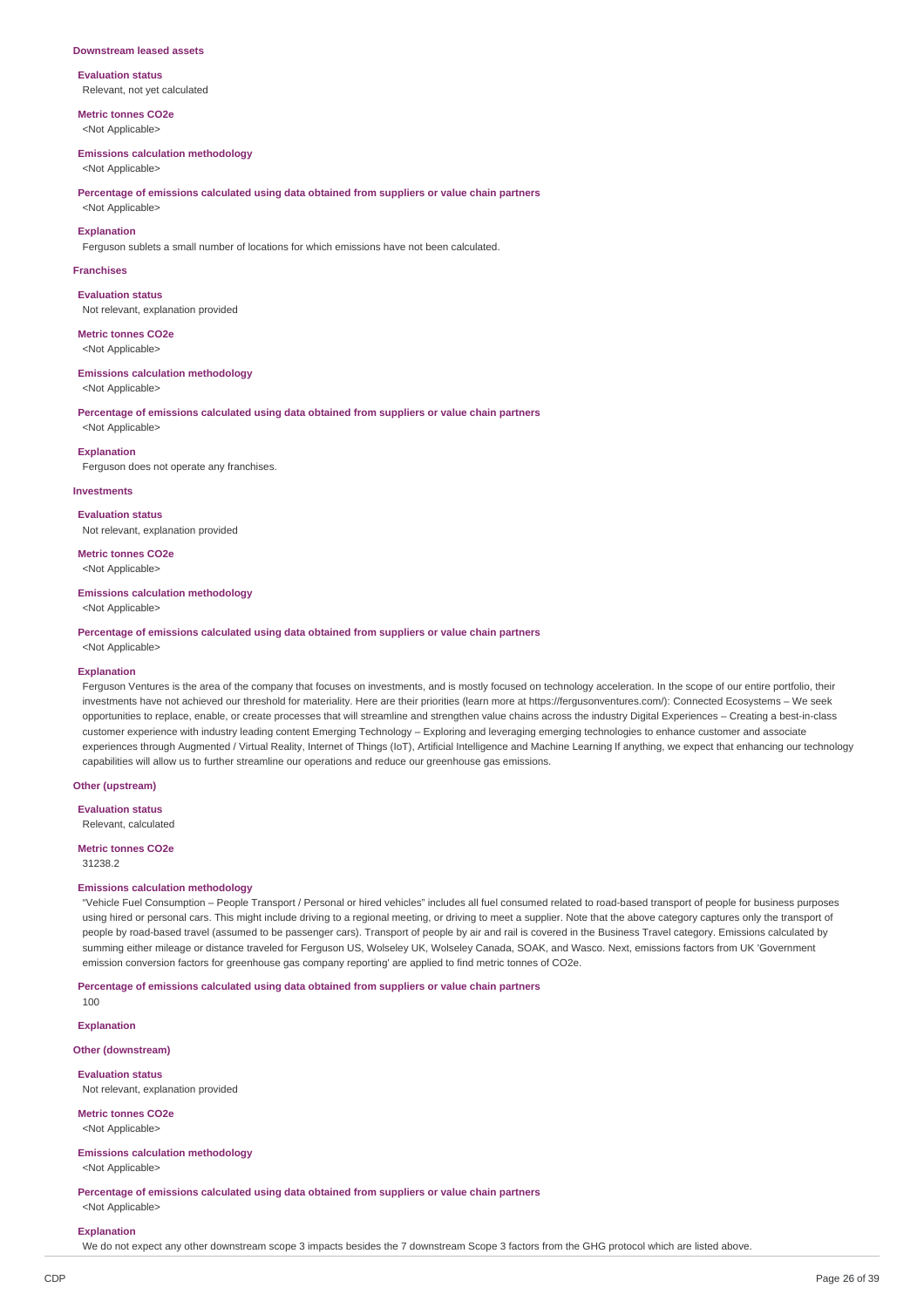## C6.7

**(C6.7) Are carbon dioxide emissions from biologically sequestered carbon relevant to your organization?** No

## C6.10

(C6.10) Describe your gross global combined Scope 1 and 2 emissions for the reporting year in metric tons CO2e per unit currency total revenue and provide any **additional intensity metrics that are appropriate to your business operations.**

**Intensity figure**

14.1

**Metric numerator (Gross global combined Scope 1 and 2 emissions)** 291991

**Metric denominator** Other, please specify (\$m USD revenue)

**Metric denominator: Unit total** 20752

**Scope 2 figure used** Location-based

**% change from previous year** 14

**Direction of change** Decreased

#### **Reason for change**

14.1 in FY18 vs. 16.4 in FY17 is a 14% decrease. Improvement in the intensity metric is attributed to growth in the size of the business and emissions reductions project, which have together improved the tCO2e/\$m revenue.

## C7. Emissions breakdowns

## C7.1

**(C7.1) Does your organization break down its Scope 1 emissions by greenhouse gas type?** No

## C7.2

**(C7.2) Break down your total gross global Scope 1 emissions by country/region.**

| Country/Region                                       | Scope 1 emissions (metric tons CO2e) |
|------------------------------------------------------|--------------------------------------|
| United States of America                             | 139143.2                             |
| United Kingdom of Great Britain and Northern Ireland | 21756.3                              |
| Canada                                               | 19580                                |
| Switzerland                                          | $\Omega$                             |
| Netherlands                                          | 1426.2                               |

## C7.3

**(C7.3) Indicate which gross global Scope 1 emissions breakdowns you are able to provide.** By business division

## C7.3a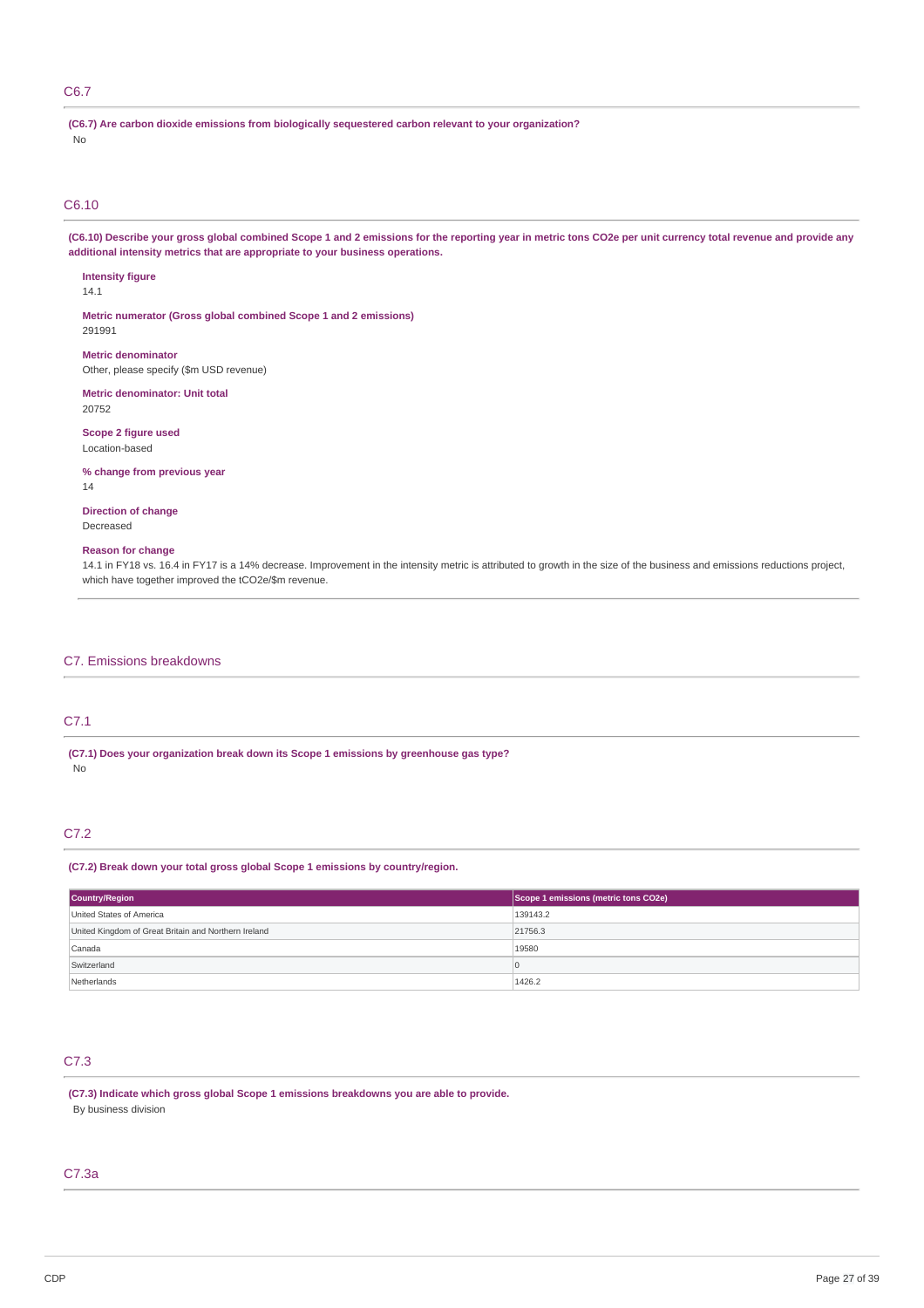## **(C7.3a) Break down your total gross global Scope 1 emissions by business division.**

| <b>Business division</b>     | Scope 1 emissions (metric ton CO2e) |
|------------------------------|-------------------------------------|
| Ferguson- USA                | 139143.2                            |
| Wolseley UK                  | 21637.3                             |
| Ferguson Group Services- UK  | 94                                  |
| <b>Wolseley Canada</b>       | 19580                               |
| Ferguson plc HQ- Switzerland | 10                                  |
| Wasco-Netherlands            | 1426.2                              |
| Soak.com- UK                 | 25                                  |

## C7.5

## **(C7.5) Break down your total gross global Scope 2 emissions by country/region.**

| <b>Country/Region</b>                                          | Scope 2, location-based<br>(metric tons CO2e) | Scope 2, market-based<br>(metric tons CO2e) | Purchased and consumed electricity,<br>heat, steam or cooling (MWh) | Purchased and consumed low-carbon electricity, heat, steam or cooling<br>accounted in market-based approach (MWh) |
|----------------------------------------------------------------|-----------------------------------------------|---------------------------------------------|---------------------------------------------------------------------|-------------------------------------------------------------------------------------------------------------------|
| United States of America                                       | 95326.7                                       |                                             | 209224.19                                                           |                                                                                                                   |
| United Kingdom of Great Britain 7605.6<br>and Northern Ireland |                                               | 3066.8                                      | 21810.12                                                            | 10060                                                                                                             |
| Canada                                                         | 2787.6                                        |                                             | 18434.36                                                            |                                                                                                                   |
| Switzerland                                                    | 0.3                                           |                                             | 12.66                                                               |                                                                                                                   |
| Netherlands                                                    | 1164.5                                        |                                             | 2382.15                                                             |                                                                                                                   |

## C7.6

**(C7.6) Indicate which gross global Scope 2 emissions breakdowns you are able to provide.** By business division

## C7.6a

## **(C7.6a) Break down your total gross global Scope 2 emissions by business division.**

| <b>Business division</b>     | Scope 2, location-based emissions (metric tons CO2e) | Scope 2, market-based emissions (metric tons CO2e) |
|------------------------------|------------------------------------------------------|----------------------------------------------------|
| Ferguson- USA                | 95326.7                                              |                                                    |
| Wolseley UK                  | 7194.2                                               | 3066.8                                             |
| Soak.com-UK                  | 349.1                                                |                                                    |
| Ferguson Group Services- UK  | 62.3                                                 |                                                    |
| Wolseley Canada              | 2787.6                                               |                                                    |
| Ferguson plc HQ- Switzerland | 0.3                                                  |                                                    |
| Wasco-Netherlands            | 1164.5                                               |                                                    |

## C7.9

(C7.9) How do your gross global emissions (Scope 1 and 2 combined) for the reporting year compare to those of the previous reporting year? Decreased

## C7.9a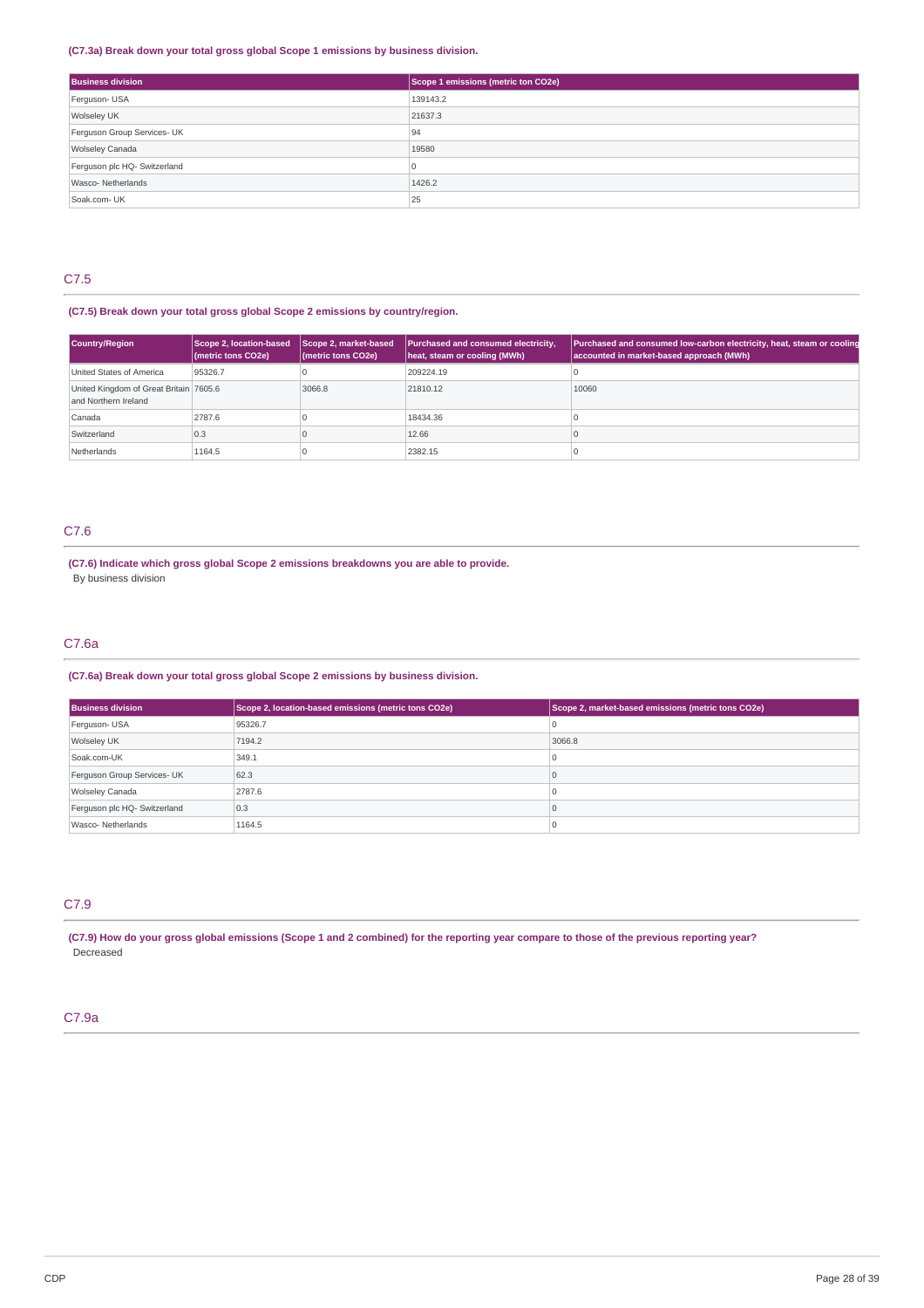### (C7.9a) Identify the reasons for any change in your gross global emissions (Scope 1 and 2 combined) and for each of them specify how your emissions compare **to the previous year.**

|                                                  | Change in Direction<br>emissions of change<br>(metric<br>tons<br>CO <sub>2</sub> e) |                                                   | <b>Emissions</b><br>value<br>(percentage) | Please explain calculation                                                                                                                                                                                                                                                                                                                                                                                                                                                                                                                                                                                                                                                                                                                                                                                                                                      |
|--------------------------------------------------|-------------------------------------------------------------------------------------|---------------------------------------------------|-------------------------------------------|-----------------------------------------------------------------------------------------------------------------------------------------------------------------------------------------------------------------------------------------------------------------------------------------------------------------------------------------------------------------------------------------------------------------------------------------------------------------------------------------------------------------------------------------------------------------------------------------------------------------------------------------------------------------------------------------------------------------------------------------------------------------------------------------------------------------------------------------------------------------|
| Change in<br>renewable<br>energy<br>consumption  | 3066.8                                                                              | Decreased 1                                       |                                           | 3066.8/(126512+186907) * 100% = 1.0% 186907 tCO2e Scope 1 126,512 tCO2e Scope 2 During our reporting period, grid energy was sourced from Haven<br>Power as mixed renewables (biomass, wind, solar)                                                                                                                                                                                                                                                                                                                                                                                                                                                                                                                                                                                                                                                             |
| Other<br>emissions<br>reduction<br>activities    |                                                                                     | $<$ Not<br>Applicable<br>$\vert$                  |                                           |                                                                                                                                                                                                                                                                                                                                                                                                                                                                                                                                                                                                                                                                                                                                                                                                                                                                 |
| Divestment                                       | 25469                                                                               | Decreased 8.1                                     |                                           | In recent years, the reduction in our portfolio of businesses has decreased our physical footprint and therefore our carbon footprint. To aid comparability of<br>performance we have removed non-ongoing operations from the current and prior year periods. Change in emissions calculations using FY17 values. 25469 /<br>$(186907+126512)*100% = 8.1$                                                                                                                                                                                                                                                                                                                                                                                                                                                                                                       |
| Acquisitions                                     | 2631.2                                                                              | Increased                                         | 0.8                                       | On p136 of our 2018 Annual Report and Accounts, Ferguson plc discloses our acquisitions for the fiscal year: Wholesale Group, Inc., Aircovent B.V., HM<br>Wallace, Inc., 3097-3275 Quebec Inc., Tackaberry Heating Supplies Limited, Duhig and Co., Inc., National Fire, AMRE Supply, Wright Plumbing Supply,<br>Lighting Design Enterprises, Appliance Distributors of Louisiana - Baton Rouge, LLC., Brock-McVey Company, and Safe Step Walk In Tub, LLC. We are unable<br>to parse specifically how much scope 1 and 2 was contributed to by these acquisitions, but an approximation will be made using revenue. These acquisitions<br>contributed \$187m to revenue, and it is assumed that their contribution to our scope 1 and 2 emissions was equal to their income proportion. \$187m/\$20752m<br>$*(181604+110387) = 2631.2 187/20752 * 100% = 0.8%$ |
| Mergers                                          |                                                                                     | <not<br>Applicable<br/><math>\geq</math></not<br> |                                           |                                                                                                                                                                                                                                                                                                                                                                                                                                                                                                                                                                                                                                                                                                                                                                                                                                                                 |
| Change in<br>output                              |                                                                                     | $<$ Not<br>Applicable<br>$\vert$                  |                                           |                                                                                                                                                                                                                                                                                                                                                                                                                                                                                                                                                                                                                                                                                                                                                                                                                                                                 |
| Change in<br>methodology                         |                                                                                     | $<$ Not<br>Applicable<br>5                        |                                           |                                                                                                                                                                                                                                                                                                                                                                                                                                                                                                                                                                                                                                                                                                                                                                                                                                                                 |
| Change in<br>boundary                            |                                                                                     | $<$ Not<br>Applicable<br>$\vert$                  |                                           |                                                                                                                                                                                                                                                                                                                                                                                                                                                                                                                                                                                                                                                                                                                                                                                                                                                                 |
| Change in<br>physical<br>operating<br>conditions |                                                                                     | $<$ Not<br>Applicable<br>ь                        |                                           |                                                                                                                                                                                                                                                                                                                                                                                                                                                                                                                                                                                                                                                                                                                                                                                                                                                                 |
| Unidentified                                     |                                                                                     | $<$ Not<br>Applicable<br>$\vert$                  |                                           |                                                                                                                                                                                                                                                                                                                                                                                                                                                                                                                                                                                                                                                                                                                                                                                                                                                                 |
| Other                                            |                                                                                     | $<$ Not<br>Applicable<br>$\geq$                   |                                           |                                                                                                                                                                                                                                                                                                                                                                                                                                                                                                                                                                                                                                                                                                                                                                                                                                                                 |

## C7.9b

(C7.9b) Are your emissions performance calculations in C7.9 and C7.9a based on a location-based Scope 2 emissions figure or a market-based Scope 2 **emissions figure?**

Location-based

## C8. Energy

## C8.1

**(C8.1) What percentage of your total operational spend in the reporting year was on energy?** More than 0% but less than or equal to 5%

## C8.2

**(C8.2) Select which energy-related activities your organization has undertaken.**

|                                                    | Indicate whether your organization undertakes this energy-related activity |
|----------------------------------------------------|----------------------------------------------------------------------------|
| Consumption of fuel (excluding feedstocks)         | No.                                                                        |
| Consumption of purchased or acquired electricity   | Yes                                                                        |
| Consumption of purchased or acquired heat          | Yes                                                                        |
| Consumption of purchased or acquired steam         | No.                                                                        |
| Consumption of purchased or acquired cooling       | No.                                                                        |
| Generation of electricity, heat, steam, or cooling | No.                                                                        |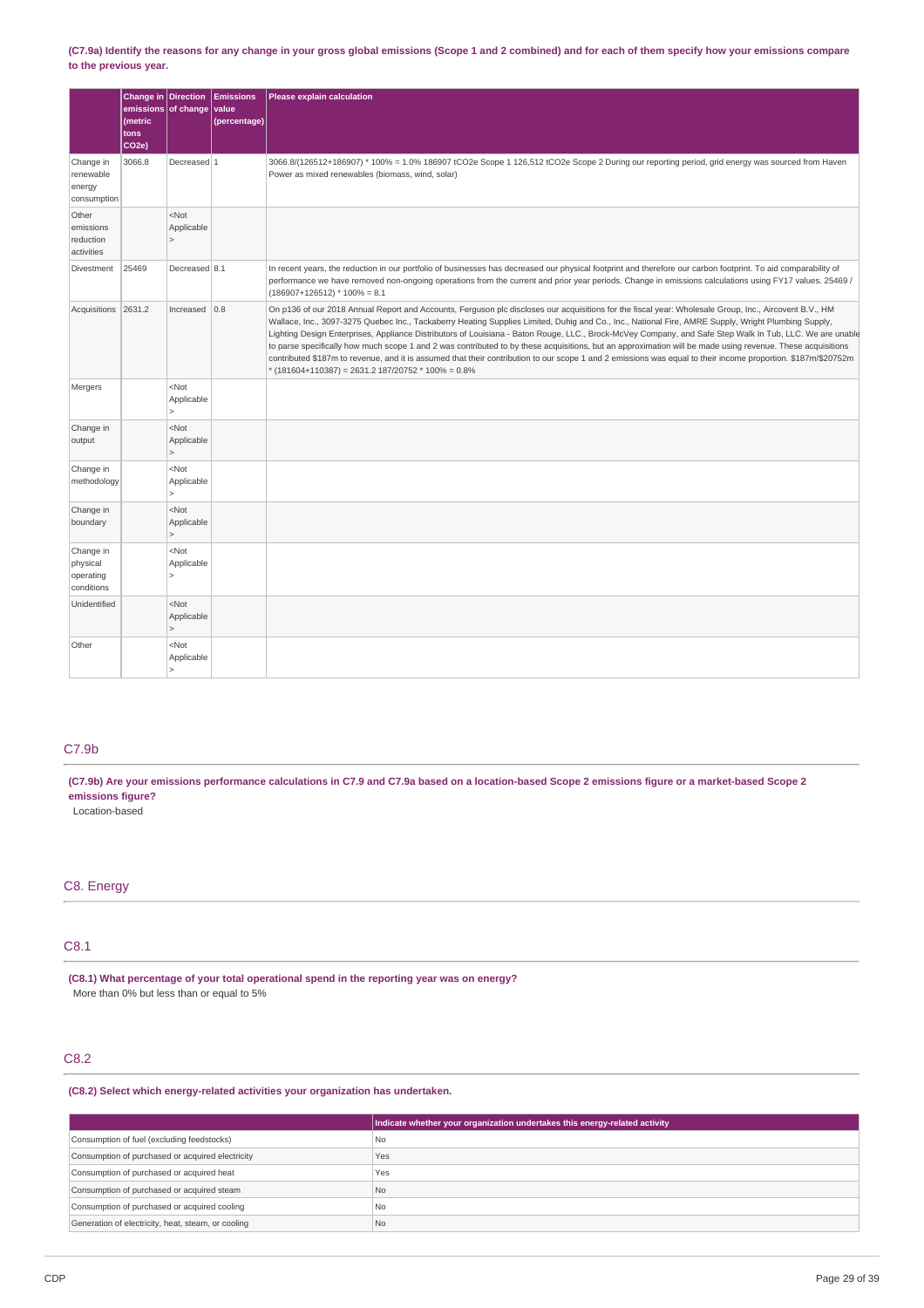## **(C8.2a) Report your organization's energy consumption totals (excluding feedstocks) in MWh.**

|                                                         | <b>Heating value</b>      | MWh from renewable sources | MWh from non-renewable sources | <b>Total MWh</b>          |
|---------------------------------------------------------|---------------------------|----------------------------|--------------------------------|---------------------------|
| Consumption of fuel (excluding feedstock)               | <not applicable=""></not> | <not applicable=""></not>  | <not applicable=""></not>      | <not applicable=""></not> |
| Consumption of purchased or acquired electricity        | <not applicable=""></not> | 10060.9                    | 251671                         | 261731                    |
| Consumption of purchased or acquired heat               | <not applicable=""></not> | υ                          | 287041                         | 287041                    |
| Consumption of purchased or acquired steam              | <not applicable=""></not> | <not applicable=""></not>  | <not applicable=""></not>      | <not applicable=""></not> |
| Consumption of purchased or acquired cooling            | <not applicable=""></not> | <not applicable=""></not>  | <not applicable=""></not>      | <not applicable=""></not> |
| Consumption of self-generated non-fuel renewable energy | <not applicable=""></not> | <not applicable=""></not>  | <not applicable=""></not>      | <not applicable=""></not> |
| Total energy consumption                                | <not applicable=""></not> | 10060.9                    | 538712                         | 548772                    |

## C8.2f

(C8.2f) Provide details on the electricity, heat, steam and/or cooling amounts that were accounted for at a low-carbon emission factor in the market-based Scope 2 **figure reported in C6.3.**

## **Basis for applying a low-carbon emission factor** Grid mix of renewable electricity

**Low-carbon technology type** Solar PV Wind Biomass (including biogas)

**Region of consumption of low-carbon electricity, heat, steam or cooling** Europe

**MWh consumed associated with low-carbon electricity, heat, steam or cooling** 10060

**Emission factor (in units of metric tons CO2e per MWh)** 0.30482

#### **Comment**

Grid energy was sourced from Haven Power as mixed renewables (biomass, wind, solar) Emission factor from CRC Energy Efficiency Scheme Order: Table of Conversion Factors https://assets.publishing.service.gov.uk/government/uploads/system/uploads/attachment\_data/file/742381/crc-energy-efficiency-scheme-conversionfactors\_v8\_2018\_19.pdf

#### C9. Additional metrics

## C9.1

**(C9.1) Provide any additional climate-related metrics relevant to your business.**

## C10. Verification

## C10.1

**(C10.1) Indicate the verification/assurance status that applies to your reported emissions.**

|                                          | Verification/assurance status                          |
|------------------------------------------|--------------------------------------------------------|
| Scope 1                                  | Third-party verification or assurance process in place |
| Scope 2 (location-based or market-based) | Third-party verification or assurance process in place |
| Scope 3                                  | Third-party verification or assurance process in place |

## C10.1a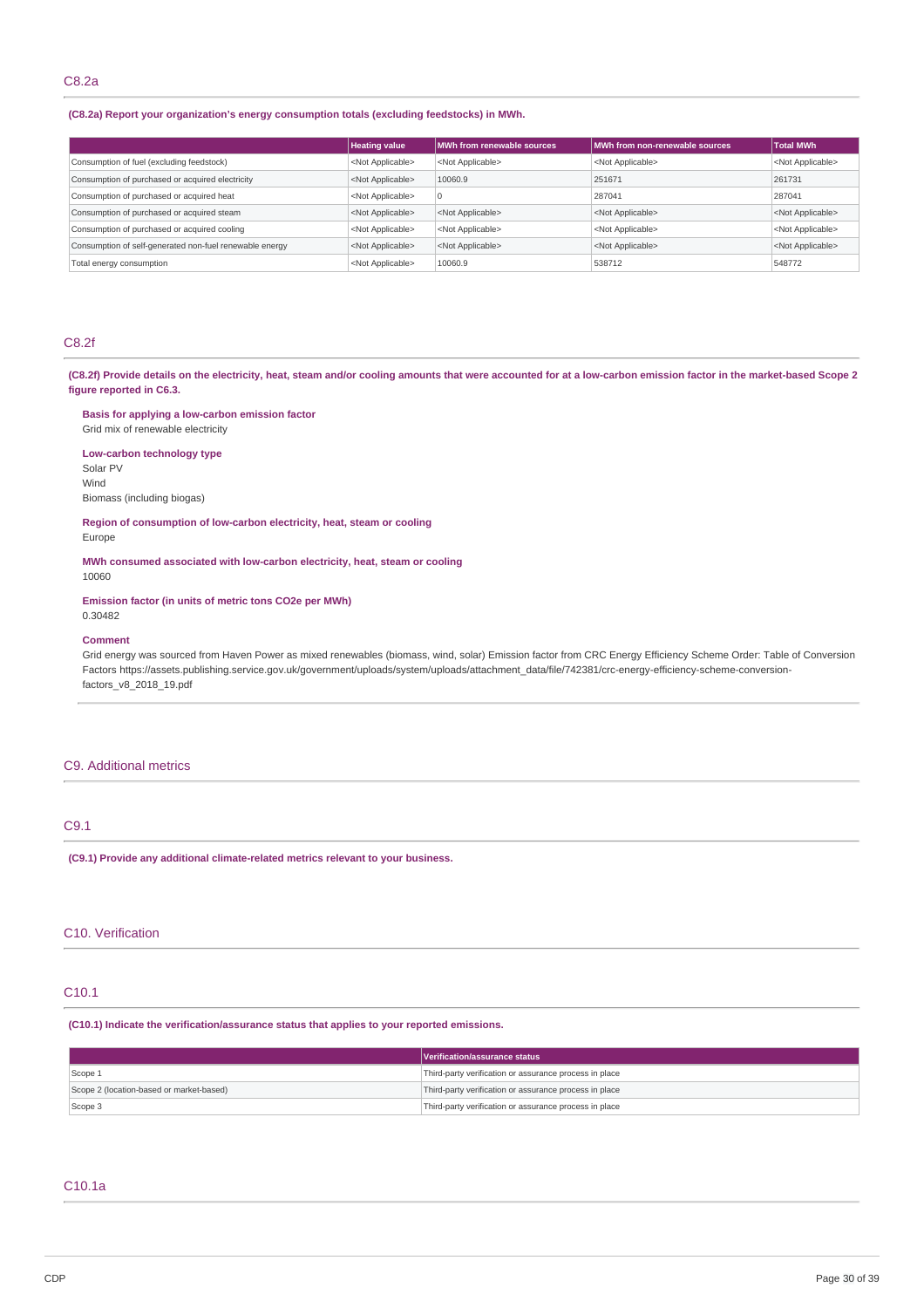#### (C10.1a) Provide further details of the verification/assurance undertaken for your Scope 1 and/or Scope 2 emissions and attach the relevant statements.

# **Scope**

Scope 1

#### **Verification or assurance cycle in place** Annual process

**Status in the current reporting year**

Complete

**Type of verification or assurance** Limited assurance

## **Attach the statement**

2018 pwc Signed Assurance Report for Ferguson.pdf

## **Page/ section reference**

1 page document

#### **Relevant standard** ISAE 3410

**Proportion of reported emissions verified (%)** 100

#### **Scope**

Scope 2 location-based

**Verification or assurance cycle in place** Annual process

**Status in the current reporting year** Complete

**Type of verification or assurance** Limited assurance

**Attach the statement** 2018 pwc Signed Assurance Report for Ferguson.pdf

**Page/ section reference** 1 Page attachment

**Relevant standard** ISAE 3410

**Proportion of reported emissions verified (%)** 100

## C10.1b

(C10.1b) Provide further details of the verification/assurance undertaken for your Scope 3 emissions and attach the relevant statements.

**Scope**

Scope 3- all relevant categories

**Verification or assurance cycle in place** Annual process

**Status in the current reporting year** Complete

**Attach the statement** 2018 pwc Signed Assurance Report for Ferguson.pdf

**Page/section reference** 1 page document. Selected Scope 3 emissions are included in the verification from PwC.

**Relevant standard** ISAE 3410

## C10.2

(C10.2) Do you verify any climate-related information reported in your CDP disclosure other than the emissions figures reported in C6.1, C6.3, and C6.5? Yes

## C10.2a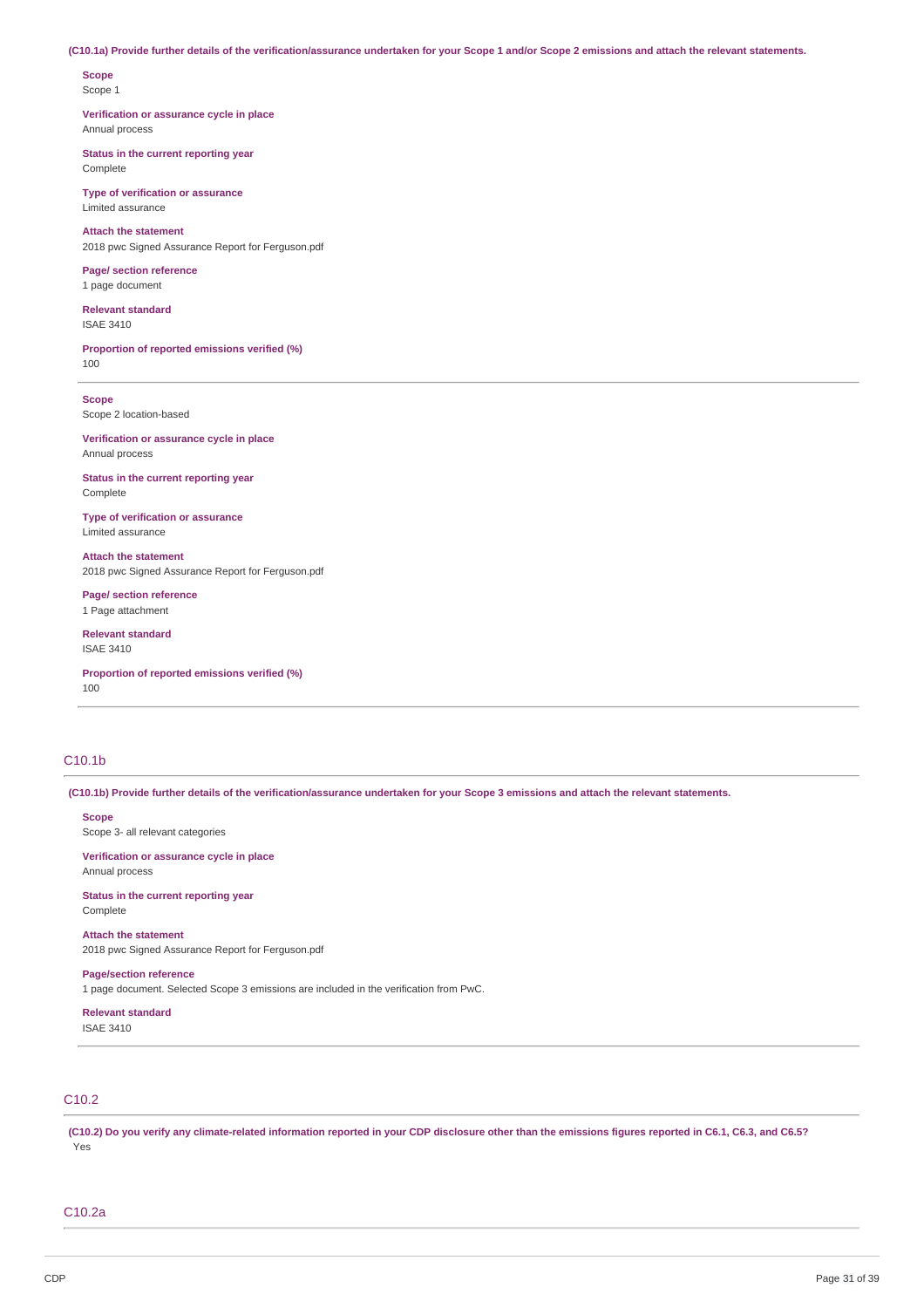#### (C10.2a) Which data points within your CDP disclosure have been verified, and which verification standards were used?

| $\blacksquare$ Disclosure module verification relates to $\blacksquare$ Data verified |                                                     | Verification standard Please explain |                                                                                      |
|---------------------------------------------------------------------------------------|-----------------------------------------------------|--------------------------------------|--------------------------------------------------------------------------------------|
| C4. Targets and performance                                                           | Year on year emissions intensity figure   ISAE 3410 |                                      | We had our carbon and waste data and targets verified by PWC in this reporting year. |
|                                                                                       |                                                     |                                      |                                                                                      |

### C11. Carbon pricing

## C11.1

(C11.1) Are any of your operations or activities regulated by a carbon pricing system (i.e. ETS, Cap & Trade or Carbon Tax)? No, and we do not anticipate being regulated in the next three years

## C11.2

**(C11.2) Has your organization originated or purchased any project-based carbon credits within the reporting period?** No

## C11.3

**(C11.3) Does your organization use an internal price on carbon?** No, and we do not currently anticipate doing so in the next two years

#### C12. Engagement

## C12.1

**(C12.1) Do you engage with your value chain on climate-related issues?** Yes, our suppliers

Yes, our customers

## C12.1a

#### **(C12.1a) Provide details of your climate-related supplier engagement strategy.**

#### **Type of engagement**

Information collection (understanding supplier behavior)

#### **Details of engagement**

Other, please specify (We expect all of our suppliers to comply with the Ferguson Code of Conduct, which includes environmental criteria. Additionally, we included our largest suppliers when performing our materiality assessment to determine our key focus areas.)

#### **% of suppliers by number**

100

## **% total procurement spend (direct and indirect)**

100

## **% Scope 3 emissions as reported in C6.5**

0

## **Rationale for the coverage of your engagement**

We are still in the early stages of supplier engagement, but have prioritized working with our largest suppliers, as they have the most material impact on our business and our emissions.

## **Impact of engagement, including measures of success**

The success of our engagement was measured by the high level of supplier participation.

## **Comment**

## C12.1b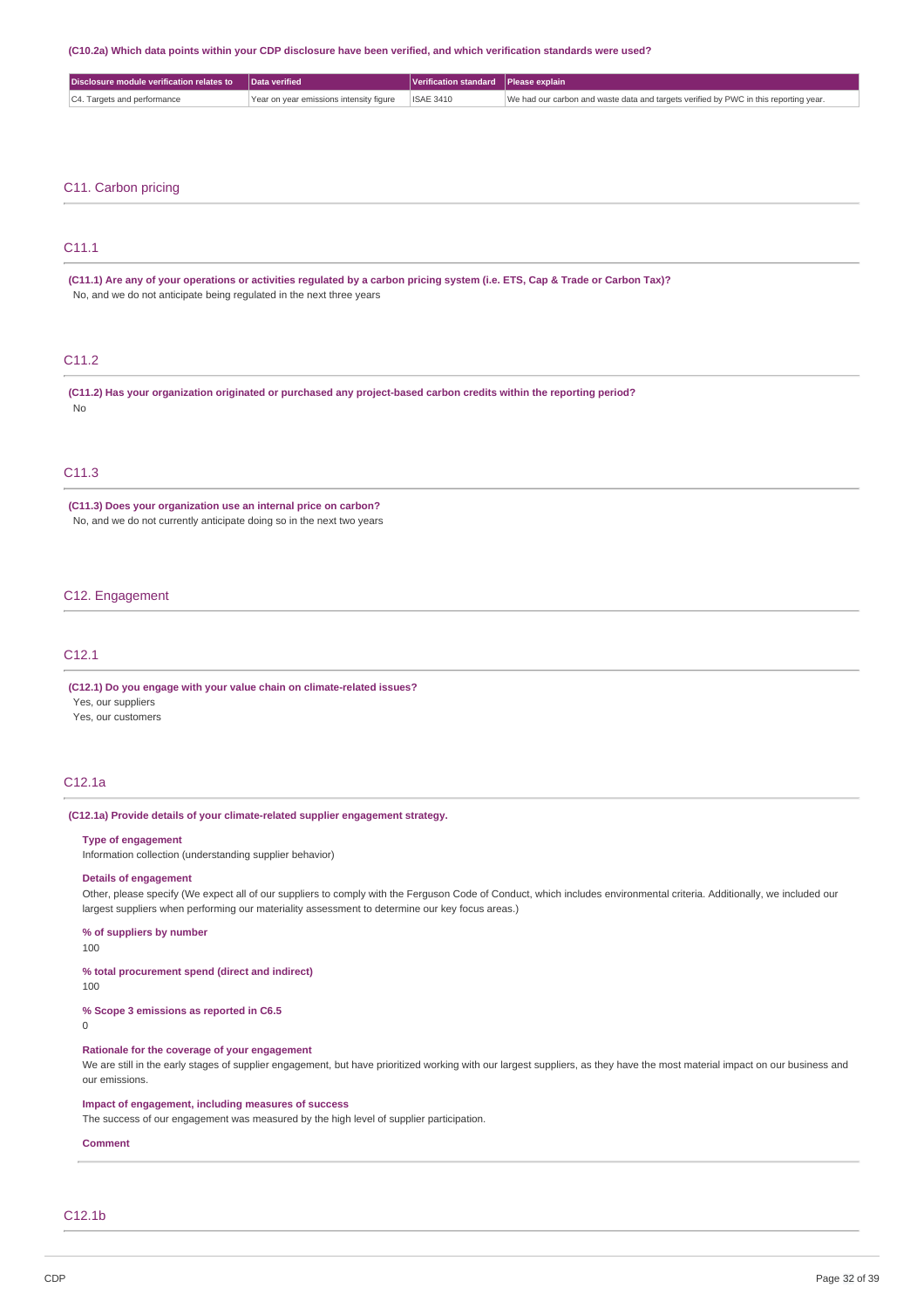#### **(C12.1b) Give details of your climate-related engagement strategy with your customers.**

#### **Type of engagement**

Education/information sharing

#### **Details of engagement**

Share information about your products and relevant certification schemes (i.e. Energy STAR)

**% of customers by number**

#### 50

**% Scope 3 emissions as reported in C6.5**

 $\Omega$ 

#### **Please explain the rationale for selecting this group of customers and scope of engagement**

Ferguson shares information regarding environmentally-preferred products by using a sustainable product icon in our showroom locations and on our website. Additionally, we provide content online, where our customers can learn more about their carbon footprint, LEED Certification and environmentally preferred products like tankless hot water heaters and LED lighting: https://www.ferguson.com/content/green-ideas.

#### **Impact of engagement, including measures of success**

We measure the success of this engagement through the sales of environmentally-preferred products and our rate of online traffic.

## C12.3

(C12.3) Do you engage in activities that could either directly or indirectly influence public policy on climate-related issues through any of the following? Direct engagement with policy makers

Trade associations

### C12.3a

#### **(C12.3a) On what issues have you been engaging directly with policy makers?**

| <b>Focus of legislation</b>                                            | Corporate<br>position | Details of engagement                                                                                                                                | <b>Proposed legislative solution</b>                                                                                                                                                                                                                                                                              |
|------------------------------------------------------------------------|-----------------------|------------------------------------------------------------------------------------------------------------------------------------------------------|-------------------------------------------------------------------------------------------------------------------------------------------------------------------------------------------------------------------------------------------------------------------------------------------------------------------|
| Other, please specify (EU<br>Timber)                                   | minor<br>exceptions   | Support with Active involvement with policy makers in the adaption of<br>the EUTR (EU Timber regulations) to the laws of the<br>Nordic EU countries. | Continuous involvement in interpretation of the law of the Nordic countries.                                                                                                                                                                                                                                      |
| Clean energy generation                                                | Support               | The Renewable Heat Incentive: Submission to the UK's<br>government consultation.                                                                     | Strongly supported the proposed changes to the scheme designed to accelerate the uptake of renewable<br>heating systems.                                                                                                                                                                                          |
| Clean energy generation                                                | major<br>exceptions   | Support with ECO: Help to Heat- Submission to the UK's government<br>consultation.                                                                   | Whilst we indicated our strong support for the overall scheme to help those most in need we disagreed with<br>the retrogressive steps to limit boiler replacements.                                                                                                                                               |
| Energy efficiency                                                      | minor<br>exceptions   | Support with The Industrial Strategy: Submission to the UK's<br>government consultation.                                                             | Our response to the consultation focused on the 'delivering affordable energy and clean growth' pillar. We<br>did highlight concerns regarding the possibility of further complexity and regulatory burdens for the heating<br>and energy efficiency sector.                                                      |
| Energy efficiency                                                      | Support               | The Heat and Energy Efficiency Strategy: Submission to<br>the Scottish government's consultation.                                                    | Our submission strongly supported the Scottish Government strategy of increasing the use of low carbon<br>heating systems and the uptake of energy efficiency policies.                                                                                                                                           |
| Energy efficiency                                                      | minor<br>exceptions   | UK's government consultation.                                                                                                                        | Support with The Future of Heat: Domestic Buildings: Submission to the We strongly supported the proposals outlined in the consultation mandating the use of products designed to<br>improve efficiency and control. However we felt that there was further scope for improvement by including<br>other measures. |
| Other, please specify<br>(Renewable Energy-<br>Biomass Suppliers List) | Support               | Renewable Energy- Biosmass Suppliers List: Submission<br>to the UK government's consultation.                                                        | We supported the consultation designed to continue the BSL providing evidence of the quality and impact of<br>biomass fuel for heating.                                                                                                                                                                           |

### C12.3b

**(C12.3b) Are you on the board of any trade associations or do you provide funding beyond membership?** Yes

## C12.3c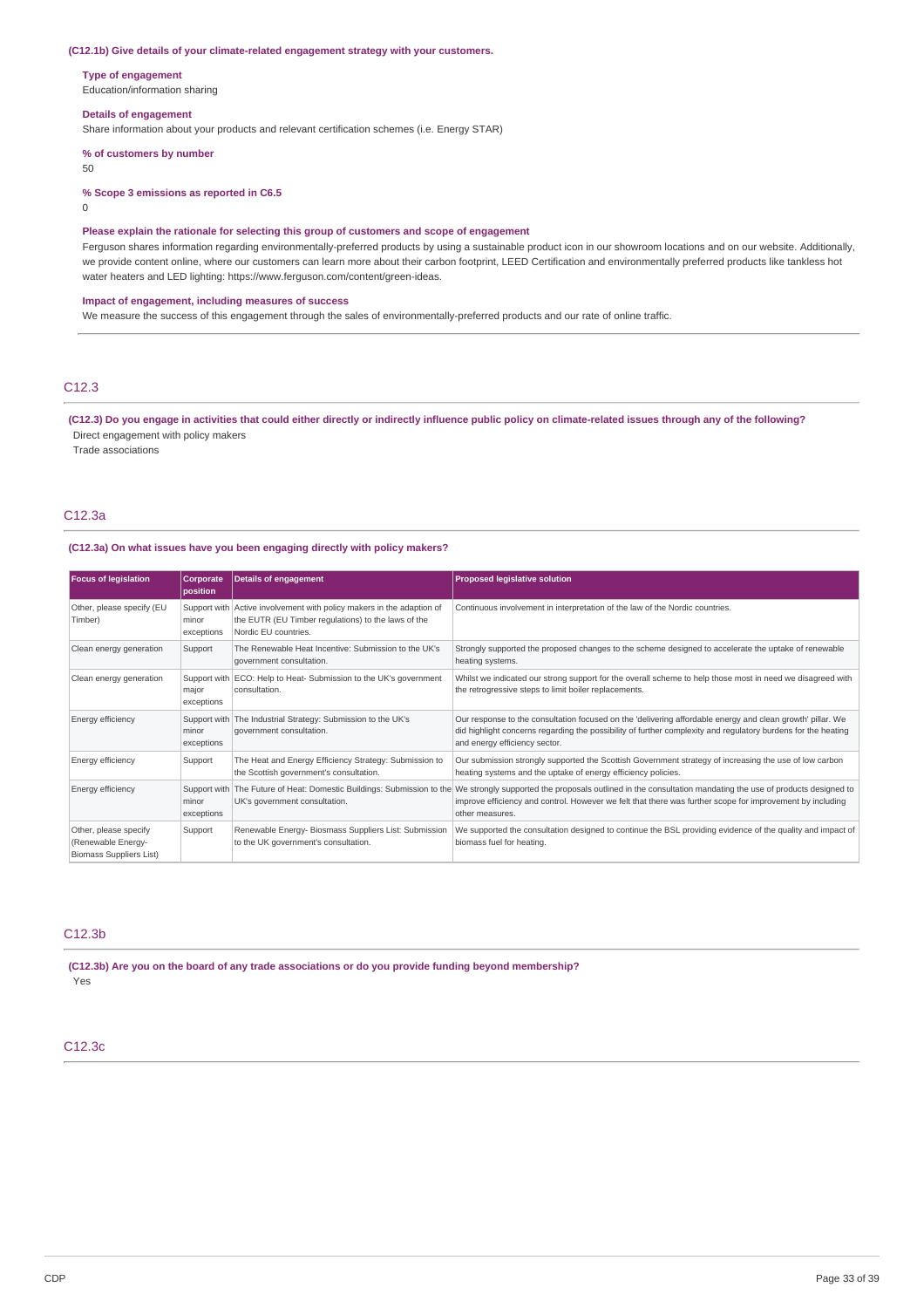#### (C12.3c) Enter the details of those trade associations that are likely to take a position on climate change legislation.

#### **Trade association**

HHIC (Heating and Hotwater Industry Council) (Wolseley UK)

#### **Is your position on climate change consistent with theirs?**

Consistent

#### **Please explain the trade association's position**

THe HHIC are actively tackling all the challenges that the Zero Carbon targets have provided to industry. They currently have a very active campaign to influence the UK Government on how best to meet the 2020 and 2050 targets including the establishment of an industry/government policy on 'Heat in Building' an active campaign on ERP labeling and promoting the benefits of quality standards through the 'Benchmark' scheme.

#### **How have you influenced, or are you attempting to influence their position?**

Wolseley UK is an active member of the HHIC providing the chair of the Merchants Group and broadly agrees with the strategy of reducing demand and incentivising the uptake of energy efficiency and renewable technologies. Ferguson remains steadfast in our commitment to reducing greenhouse gas emissions, and continues to engage with HHIC based on this consistent position.

#### **Trade association**

Associated Builders and Contractors (ABC)- Ferguson U.S.

### **Is your position on climate change consistent with theirs?**

Mixed

#### **Please explain the trade association's position**

The Associated Builders and Contractors hold the position that environmental regulations will stifle economic opportunity and increase energy and material prices for the construction industry. ABC also states that in addition to alternative and renewable energy development, a traditional mix of domestic fossil fuels must also be developed.

#### **How have you influenced, or are you attempting to influence their position?**

While ABC may have strong positions regarding environmental regulations, Ferguson is steadfast in our commitment to the Environment and reducing greenhouse gas emissions. We do not participate in ABC's lobbying efforts.

## C12.3f

#### (C12.3f) What processes do you have in place to ensure that all of your direct and indirect activities that influence policy are consistent with your overall climate **change strategy?**

Our efforts to align our business strategy with our climate change risks and opportunities will ensure that our direct and indirect activities that influence policy in the countries where we operate are consistent with our overall climate change strategy. Ferguson's "Better Business" framework has 13 material issues which actively support our growth, improve employee engagement, address our top risks and compliance requirements or are important to our shakeholders, customers and suppliers. All our direct and indirect activities that influence policy are guided by our "Better Business" framework and a process for reviewing our engagements is in place with each of our operating regions.

### C12.4

(C12.4) Have you published information about your organization's response to climate change and GHG emissions performance for this reporting year in places **other than in your CDP response? If so, please attach the publication(s).**

**Publication** In mainstream reports

**Status** Complete

**Attach the document** Ferguson Annual Report and Accounts 2018.pdf

#### **Page/Section reference**

Sustainability section on p42-p43 of the report

#### **Content elements**

Governance Strategy Risks & opportunities Emissions figures Emission targets Other metrics

#### **Comment**

## C14. Signoff

C-FI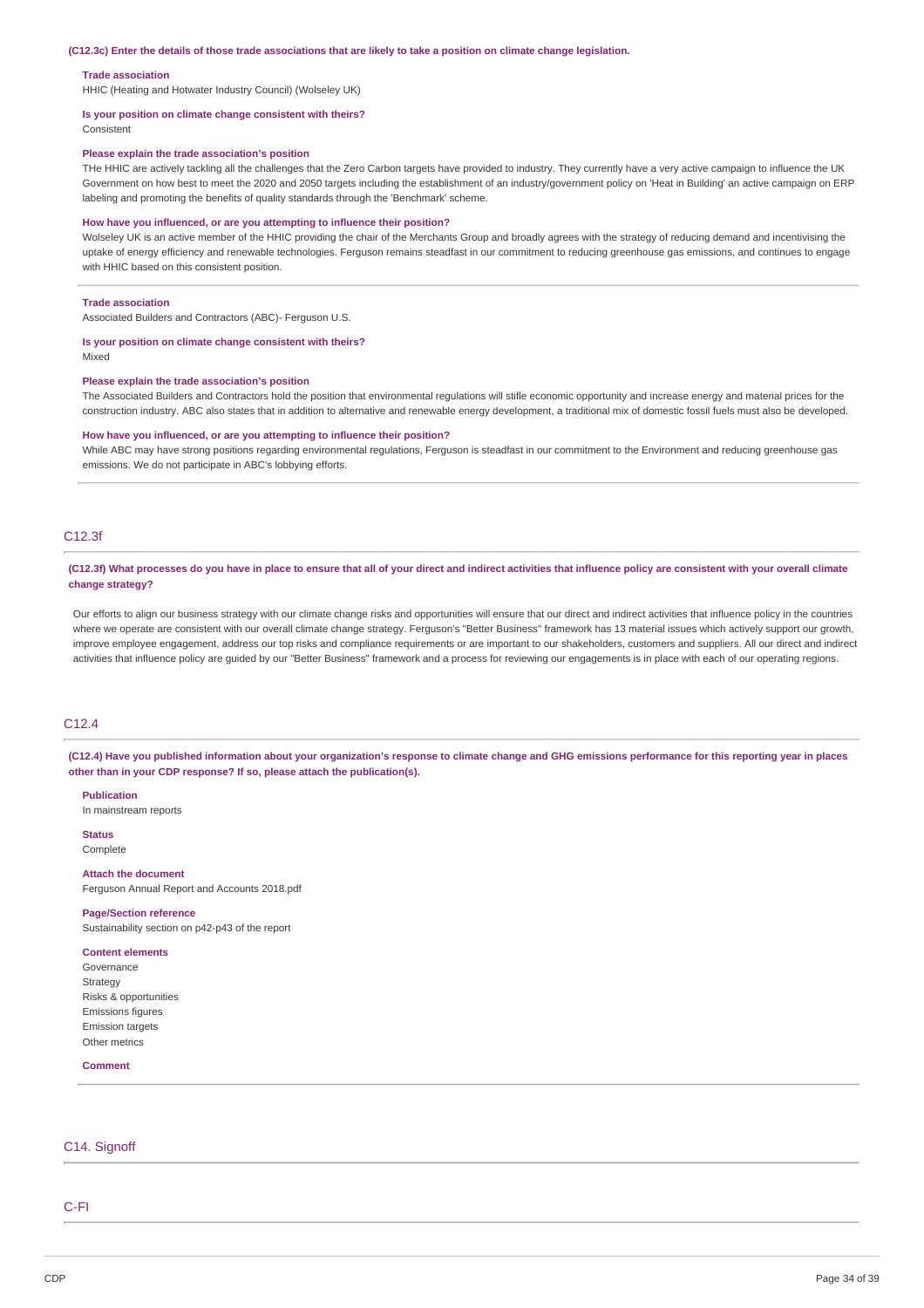(C-FI) Use this field to provide any additional information or context that you feel is relevant to your organization's response. Please note that this field is optional **and is not scored.**

## C14.1

**(C14.1) Provide details for the person that has signed off (approved) your CDP climate change response.**

|       | <b>lob</b> title        | Corresponding job category |
|-------|-------------------------|----------------------------|
| Row 1 | Chief Marketing Officer | Other C-Suite Officer<br>. |

#### SC. Supply chain module

## SC0.0

#### **(SC0.0) If you would like to do so, please provide a separate introduction to this module.**

Ferguson plc is the largest specialist trade distributor of plumbing and heating products to professional contractors and a leading supplier of building materials to the professional market. The Group primarily purchases pre-assembled products such as industrial pipes, valves and fittings, plumbing supplies, heating ventilation equipment, and building materials. The products are then delivered to Group branches or regional distribution centres for onward sale to customers either against order or over the counter, and they may be collected by the customer or delivered to a site. The Group typically contracts with local, as well as international, suppliers for products. Contracts with customers range from individual purchases to supply arrangement for entire systems of plumbing and heating systems. The Group distributes and supplies products in the residential, commercial, civil/infrastructure and industrial sectors.

#### SC0.1

#### **(SC0.1) What is your company's annual revenue for the stated reporting period?**

## SC0.2

**(SC0.2) Do you have an ISIN for your company that you would be willing to share with CDP?** No

### SC1.1

(SC1.1) Allocate your emissions to your customers listed below according to the goods or services you have sold them in this reporting period.

#### **Requesting member**

Stanley Black & Decker, Inc.

## **Scope of emissions**

Scope 1

#### **Allocation level** Business unit (subsidiary company)

## **Allocation level detail**

Only reflects sales from US business for physical locations. Sales from ecommerce not included. However, the US makes up 80% of Group revenue, and only 21% of sales come through e-commerce.

## **Emissions in metric tonnes of CO2e**

1.59

## **Uncertainty (±%)**

1000

### **Major sources of emissions**

As a wholesale distributor, we only deal with finished products and the only major source of scope 1 emissions we are involved with is using our own fleet to deliver product to consumers.

### **Verified**

No

## **Allocation method**

Allocation based on the market value of products purchased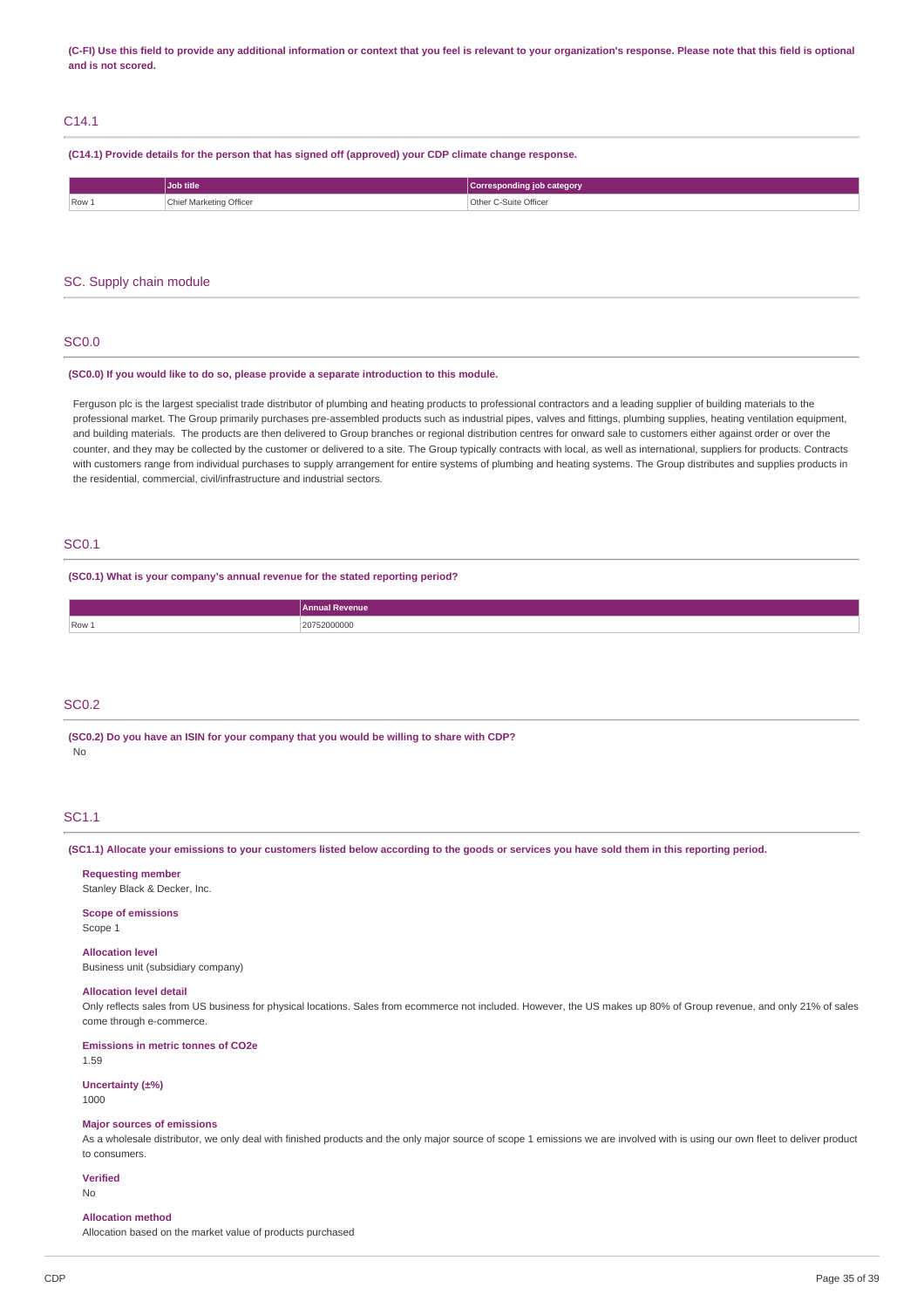#### Please explain how you have identified the GHG source, including major limitations to this process and assumptions made

Allocated a portion of our scope 1 emissions from goods transport from our owned and leased fleet to products from Stanley Black & Decker and subsidiary business departments. Next, sales were broken down by shipping method to determine Scope of emissions. Using an allocation based on the market value of products assumes that the average proportion of CO2e to sales for our company is representative of Stanley Black & Decker's line of goods. Shipping method(s) relevant to scope 1 include just 'OUR TRUCK'. A limitation of our approach was that Ferguson's invoice data is only aggregated for physical locations which use our Trilogie software system and only contains US data. Another limitation may be the accuracy and completeness of our product to vendor/customer mapping.

**Requesting member**

Stanley Black & Decker, Inc.

**Scope of emissions** Scope 3

**Allocation level** Business unit (subsidiary company)

#### **Allocation level detail**

Only reflects sales from US business for physical locations. Sales from ecommerce not included. However, the US makes up 80% of Group revenue, and only 21% of sales come through e-commerce.

**Emissions in metric tonnes of CO2e**

3.48

**Uncertainty (±%)**

1000

#### **Major sources of emissions**

Transportation of products between our distribution centers and branches. As a wholesale distributor, we only deal with finished products and the only major source of scope 3 emissions we are involved with is moving product from different physical locations we own including distribution centers, warehouses, sales counters, and showrooms.

#### **Verified**

No

#### **Allocation method**

Allocation based on the market value of products purchased

#### Please explain how you have identified the GHG source, including major limitations to this process and assumptions made

Allocated a portion of our scope 1 emissions from goods transport from our owned and leased fleet to products from Stanley Black & Decker and subsidiary business departments. Next, sales were broken down by shipping method to determine Scope of emissions. Using an allocation based on the market value of products assumes that the average proportion of CO2e to sales for our company is representative of Stanley Black & Decker's line of goods. Shipping methods relevant to Scope 3 include Designated Ship Day, UPS Ground Service, and Truckload/Motor Freight. Includes intercompany shipments. A limitation of our approach was that Ferguson's invoice data is only aggregated for physical locations which use our Trilogie software system and only contains US data. Another limitation may be the accuracy and completeness of our product to vendor/customer mapping.

#### **Requesting member**

Signify NV

#### **Scope of emissions**

Scope 1

#### **Allocation level**

Business unit (subsidiary company)

### **Allocation level detail**

Only reflects sales from US business for physical locations. Sales from ecommerce not included. However, the US makes up 80% of Group revenue, and only 21% of sales come through e-commerce.

## **Emissions in metric tonnes of CO2e**

0.25

## **Uncertainty (±%)**

1000

#### **Major sources of emissions**

As a wholesale distributor, we only deal with finished products and the only major source of scope 1 emissions we are involved with is using our own fleet to deliver product to consumers.

**Verified**

#### No

## **Allocation method**

Allocation based on the market value of products purchased

Please explain how you have identified the GHG source, including major limitations to this process and assumptions made

Allocated a portion of our scope 1 emissions from goods transport from our owned and leased fleet to products from Signify NV and subsidiary business departments. Next, sales were broken down by shipping method to determine Scope of emissions. Using an allocation based on the market value of products assumes that the average proportion of CO2e to sales for our company is representative of Signify NV's line of goods. Shipping method(s) relevant to scope 1 include just 'OUR TRUCK'. A limitation of our approach was that Ferguson's invoice data is only aggregated for physical locations which use our Trilogie software system and only contains US data. Another limitation may be the accuracy and completeness of our product to vendor/customer mapping.

#### **Requesting member** Signify NV

### **Scope of emissions** Scope 3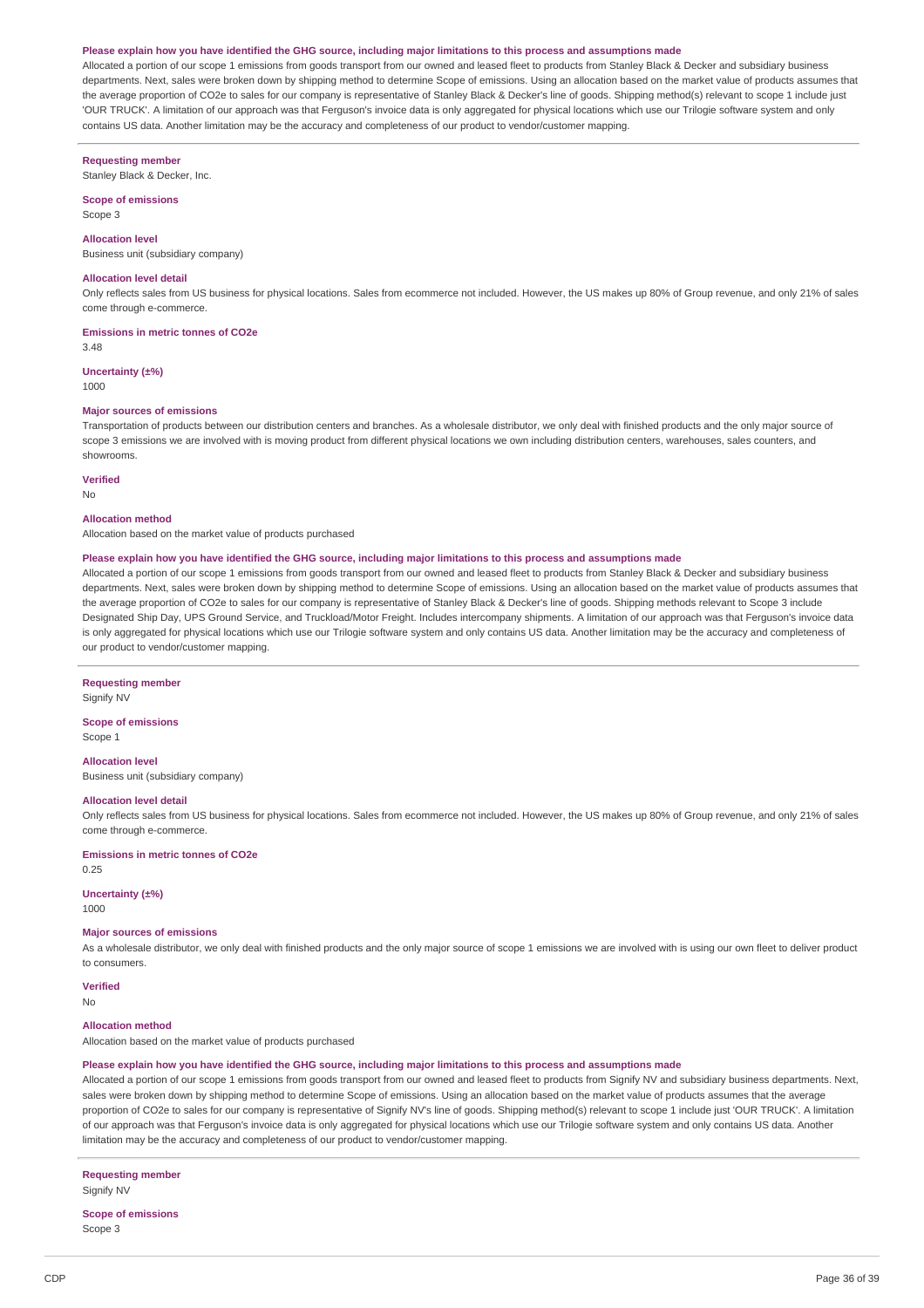#### **Allocation level**

Business unit (subsidiary company)

#### **Allocation level detail**

Only reflects sales from US business for physical locations. Sales from ecommerce not included. However, the US makes up 80% of Group revenue, and only 21% of sales come through e-commerce.

#### **Emissions in metric tonnes of CO2e**

 $\Omega$ 

## **Uncertainty (±%)**

1000

#### **Major sources of emissions**

Transportation of products between our distribution centers and branches. As a wholesale distributor, we only deal with finished products and the only major source of scope 3 emissions we are involved with is moving product from different physical locations we own including distribution centers, warehouses, sales counters, and showrooms.

#### **Verified**

No

#### **Allocation method**

Allocation based on the market value of products purchased

#### Please explain how you have identified the GHG source, including major limitations to this process and assumptions made

Allocated a portion of our scope 1 emissions from goods transport from our owned and leased fleet to products from Signify NV and subsidiary business departments. Next, sales were broken down by shipping method to determine Scope of emissions. Using an allocation based on the market value of products assumes that the average proportion of CO2e to sales for our company is representative of Signify NV's line of goods. Shipping methods relevant to Scope 3 include Designated Ship Day, UPS Ground Service, and Truckload/Motor Freight. Includes intercompany shipments. A limitation of our approach was that Ferguson's invoice data is only aggregated for physical locations which use our Trilogie software system and only contains US data. Another limitation may be the accuracy and completeness of our product to vendor/customer mapping.

### SC1.2

## **(SC1.2) Where published information has been used in completing SC1.1, please provide a reference(s).**

[https://www.fergusonplc.com/content/dam/ferguson/corporate/investors\\_and\\_media/anual-report/Ferguson%20Annual%20Report%20and%20Accounts%202018.pdf](https://www.fergusonplc.com/content/dam/ferguson/corporate/investors_and_media/anual-report/Ferguson%20Annual%20Report%20and%20Accounts%202018.pdf)

2018 Annual Report and Accounts p14 for revenue country breakdown, p23 for sales channels.

## SC1.3

#### (SC1.3) What are the challenges in allocating emissions to different customers, and what would help you to overcome these challenges?

| <b>Allocation challenges</b>                                                                                                  | Please explain what would help you overcome these challenges                                                                                                                                                                                                                                   |
|-------------------------------------------------------------------------------------------------------------------------------|------------------------------------------------------------------------------------------------------------------------------------------------------------------------------------------------------------------------------------------------------------------------------------------------|
| Managing the different emission factors of diverse and<br>numerous geographies makes calculating total footprint<br>difficult | With over 44,000 suppliers, we must implement a more robust supplier management system to accurately provide this information to our customers. It<br>would be useful to have a list of key segments of supply chain to consider (such as production vs distribution vs product use vs other?) |
| Diversity of product lines makes accurately accounting for<br>each product/product line cost ineffective                      | We are working to develop an omni-channel approach that will track emissions for each order, regardless of the channel. A list of key products from<br>the supplier that they want emissions info for would be helpful.                                                                        |

#### SC1.4

**(SC1.4) Do you plan to develop your capabilities to allocate emissions to your customers in the future?** Yes

## SC1.4a

#### **(SC1.4a) Describe how you plan to develop your capabilities.**

Developing these capabilities will require integrating carbon data into our supplier management platforms and our logistics network. We will be developing a 5 year plan for our Sustainability Program that will include these goals. We are particularly interested in conducting life cycle analyses for our Own Brand products.

## SC2.1

(SC2.1) Please propose any mutually beneficial climate-related projects you could collaborate on with specific CDP Supply Chain members.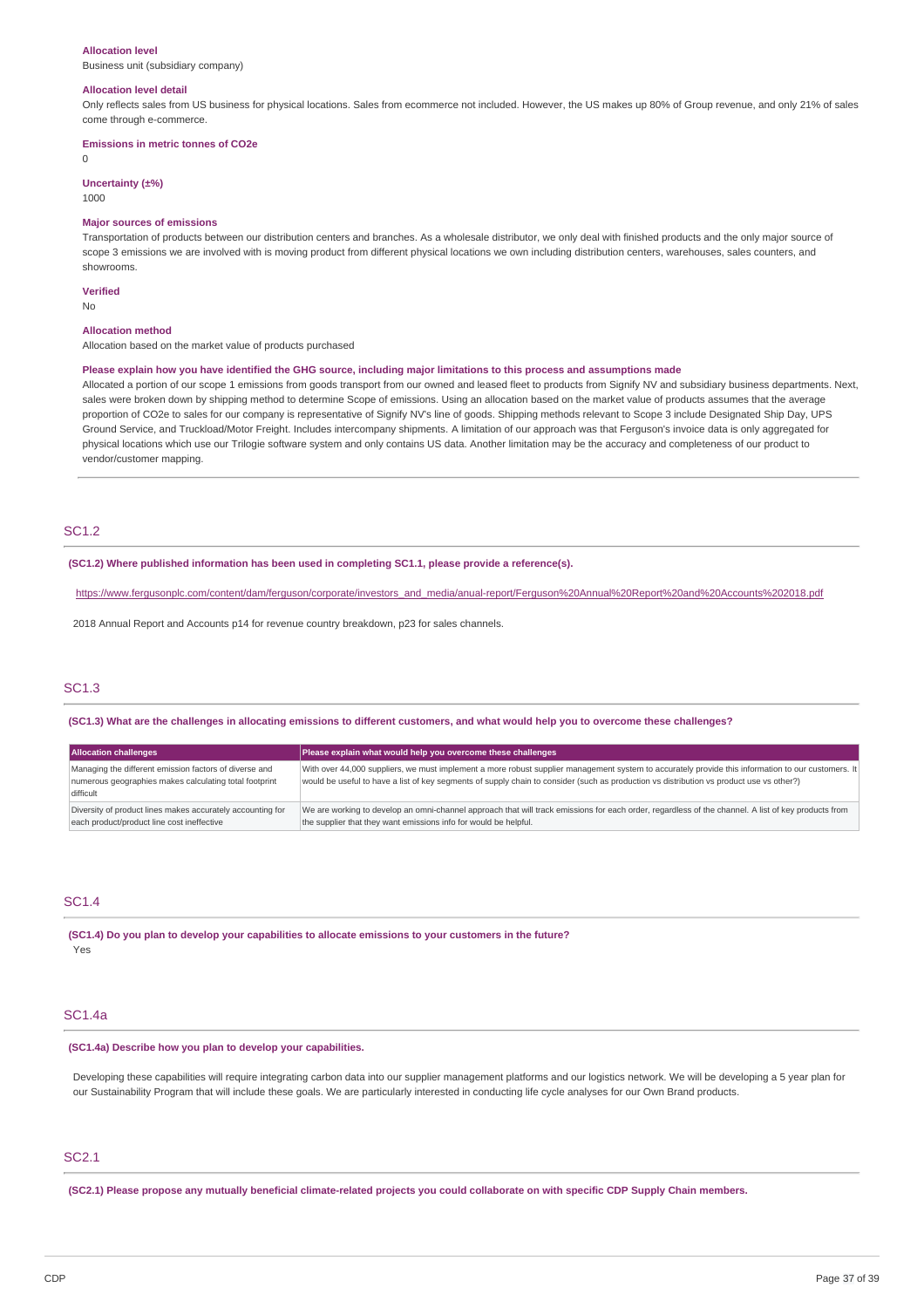### SC2.2

(SC2.2) Have requests or initiatives by CDP Supply Chain members prompted your organization to take organizational-level emissions reduction initiatives? No

## SC3.1

**(SC3.1) Do you want to enroll in the 2019-2020 CDP Action Exchange initiative?** Please select

#### SC3.2

**(SC3.2) Is your company a participating supplier in CDP's 2018-2019 Action Exchange initiative?** No

## SC4.1

**(SC4.1) Are you providing product level data for your organization's goods or services?** Yes, I will provide data

## SC4.1a

(SC4.1a) Give the overall percentage of total emissions, for all Scopes, that are covered by these products.  $\Omega$ 

## SC4.2a

**(SC4.2a) Complete the following table for the goods/services for which you want to provide data.** CDP SBD Item Breakdown.xlsx

CDP Signify NV Item Breakdown.xlsx

## SC4.2b

**(SC4.2b) Complete the following table with data for lifecycle stages of your goods and/or services.**

### SC4.2c

**(SC4.2c) Please detail emissions reduction initiatives completed or planned for this product.**

| Name of good/ service | Initiative ID | <b>I</b> Description of initiative | Completed or planned_ | <b>Emission reductions in kg CO2e per unit</b> |
|-----------------------|---------------|------------------------------------|-----------------------|------------------------------------------------|
|                       |               |                                    |                       |                                                |

### SC4.2d

(SC4.2d) Have any of the initiatives described in SC4.2c been driven by requesting CDP Supply Chain members? No

## Submit your response

**In which language are you submitting your response?** English